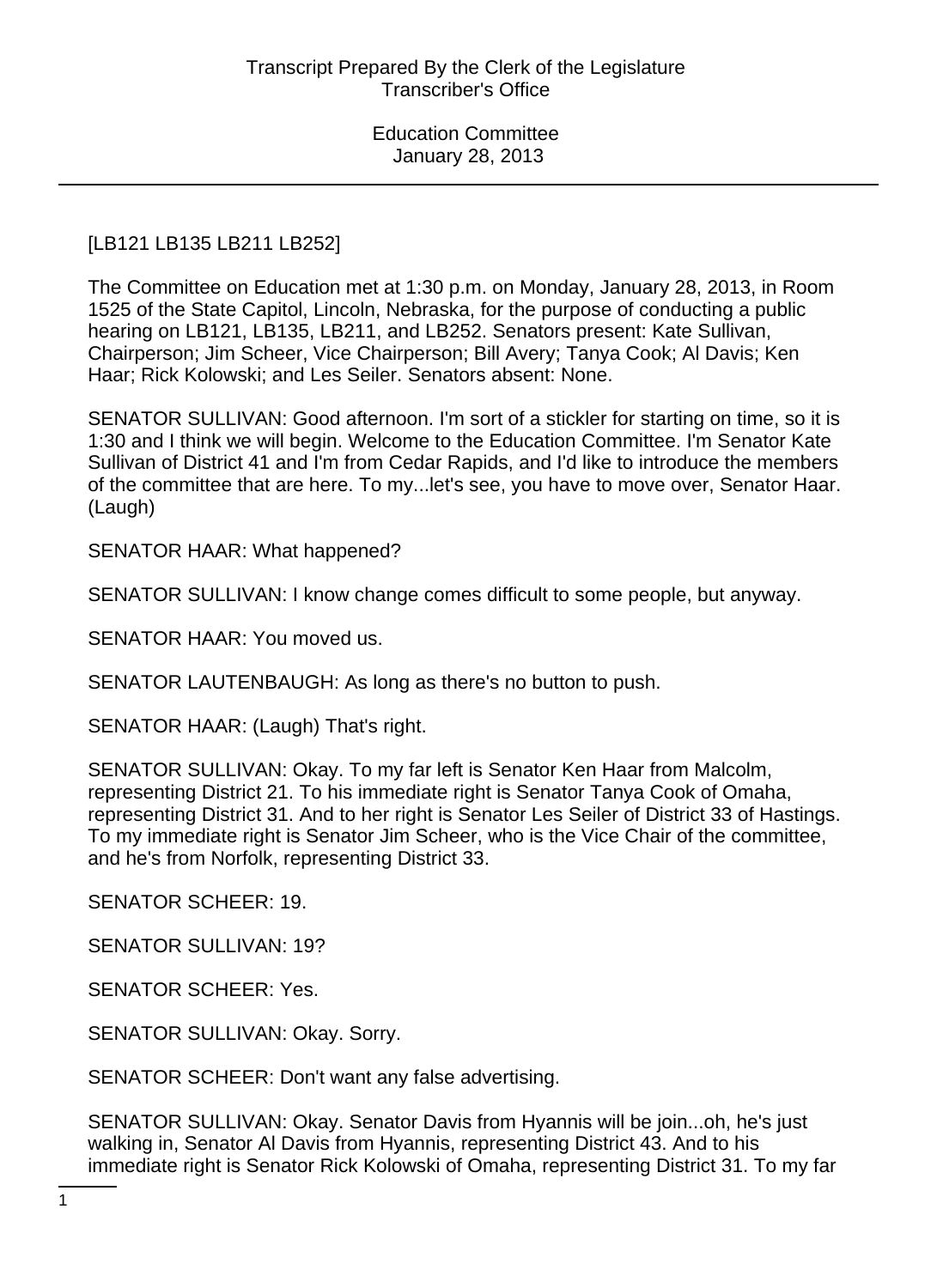#### Transcript Prepared By the Clerk of the Legislature Transcriber's Office

Education Committee January 28, 2013

right is Mandy Mizerski, the committee clerk, and so she'll be keeping track of everyone's comments today. And to my immediate left is Kris Valentin, the research analyst for the committee. Not here today is another staff member, Tammy Barry, who is the legal counsel. Kris and Tammy divide responsibilities, depending upon the subject of the different bills, and the bills that we have today pertain to Mr. Valentin's areas. A couple...oh, we have two pages to help us out today. Over here behind the chairs is Phoebe Gydesen from Lexington and she's a student at UNL, studying history and political science; and also Sean Miller, who's originally from New York City and he's a student at Doane, at the Lincoln campus, studying paralegal. Today we're going to be hearing four bills: LB121, LB135, LB211, and LB252. If you're planning to testify, I would ask that you pick up a green sign-in sheet that's on the table in the back of the room. If you do not wish to testify but would like your name entered into the official record as being present at the hearing, there is a form on the table to do that as well and for you to sign, and that will be part of the official record of this hearing. If you do intend to testify, I'd ask that you fill out the sign-in sheet, please print, and it's very important that you complete the form in its entirety. And when it's your turn to testify, please give the sign-in sheet to Mandy, the committee clerk, and this is going to help us keep an accurate public record. If you do not choose to testify, you may submit comments in writing and have them read into the official record. And if you have handouts, please have 12 copies available and the pages will hand out those pieces of paper. When you come up to testify, please speak clearly into the microphone, tell us your name and spell both your first and last names to ensure, again, that we get an accurate record. I'm going to continue the mode of operation in this committee by asking that you please turn off all cell phones and pagers and anything else that beeps. And in respect to the testifier and also the committee deliberation, I'd please ask that you keep your conversations to a minimum and, if necessary, take them out into the hallway. The introducers will make the initial statements and then we will follow that with proponent testimony, opponent testimony, and then neutral. Closing remarks are reserved for the introducing senator only. We are also going to be using the light system. You'll have five minutes. This doesn't apply to you, Senator, but you will have five minutes to make your initial remarks to the committee. When you see the yellow light come on, that means you need to wrap up your comments. And when the red light is on then it's time to end. I don't expect this to happen but just a cautionary note: Please, no displays of support or opposition to a bill, vocal or otherwise, and we want to keep these public hearings as respectful as we can. So...oh, and this is...just came in is Senator Bill Avery and I hope you found your appropriate seat, Senator.

SENATOR AVERY: Yeah.

SENATOR HAAR: Yeah, that's right.

SENATOR SULLIVAN: Okay. Without further ado then, we will open the hearing on LB121: to provide for a waiver of a Nebraska certificate to administer. Senator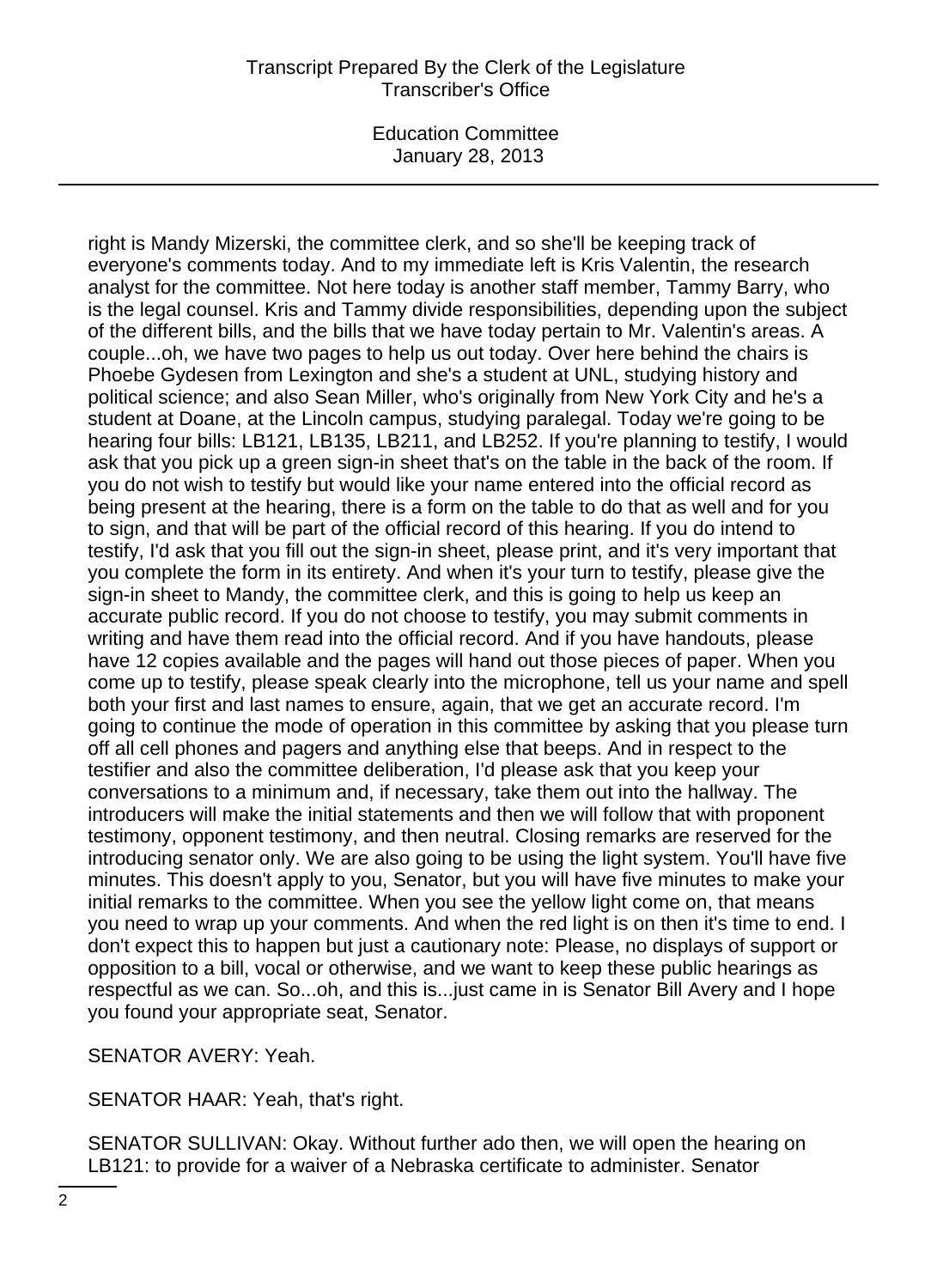#### Lautenbaugh.

SENATOR LAUTENBAUGH: Thank you, Madam Chair and members of the committee. My name is Scott Lautenbaugh, L-a-u-t-e-n-b-a-u-g-h, Scott with two Ts. I represent District 18. When I first started down here there was a senator. He was a doctor, represented Kearney, and he had some peculiar views on the alleged evils of tobacco, but otherwise he was a great guy. And I remember he was describing to me, after coming out of a committee hearing, how he could almost hear his bill flying out over his head as the committee threw it out the door behind him, it was so poorly received. This isn't quite going to be like that. But this is a bill to address a concern that I had, and I'm hoping it spurs some discussion because the bill is kind of narrowly drawn, but there are some other issues beyond it that I did not try to address. It was not tailored in any way regarding any issues with the incoming superintendent in Omaha. It is a coincidence that he has some certifications or things that he needs to do, but this was on the drawing board last year, a couple superintendent candidates ago now. So this is not in any way directed at him or his circumstance, to help him, hinder him, anything like that. And I will represent to you, in the interest of full disclosure, that this is not going to be a priority of mine and I'm not even 100 percent convinced as I sit here that there's a need for this bill to pass in this form or any form. What it does, very simply put, is to hopefully provide a mechanism to loosen some of the restrictions and qualifications and credentialing standards for incoming superintendents, the thought being that maybe as sometimes the pool of possible superintendents gets tighter, some school districts would like the flexibility to bring in a superintendent who may not actually have all the credentials that we actually require. I believe, in talking with the Department of Education, they believe they have some flexibility now. So it's going to be up to you to decide, I guess, if that's adequate or I'm sure they will tell you whether or not it's adequate, but it's something for all of you to probably contemplate as well. A corollary to this that I did not make part of the bill is in some of the smaller school districts I've heard complaints from, you know, a retired--this is a hypothetical, this didn't happen--a retired NASA scientist from, you know, moved to live in Thedford or something and wants to teach at the local school but he doesn't have this particular certification. So while this is tailored towards possibly looking at whether or not we need to do anything to allow waivers by the State Board for some of the criteria for possible superintendents, it's possible you might want to discuss whether or not that can be done for teachers in an unusual case, especially for a smaller district that might not otherwise have a lot of options available when that one outstanding option does come along and is lacking in some credential. So I won't belabor the point. I won't take the five minutes, even though I have more. I'd be happy to answer any questions you might have. I will waive closing because I have to get to another committee, but I hope this does spur some discussion and I'm confident that all of you, being on the Education Committee, are more informed on this than I am, so you will know what, if anything, should be done. [LB121]

SENATOR SULLIVAN: Thank you, Senator. Are there questions for Senator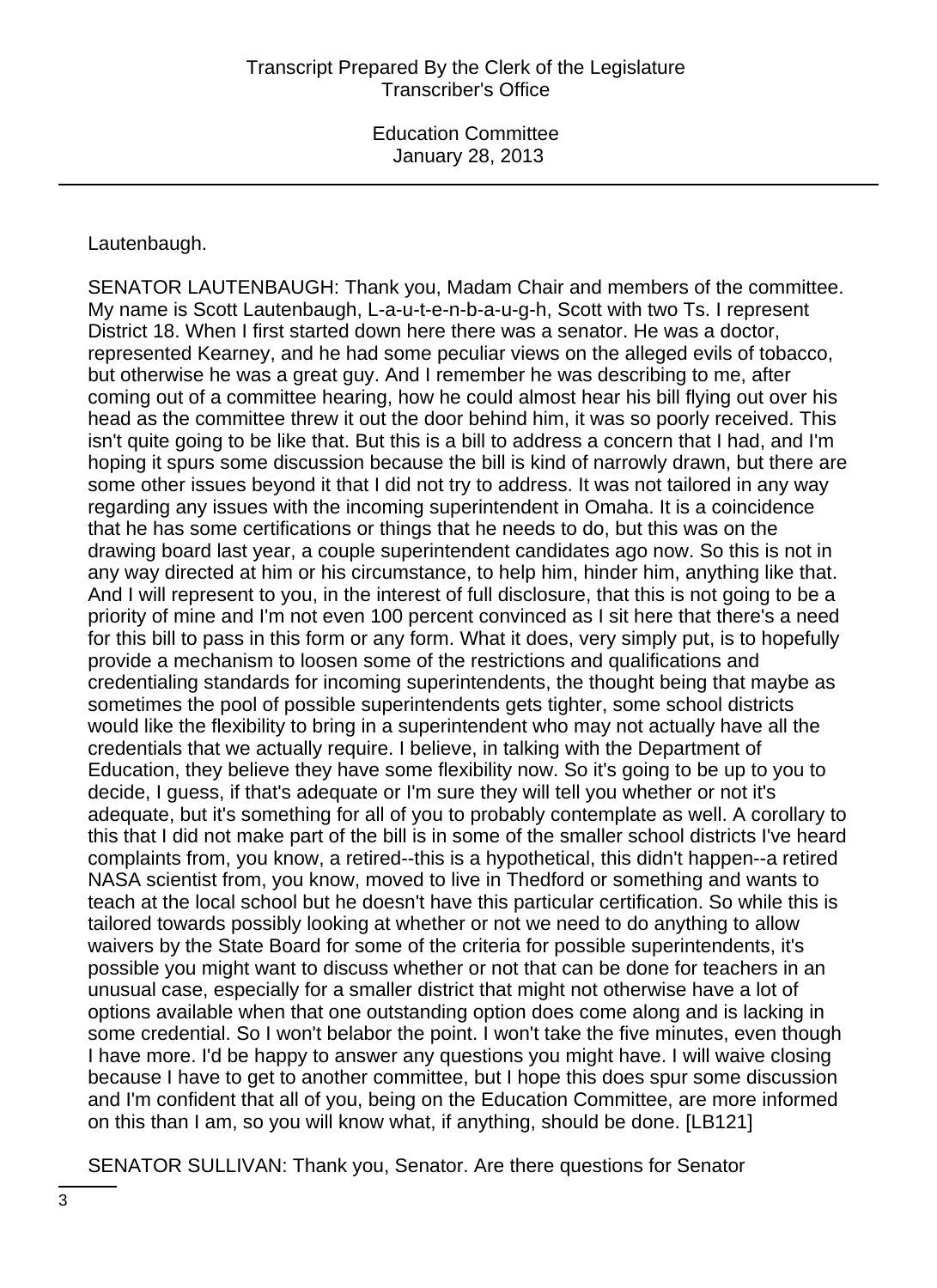Lautenbaugh? Yes, Senator Scheer. [LB121]

SENATOR SCHEER: Senator, you said that there weren't any problems that you are aware of that instigated the thought process or there was but it was previous? [LB121]

SENATOR LAUTENBAUGH: No, I'm not aware of...I think what brought it about--I'm going back to last session when I was contemplating this--is it was possible some of the search processes weren't yielding a huge number of candidates and there was some talk about how, well, wouldn't it be nice if someone from the local business community could step in, because the theory was that when you get to a district especially the size of OPS, perhaps the superintendent job is less analogous to a principal job and more analogous to a CEO job. That's what brought this about. But there was no individual person who I was contemplating in any way and no one said, well, I would do this but for the credentialing. That's it in a nutshell though. That's what brought it about. [LB121]

SENATOR SCHEER: And have you had discussions with the Department of Education, with the Commissioner or anyone there, in regards to the flexibility they currently have? [LB121]

SENATOR LAUTENBAUGH: Yes. I don't want to speak for them because I believe there is someone here to testify to that. But they believe they have some flexibility now, without adding more and putting more words in their mouth. [LB121]

SENATOR SCHEER: Okay. And from your conversation with them, that's still not suitable for your agreement or... [LB121]

SENATOR LAUTENBAUGH: Well, I don't know the answer to that yet. [LB121]

SENATOR SCHEER: Okay. [LB121]

SENATOR LAUTENBAUGH: I can't say for certain, and honestly I'm not going to sit here and say I know what it should be. But if all of you look at this and decide that maybe other states have more flexibility to do that than we do, then maybe it's worth looking at. But again, I don't come to you today with a fully hatched notion as to what should be or even a complete conviction that there's actually a problem we're addressing. But it at least raises this for discussion. [LB121]

SENATOR SCHEER: Okay. Thank you. [LB121]

SENATOR SULLIVAN: Senator Kolowski. [LB121]

SENATOR KOLOWSKI: Thank you, Madam Chair. Senator, I look at your bill with great interest because of the...not only my own personal background with certification from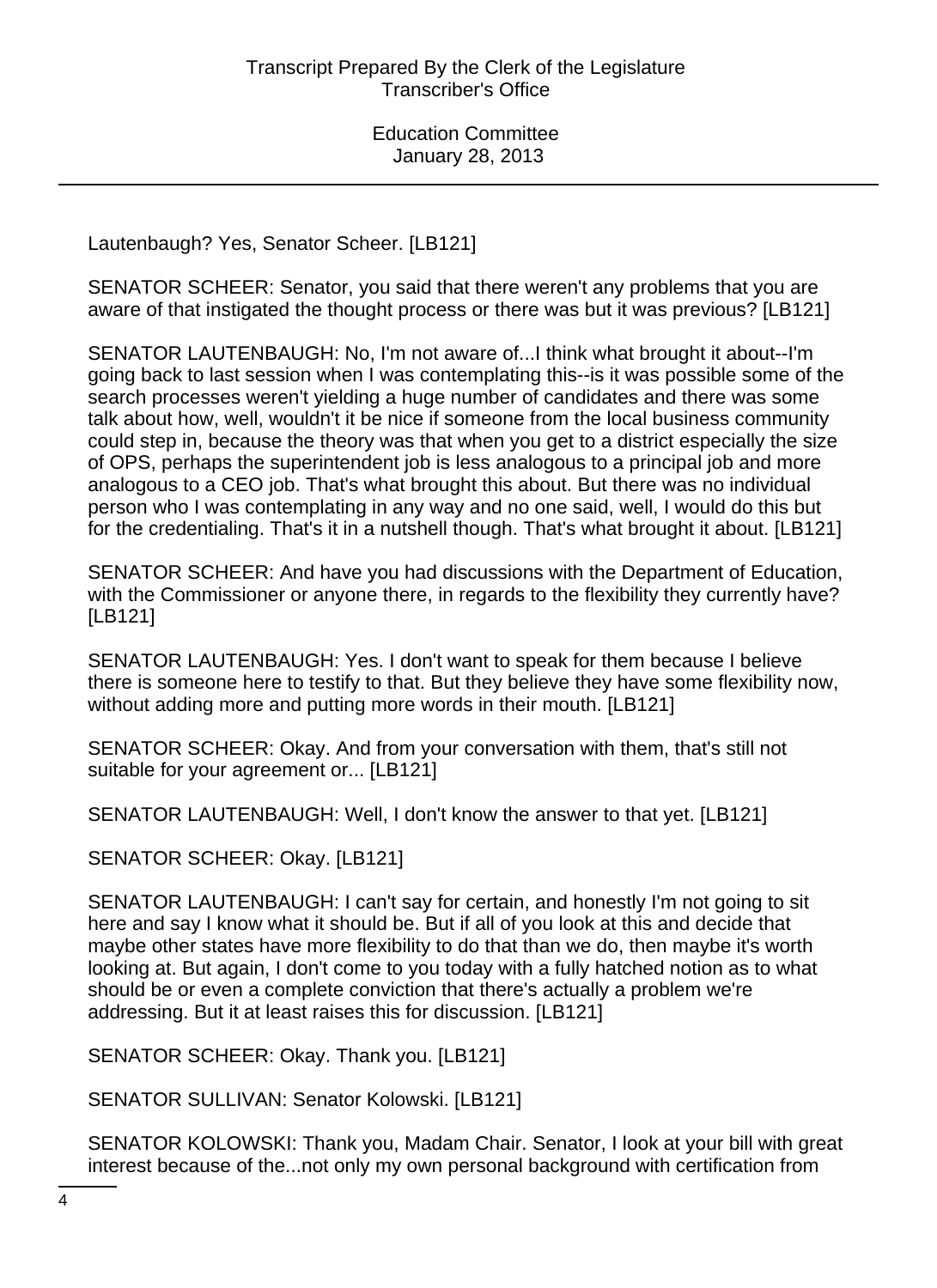# Transcript Prepared By the Clerk of the Legislature Transcriber's Office

Education Committee January 28, 2013

the teaching ranks all the way up to the superintendency that you're talking about. The case in point of the incoming OPS superintendent receiving a waiver until he gets his coursework completed provides some flexibility through our current situation through the State Department of Education, and I think that's a good thing that they have such flexibility because all the states don't have the same requirements. So depending where you're coming from, you're coming into a state or region that may have like things with different states around them but not like three states away or something of that nature, that they could be quite different. On a personal basis, I certainly understand the argument of a CEO with a large district and having his or her set of people underneath them that would run everything from human resources to finance and curriculum instruction and everything else in the district. But I still lean very heavily toward the preparation of a superintendency certificate and having, hopefully, some education background, some teaching, so there's an understanding of the range of things your staff would be going through on a daily basis and yearly basis with the cycle of expectations that we have, very high expectations today with the No Child Left Behind world that we live in and with more accountability coming to the forefront in the very, very near future with standards and common assessments and everything else that's being done. So I'm interested in what else you will find out and where that might go. But I would have...I struggle to support this the way it is because of my personal background but also what I think a person needs to have or know about a school district as a whole, not just coming in from a CEO aspect. Thank you. [LB121]

SENATOR SULLIVAN: Are there any other questions? Yes, Senator Davis. [LB121]

SENATOR DAVIS: Senator Lautenbaugh, I believe Senator Chambers has a bill that's somewhat similar to this. [LB121]

SENATOR LAUTENBAUGH: We work well together these days, so... [LB121]

SENATOR DAVIS: (Laugh) Have you guys...have you looked at his bill? [LB121]

SENATOR LAUTENBAUGH: I was not aware of it, to be honest. [LB121]

SENATOR DAVIS: It's downright different from this one. But the intent basically is to exempt the education requirement. Is that what your intent is here? [LB121]

SENATOR LAUTENBAUGH: Not wholesale but to a degree, and this really sounds like it's a cop-out but...and it probably is. If you don't think there's anything more that needs to be done then, you know, that may be the conclusion. But certainly providing a mechanism for flexibility, which the current evidence may be that there is enough flexibility, that's really, I guess, going to be for all of you to decide because this is not something I'm going to be pestering you about "execing" on and trying to get out to the floor and doing heaven knows what with, so. And I should add, by way of a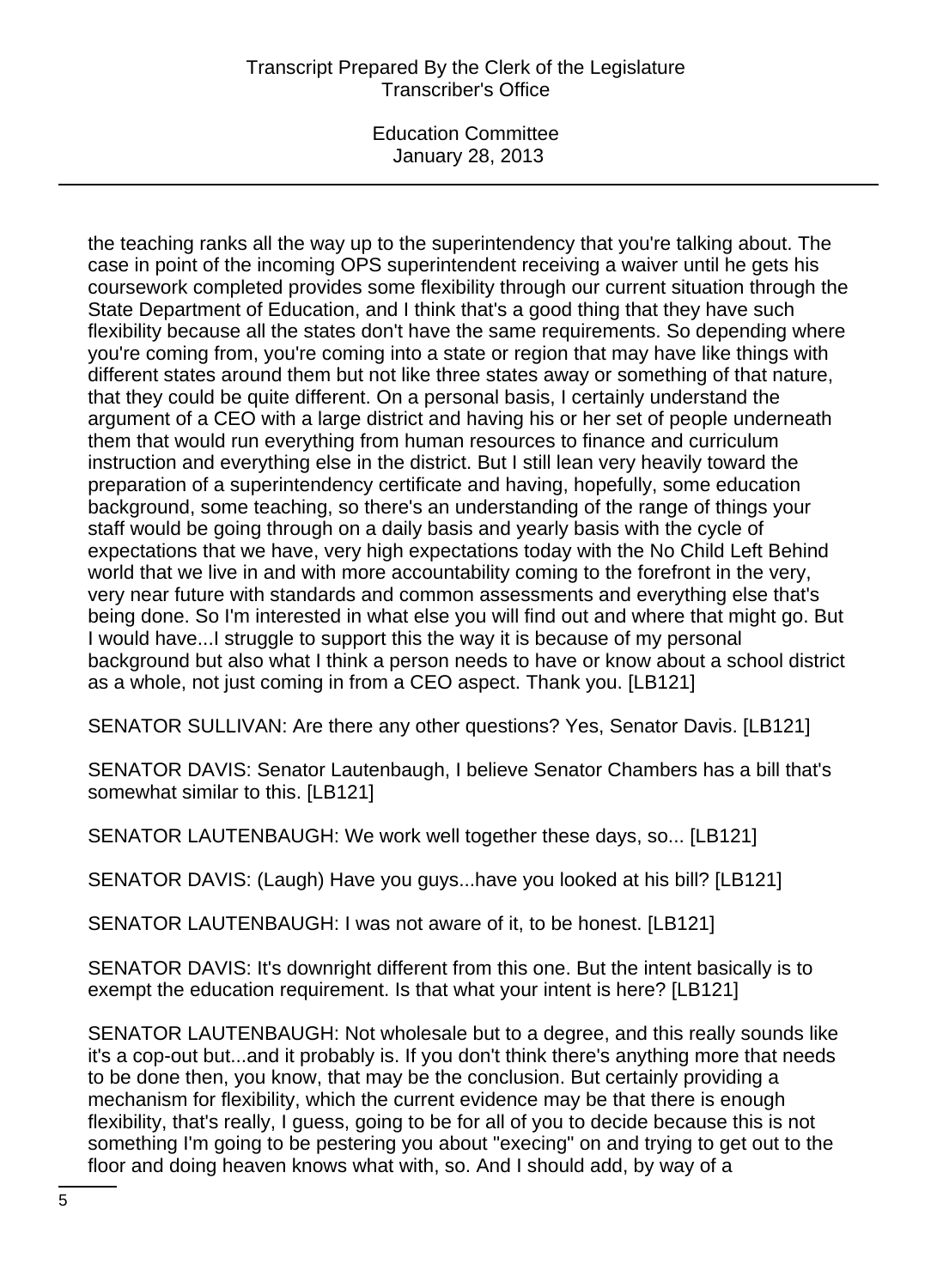nonresponse, I apologize that I look a little slovenly but I can't button my top button with this ridiculous thing on my thumb when I'm in a hurry. (Laughter) I was lucky to get the tie tied. So I apologize for my relaxed... [LB121]

SENATOR DAVIS: You look like a superintendent to me. (Laughter) [LB121]

SENATOR : Ooh... [LB121]

SENATOR LAUTENBAUGH: Ouch! [LB121]

SENATOR : That's mean. [LB121]

SENATOR DAVIS: Thank you. [LB121]

SENATOR LAUTENBAUGH: I'm not upset but I bet the superintendents are, I can tell you that. [LB121]

SENATOR SULLIVAN: Any other questions for Senator Lautenbaugh? Thank you for your testimony. [LB121]

SENATOR LAUTENBAUGH: Thank you all. [LB121]

SENATOR SULLIVAN: We will now go to proponent testimony on LB121. Are there any proponents? We will then move to opponent testimony. [LB121]

JOHN BONAIUTO: Thank you. Senator Sullivan, members of the committee, John Bonaiuto, J-o-h-n B-o-n-a-i-u-t-o. I'm a registered lobbyist. I represent the Nebraska Council of School Administrators and the Nebraska Association of School Boards, and both of the groups I represent are in opposition to this bill and wanted me to make a few comments about LB121. The first comment that I would like to make is a positive one. This was really a short bill. I mean when you're reading hundreds of bills, this was a short one. And so from there, it kind of goes downhill. (Laugh) And, you know, I appreciate Senator Lautenbaugh having an idea that raises the question about how are we doing with our current process. You know it's something...oh. [LB121]

SENATOR SULLIVAN: Excuse me, John, this is...I'm sorry for this oversight but you've...I don't think you failed to...I think you failed to spell your name for... [LB121]

SENATOR \_\_\_\_\_\_\_\_\_\_\_: He did. [LB121]

SENATOR \_\_\_\_\_\_\_\_\_\_\_\_: He did. [LB121]

SENATOR HAAR: No, he did. [LB121]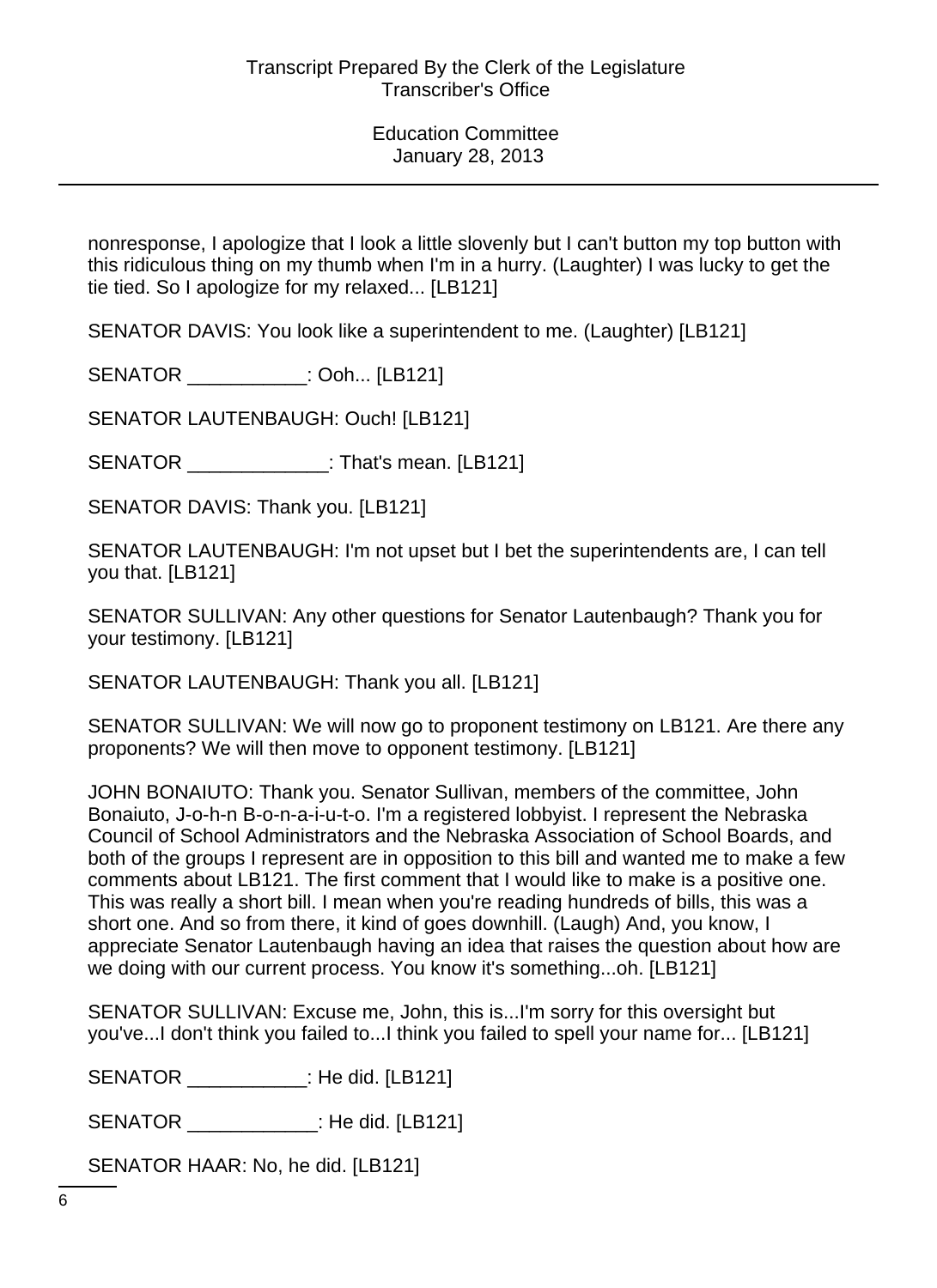SENATOR SULLIVAN: Oh, did he? Okay. All right. I'm sorry. I'm sorry. [LB121]

JOHN BONAIUTO: I would be happy to do it again. [LB121]

SENATOR SULLIVAN: No. (Laughter) [LB121]

JOHN BONAIUTO: You know I'm so... [LB121]

SENATOR SULLIVAN: I'm sorry. [LB121]

JOHN BONAIUTO: I do it a lot, you know, and so... [LB121]

SENATOR SULLIVAN: She said, because I don't know how to spell it, you know? [LB121]

JOHN BONAIUTO: You know... [LB121]

SENATOR SULLIVAN: No, that's fine. [LB121]

JOHN BONAIUTO: ...and I appreciate that, as many times as I spell that in this committee hearing room, that it doesn't stick. [LB121]

SENATOR SULLIVAN: I apologize. I'm sorry. [LB121]

JOHN BONAIUTO: And that's fine. But Senator Lautenbaugh has raised an issue here that we have a process in K-12 public education that we work with. And so the question is, how...is it really working the way it's supposed to? I would present to you the fact that after talking to school boards and administrators that really the process that we're using is not broken, and if we needed to make adjustments, that school boards and school administrators would go to the Commissioner and the State Board and say, here's something that we need to take a look at, and do that without hesitation. If we were to look at a continuum and said we have LB121 on this side and we've got a very restrictive process and a certification process that eliminates candidates on that continuum, I would put Nebraska somewhere closer to the left of center in that, because of the relationship the field has with the department and the State Board. We have conversations, you know: Does this work? Do we need help? There are ways to get a person that may need to take classes a standard certificate and then a provisional superintendent's endorsement. So there are things that can be done. With a certified individual, Nebraska has created the Professional Practices Commission, and if there are problems with a person that is licensed, you can go to this commission and there's accountability. I don't know what happens when you have someone that is not licensed or has that kind of credential. I also believe that Senator Lautenbaugh has a sense that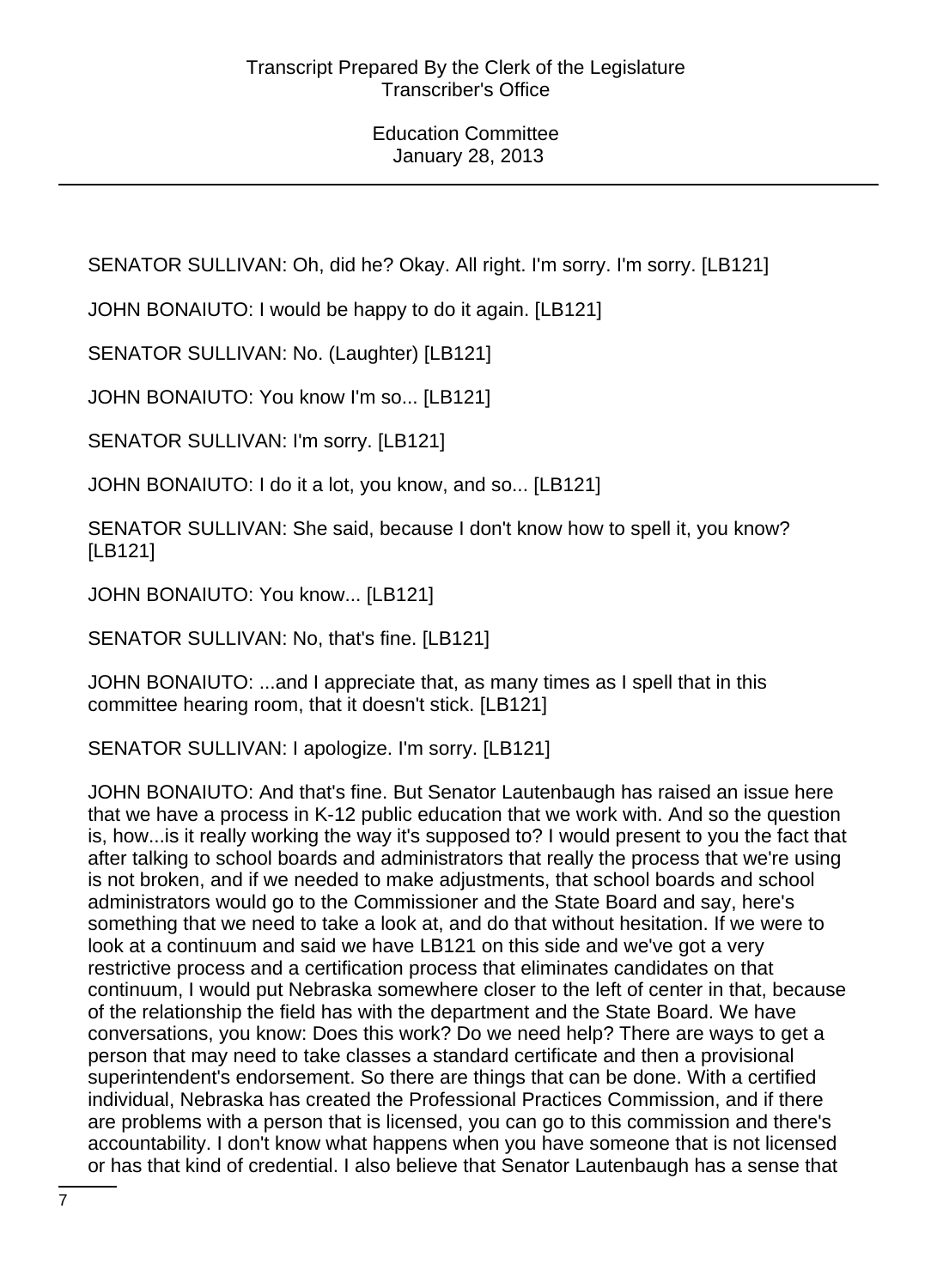# Transcript Prepared By the Clerk of the Legislature Transcriber's Office

Education Committee January 28, 2013

this LB121 provides some local control that we in the field need. I think under our current system, the board has the ability to make certain decisions within the framework of the current certification process. You know, when hiring a superintendent, if a board has to hire a new superintendent, that's I think without question the most important decision that board is going to make. And the board sits down and the first thing they say is we want a person that does meet the certification criteria of the state of Nebraska. Then the next thing that they'll talk about is do we want a person that has a doctorate, do we want a person that has a certain level of education, do we want a person that has certain experience. The board has flexibility in making a lot of different decisions within their hiring practice, and the certification piece is something you could count on. There's a certain level of expectation that you have there that this person, if they meet the licensure requirement, that they're going to have these basic skills or experiences that you can count on. Beyond that, the board can do a number of different things in their hiring process. With that, Senators, I would, on behalf of my clients, ask that you not forward this bill for broader discussion and that if at some point we need to have more flexibility then we would start this discussion with the Commissioner and the State Board and see if it needs to then come to this level. With that, I will conclude my testimony. [LB121]

SENATOR SULLIVAN: Thank you, Mr. Bonaiuto. Any questions for...Senator Haar. [LB121]

SENATOR HAAR: Yes, thank you. There was the suggestion that maybe this should be done for teachers as well. What do...just curious, what do you think about that? [LB121]

JOHN BONAIUTO: You know, I would have the same comments for teachers or other levels of school administrators. Having that licensure is critical. You know, this way the district, the board knows what it could count on. A lot of thought and effort has gone into this process at the Department of Education. They have a commission on certification. They have a certification area. So there are discussions that are happening on a regular basis and so I think we owe it to the students to make sure that the individuals that are in our classrooms and that are leading our school districts are of the highest caliber and do have the right education and the right kinds of experience. [LB121]

SENATOR SULLIVAN: Thank you. Senator Kolowski. [LB121]

SENATOR KOLOWSKI: Thank you, Madam Chair. John, another aspect of the whole thing with the teacher certification is the Coordinating Council of the state as far as the standards for entrance into the education world between the colleges, universities; and I think that's another source of commonality of standard that is extremely important for the entering teacher into the field. Many larger districts will also have, as Senator Haar has asked, they'll have a training program to indoctrinate someone into their particular district, and that could be a two- or three-year staff development program to, to use the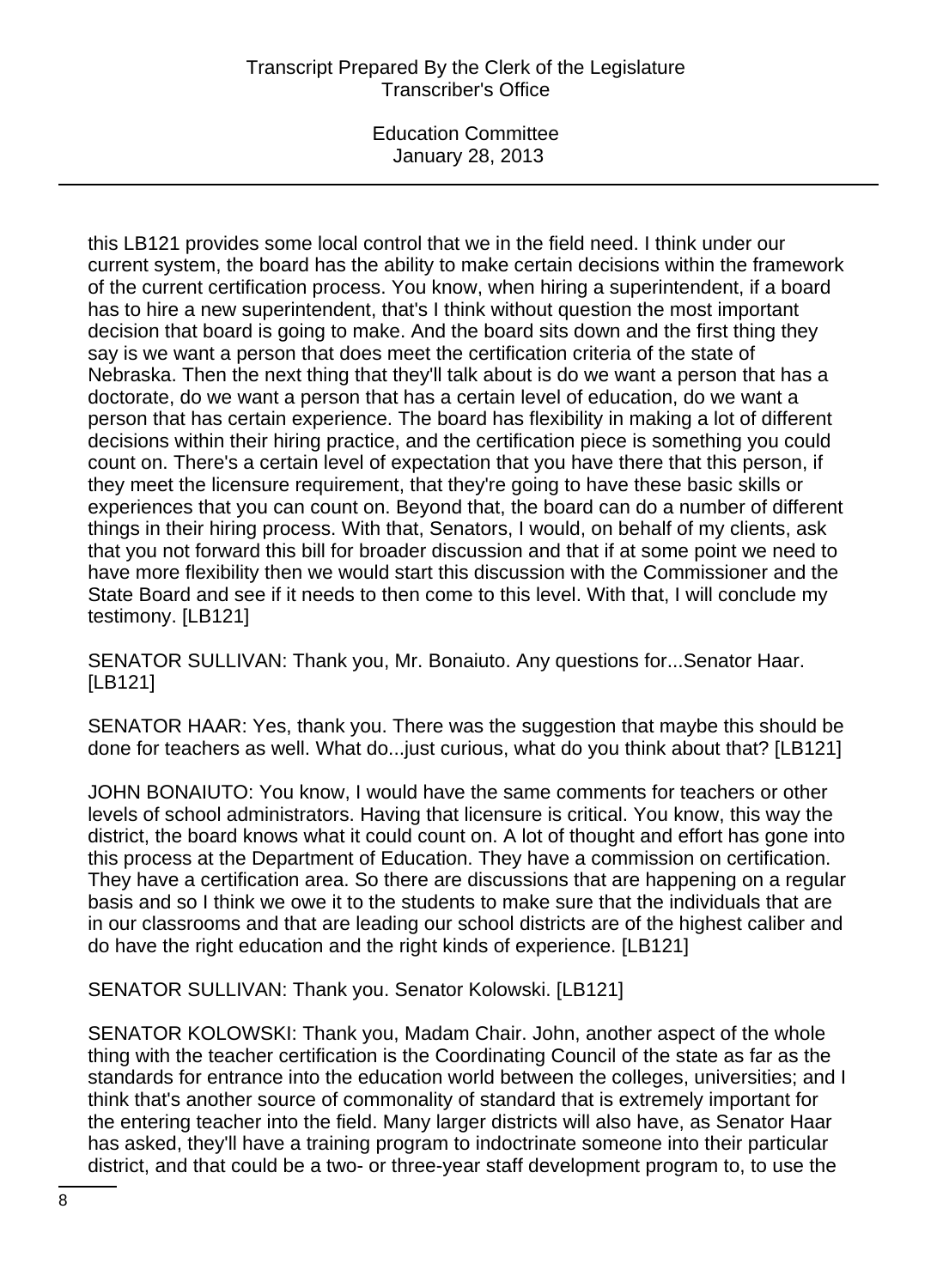term in Millard, to "Millardize" them into the style and form of education... [LB121]

JOHN BONAIUTO: Uh-huh. [LB121]

SENATOR KOLOWSKI: ...that we're used to and what we're trying to do as far as the standards in the Millard Public Schools, as one example. Any of the larger districts can do that very easily. It's more of a challenge in smaller districts, I understand that, but they will team up with experienced teachers and do some buddy system things in other places. So I thank you for your comments and it's a real challenge to maintain a level of expectation that you're getting from every graduate coming in to your schools to teach and also administer. Thank you. [LB121]

JOHN BONAIUTO: Thank you, Senator. [LB121]

SENATOR SULLIVAN: Thank you. Senator Scheer. [LB121]

SENATOR SCHEER: Thank you, Senator Sullivan. Just an aside, Senator Kolowski and Senator Haar, that the department, as far as I know, and it's been a while since I was there, they do have the option of providing provisional endorsements. [LB121]

SENATOR HAAR: Uh-huh. [LB121]

SENATOR SCHEER: So that especially those rural districts that have positions open and either little or no applicants for that, they're able to take a teacher that may not have the endorsement for that subject area and work with them over a period of time to get that endorsement, but at least they'll have someone teaching the class. So that would help. [LB121]

SENATOR SULLIVAN: Senator Haar. [LB121]

SENATOR HAAR: Well, yeah, thank you for that. I guess my reaction is always when my wife was in high school a long time ago in central Nebraska, they couldn't find a chemistry teacher, and so the superintendent's wife read from the chemistry textbook every day. And of course, I love chemistry and she doesn't and...(laughter)...but that's always a concern of mine that just to fill that spot, you know, I don't think we should be able to go to those kinds of lengths. [LB121]

JOHN BONAIUTO: I appreciate that, Senator, and I think that schools are working very hard, when they have a difficult time hiring a particular area, to partner with a neighbor, to look at distance learning, to look at various other options and avenues to make sure they have a highly qualified individual. Whether it's a teacher in the classroom or a building administrator or a superintendent, I think having highly qualified individuals is just critical to the process. And that's not to take anything away from a CEO, a retired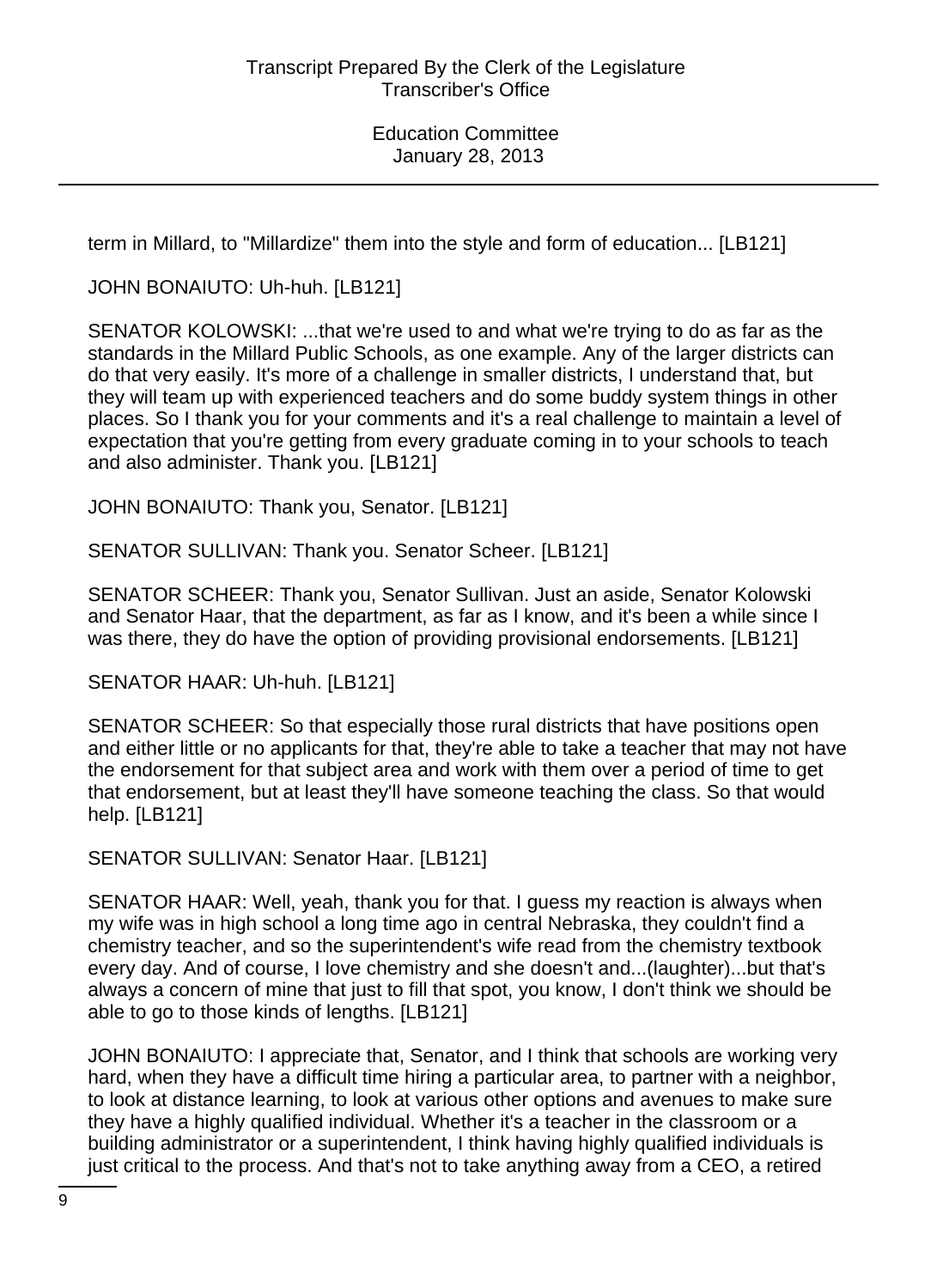general, or a retired or a former Governor. And as many of you know that a former governor of a neighboring state, former Governor Roy Romer, was superintendent of Los Angeles County schools for a time. There's no real body of research that would say that that's a good thing or a bad thing, so I can't come before you and tell you that it leans one way or the other. But I think having a highly qualified person is critical. [LB121]

SENATOR HAAR: Yeah. [LB121]

SENATOR SULLIVAN: Thank you. Any other questions? Senator Davis. [LB121]

SENATOR DAVIS: First of all, Mr. Bonaiuto, can you tell me who you represent? [LB121]

JOHN BONAIUTO: Nebraska Association of School Boards--NASB,... [LB121]

SENATOR DAVIS: NASB. [LB121]

JOHN BONAIUTO: ...Nebraska Council of School Administrators--NCSA. That is principals and superintendents, business officials, personnel directors, special ed directors. [LB121]

SENATOR DAVIS: You know, coming from a rural area, I guess I'll ask this question. And this maybe isn't something that you can answer, but what are the requirements now for someone to be an administrator? You have to have a teaching certificate and then... [LB121]

JOHN BONAIUTO: It would be different at different levels, but to get a general administrative certificate, having teaching experience, an advanced degree beyond the bachelor's degree, meeting the certification criteria that has been established, and we'd have to go back and look at the specific certification criteria or possibly Brian Halstead from the department would be able to fill in the blanks. But it's information that can be obtained very easily from the department. Higher education, the higher education training institutions gear their programs--anyway, in this state--to those requirements. If someone comes in from out of state, that's where the department has some flexibility in helping to provide the certificate with a waiver or a temporary, in a certain area, giving the individual time to get the necessary classes. But it definitely is experience, an advanced degree, and it's a process that builds on your education and your educational experience. [LB121]

SENATOR DAVIS: Okay. Thank you. [LB121]

SENATOR SULLIVAN: Any other questions? Thank you, Mr. Bonaiuto. [LB121]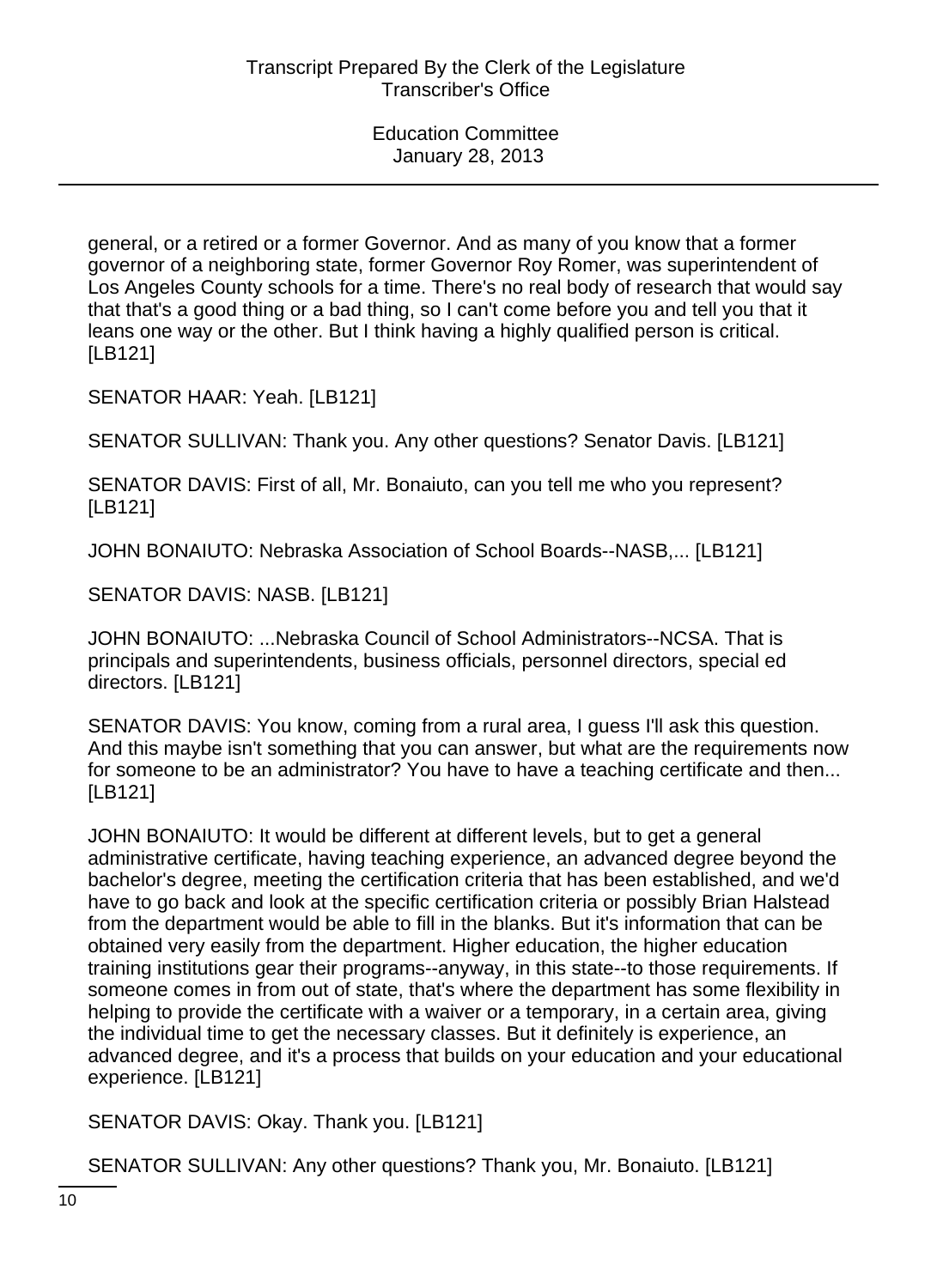JOHN BONAIUTO: Thank you. [LB121]

BRIAN HALSTEAD: Good afternoon, Senator Sullivan,... [LB121]

SENATOR SULLIVAN: Good afternoon. [LB121]

BRIAN HALSTEAD: ...members of the Education Committee. For the record, my name is Brian, B-r-i-a-n, Halstead, H-a-l-s-t-e-a-d. I'm with the Nebraska Department of Education and today I'm here in opposition to LB121. This morning the State Board of Education held its legislative retreat and unanimously approved opposition to LB121. A little background information for you: Currently, there are approximately 1,400 individuals who hold a Nebraska administrative certificate endorsed as a superintendent. We don't have a supply problem of qualified people to be a superintendent in this state. In that regard, that would be a different issue if we only had 10 or 12. Every year we have maybe 20 vacancies that are filled in that regard. It is clear if you're coming from another state, that state may have set different requirements for you to be a superintendent in Kansas, Colorado, Missouri. There are usually common aspects but most states require something very specific to their state about how finance is done, how administration is done, how standards and assessment are done. So in that regard, most individuals who come to Nebraska who have been an administrator in another state are going to get a standard administrative certificate. That's the lowest level certificate we issue for administrators. They will all have, most likely, a principal's endorsement or some other administrative endorsement on that certificate, and very few will not meet the requirements for the superintendent endorsement, for which they can get a provisional superintendent's endorsement provided they've met 75 percent of the requirements for a superintendent's endorsement, which is not uncommon for somebody who's coming to Nebraska from Colorado or Kansas. They've met that state's requirements. We may have a little higher bar in the state of Nebraska for that. But they are all qualified when they get a certificate from us at the Department of Education. There is no waiver of a requirement. We have flexibility to say, if you need to take coursework, you can get the provisional endorsement, and they all complete it. With that, I'll stop and I'll answer any questions. There were a number that were asked before that I might be able to answer, but I'll see if you still have questions on that whole topic. [LB121]

SENATOR SULLIVAN: Thank you. First of all, when you were talking about the levels of certification, so it's sort of a ladder that they go up. And the most basic is one to do what, be a business manager or a principal, or can you explain that a little more? [LB121]

BRIAN HALSTEAD: Okay. In the administrative certificate, there are three types of certificates. There's the standard administrative certificate, which is the baseline. This is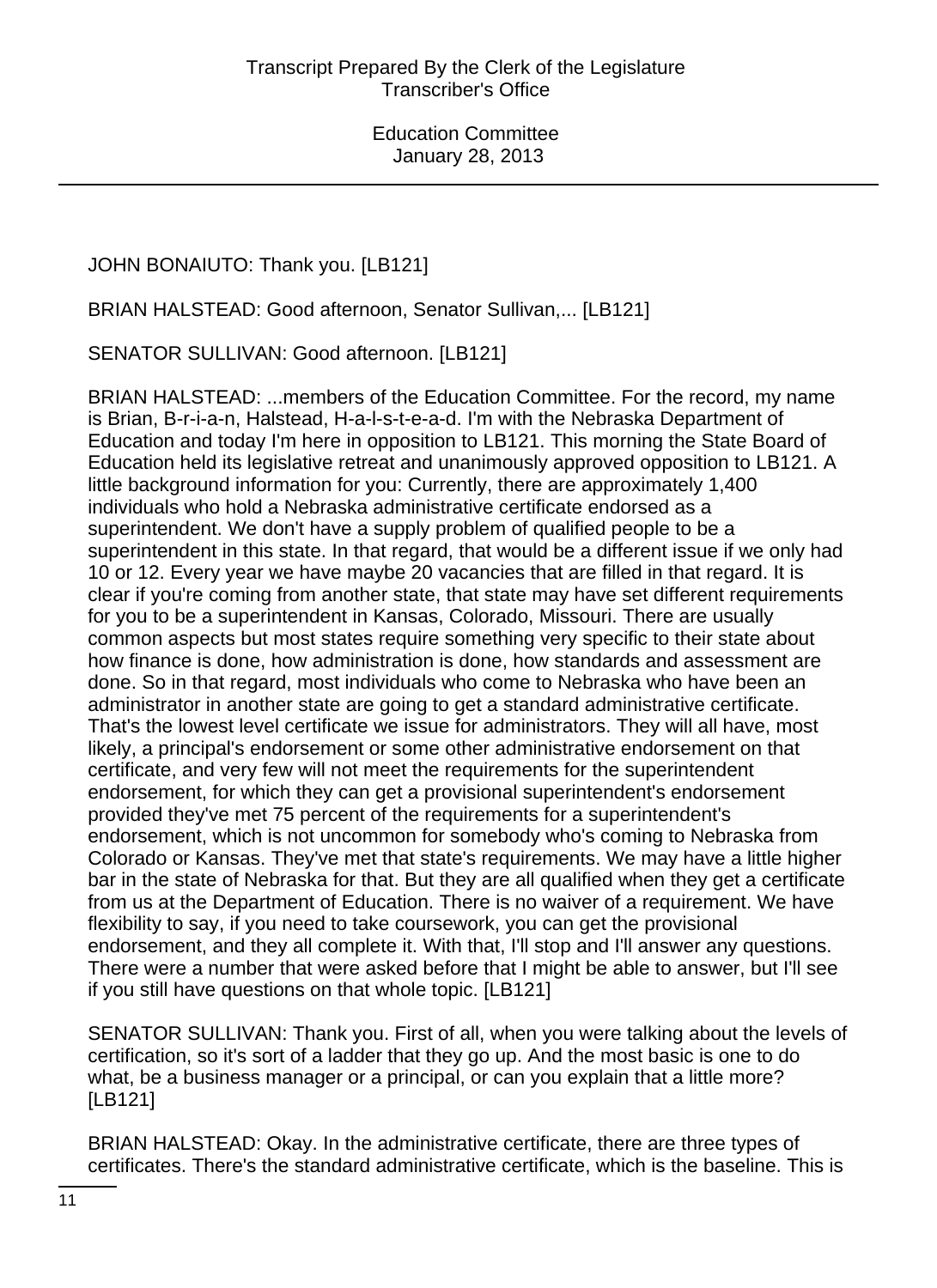# Transcript Prepared By the Clerk of the Legislature Transcriber's Office

Education Committee January 28, 2013

what all principals will start with. You might be a curriculum director, special ed director, or superintendent. You'll start at the standard administrative certificate. There's the professional administrative certificate for those persons who hold a doctorate degree in educational administration or in the specialty area of curriculum and instruction and/or in some other areas at the administrative level. The difference between the two certificates is, do you hold a Ph.D. or an Ed.D.? If you do, you're going to get the professional. If you have a master's degree plus I think it's 36 hours of educational administration, you're going to start at the standard administrative certificate. With every certificate there are then areas of specialty endorsements, which is a separate rule the department has that are placed on those certificates. Most people, if they're starting out in administration, are going to start at the principal level, whether that's elementary, middle, or high school principal. So beyond that is when you would take additional graduate course hours in educational administration to get to be a superintendent or to be a curriculum director. That's the hierarchy as you go. The third kind of certificate is a provisional administrative certificate, which means you haven't yet completed the 36 hours of graduate coursework in educational administration but you have completed 75 percent of the program, for which we would give you a provisional administrative certificate with an endorsement in the educational administration field that you're working on. Right now there's only one person in the state who has a provisional administrative certificate. Everybody else has a standard administrative certificate. The example that was listed by Senator Lautenbaugh, he will get a standard administrative certificate; he will have a provisional endorsement to be a superintendent but he will have all the other endorsements that he has in the state of Kansas that come to Nebraska. [LB121]

SENATOR SULLIVAN: This pool of people you talked about, 1,400 or what? [LB121]

BRIAN HALSTEAD: Correct. [LB121]

SENATOR SULLIVAN: That they have their...they all have administrative certification. [LB121]

BRIAN HALSTEAD: Right. They have an... [LB121]

SENATOR SULLIVAN: Okay. It could be at different levels. [LB121]

BRIAN HALSTEAD: They most likely have superintendent endorsements, they've got principal endorsements, and they have it at multiple levels. They may also have it in curriculum and instruction or assessment because of the hot topics these days with accountability and all of that. But they're all qualified to be a superintendent if they wanted to seek the job and wanted to take on that responsibility and that role. [LB121]

SENATOR SULLIVAN: And when you talk about the ability or the parameters that the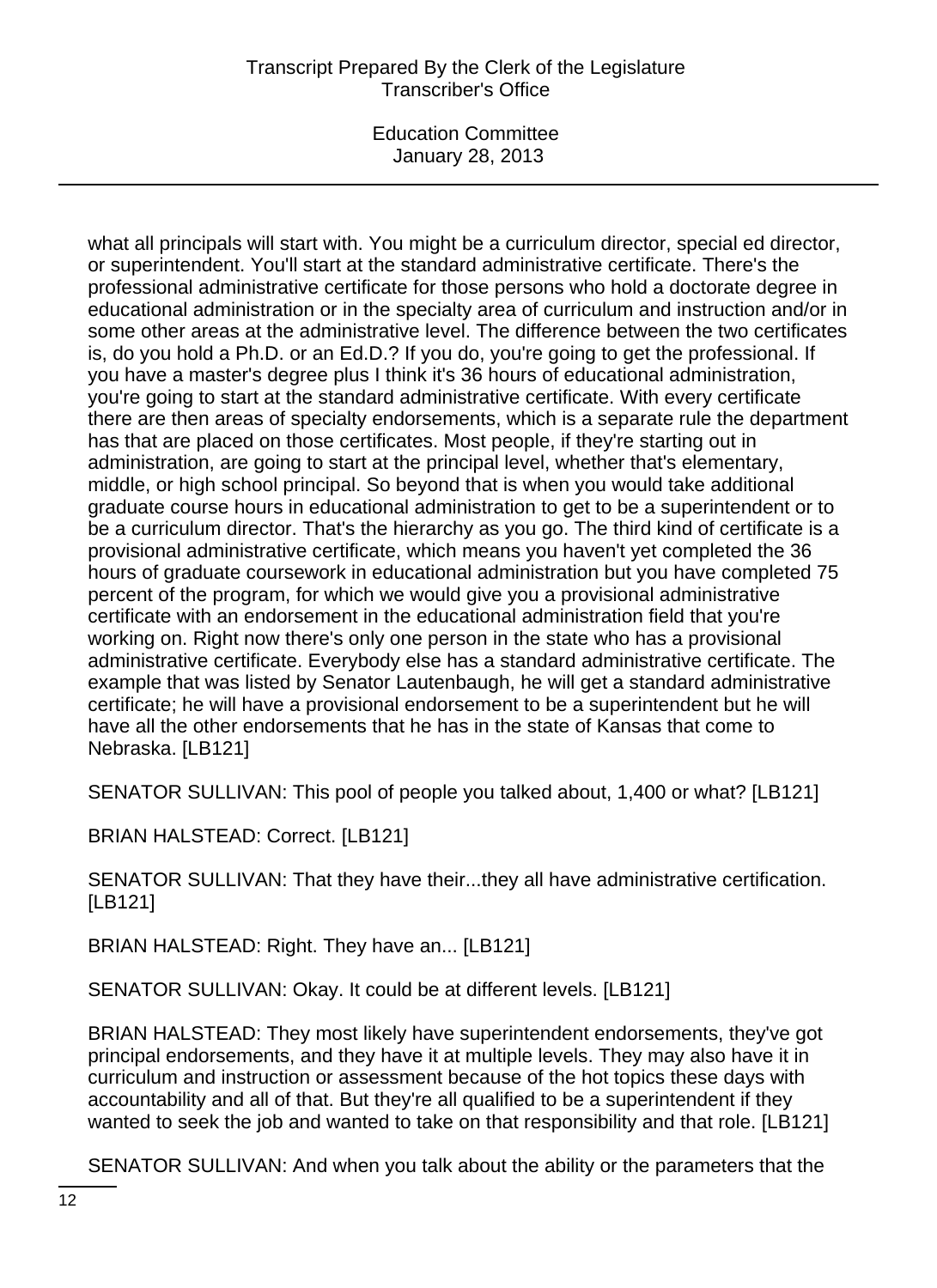department or State Board has, you said that they don't really have the ability to grant a waiver. Is that... [LB121]

BRIAN HALSTEAD: We don't waive any statutory requirement. [LB121]

SENATOR SULLIVAN: Okay. [LB121]

BRIAN HALSTEAD: There are ways in which you can meet the rule requirements and get a form of a certificate while you continue working on the remaining parts, but we don't waive the requirements. You have met the minimums for the provisional and then you agree to take the coursework and do the field experiences in order to obtain the full endorsement in an area. Some people call that a waiver. No, no, you're still qualified. You still meet the legal requirements. You're issued a certificate. You're subject to the same ethical standards as everybody else. There's no lower level. You've just got time to complete the program till you get the full endorsement. [LB121]

SENATOR SULLIVAN: When they're granted the provisional certificate, how...what's the amount of time they have to complete the necessary coursework? [LB121]

BRIAN HALSTEAD: If you're getting a provisional certificate, you've got one year. You can renew that two times, so you've got three total years on a provisional certificate. You get a provisional endorsement, you've got three years to complete the requirements for the endorsement. So in that regard, there's about a three-year window for people to get the academic requirements or the practicum done, the field, the real-world experience in order to get your full certificate and endorsement. [LB121]

SENATOR SULLIVAN: Thank you. Any other questions for...yes, Senator Haar. [LB121]

SENATOR HAAR: Thank you. Do these require any teaching experience? [LB121]

BRIAN HALSTEAD: Right now for an administrative certificate we do require that you have two years of teaching experience or...I know I printed it out so let me make sure I don't...you have to have two years of teaching experience... [LB121]

SENATOR HAAR: Okay. [LB121]

BRIAN HALSTEAD: ...or employment as an administrator, school counselor, or school psychologist in an approved or accredited or otherwise legally operating prekindergarten through 12th grade school. [LB121]

SENATOR HAAR: So you have to have dealt with kids. [LB121]

BRIAN HALSTEAD: Absolutely. [LB121]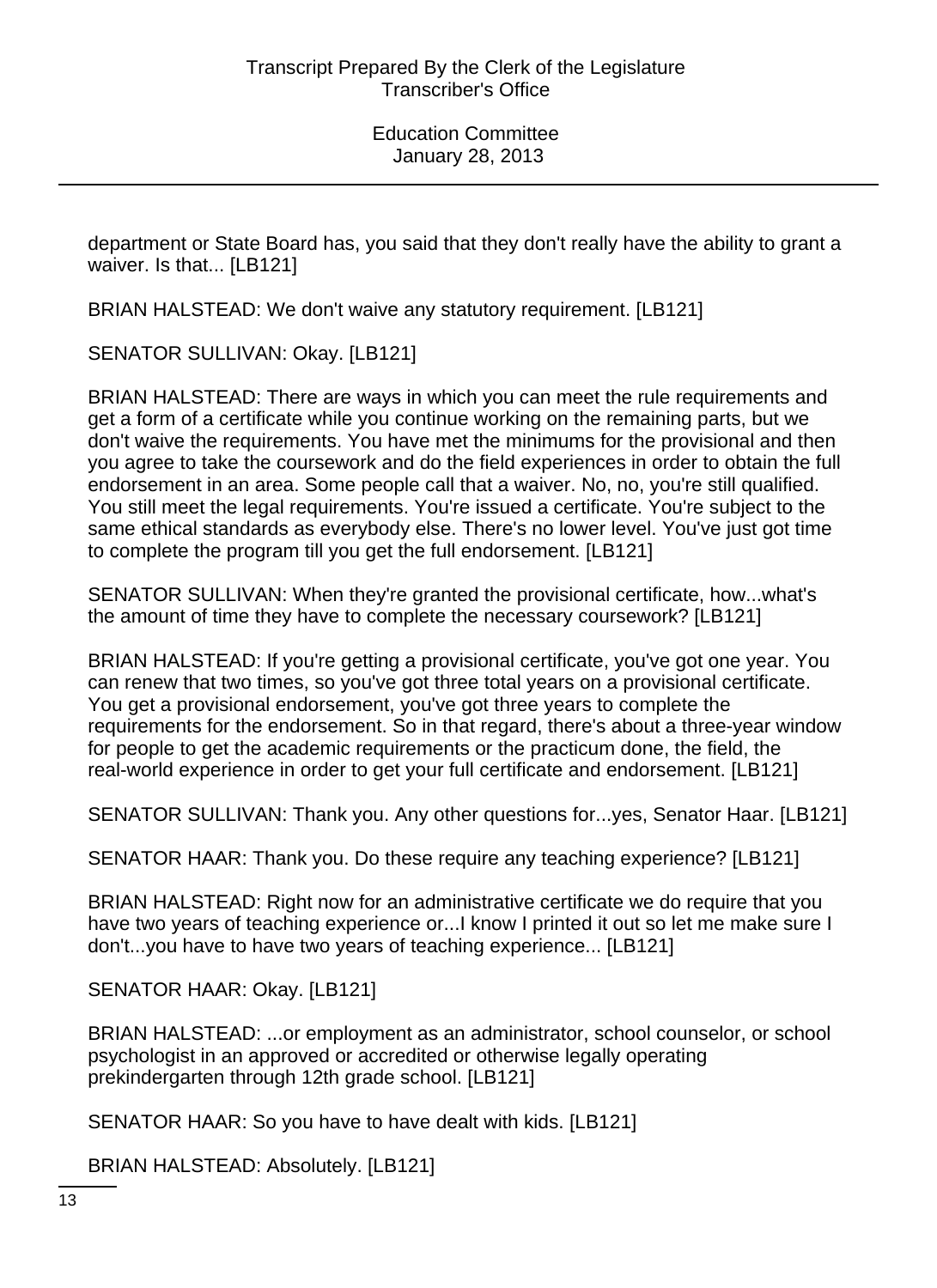SENATOR HAAR: Yeah. [LB121]

BRIAN HALSTEAD: You had to come from the world in which you're going to now be administering, sure. [LB121]

SENATOR HAAR: Yeah. I like that. Thank you. [LB121]

SENATOR SULLIVAN: Senator Kolowski. [LB121]

SENATOR KOLOWSKI: Thank you, Madam Chair. Brian, also you touched on a very important point that we didn't stress well enough I guess--the whole idea of the practicum and the role of the practicum, as you're placed within your program into a practicum role, primarily in your building or the district you're coming from. To experience a number of the things that the administrators are going through on a daily basis, to understand the range of problems and challenges and opportunities one has in a day is extremely important before someone gets into that very rapidly changing world on a daily basis of dealing with a large number of kids in a particular building, whatever level it might be. [LB121]

BRIAN HALSTEAD: Yeah. [LB121]

SENATOR KOLOWSKI: So practicum is extremely important. Thank you. [LB121]

BRIAN HALSTEAD: Yeah. [LB121]

SENATOR SULLIVAN: Senator Davis. [LB121]

SENATOR DAVIS: Brian, of the 1,421, are some of those retirees? [LB121]

BRIAN HALSTEAD: I don't know their current employment status, because you can get a certificate whether you work in that area or not. I suppose we could probably...we could check with the fall personnel reports and tell you how many of them are currently employed and how the districts are indicating they're employed. There may be a number that are retired, sure, in that regard. Most, I would submit to you, are working in some capacity. As to the exact percentage, I'd have to go back and ask our datacenter to pull that to tell you exactly, but we could do that if you want to know. [LB121]

SENATOR DAVIS: I guess I'm just curious about that. And because it requires teaching experience, then really the undergraduate degree needs to be in education. Is that right? [LB121]

BRIAN HALSTEAD: That's the foundation upon the regulations for you to get a teaching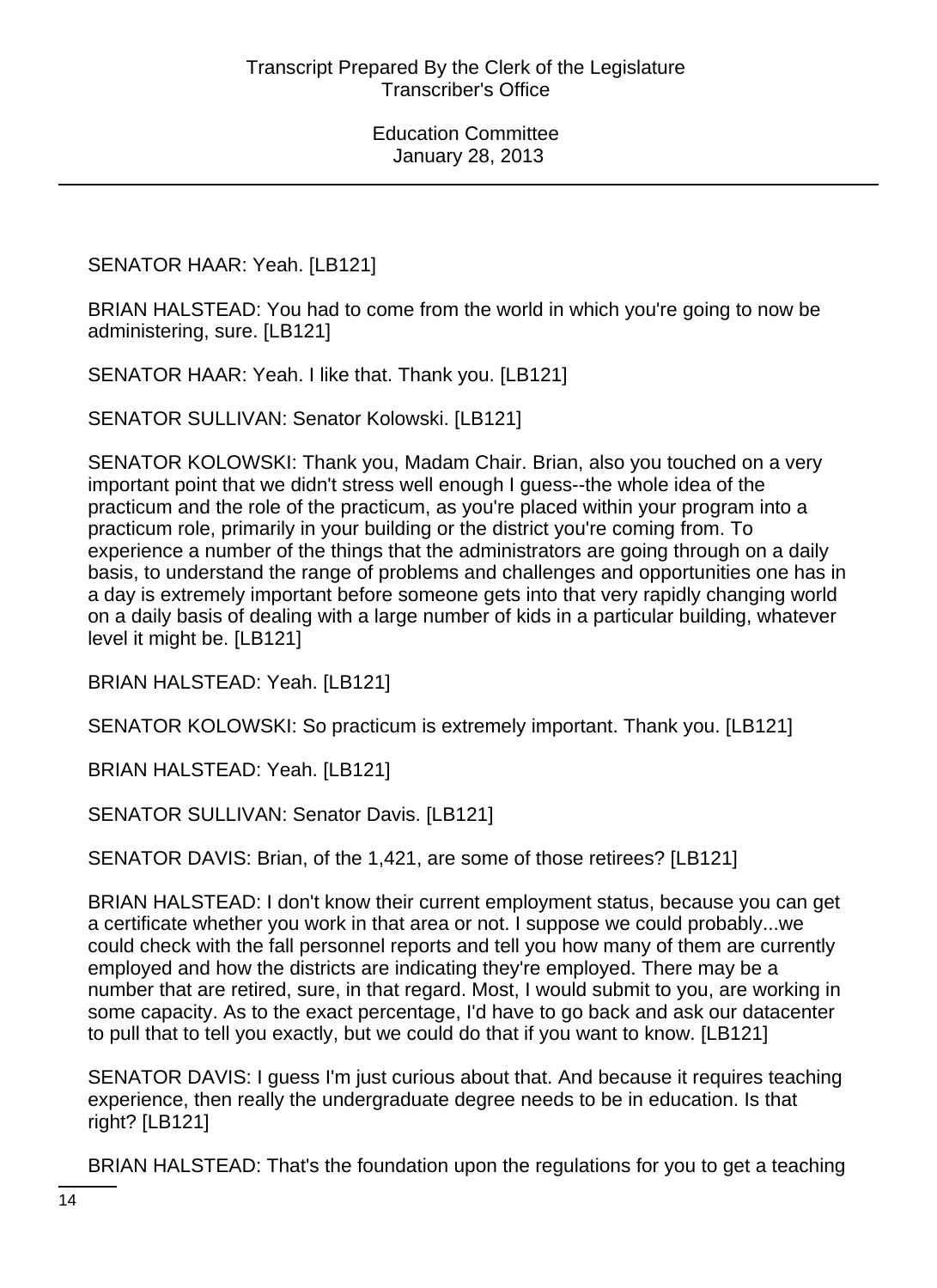certificate. The minimum is a bachelor's degree in education and then you need to have the endorsement areas, areas in which you've received the most, you know, in...whether that's elementary education, whether that's political science at the high school level. There's a whole number of endorsements that you would have in that regard. [LB121]

SENATOR DAVIS: And then how many...is there a minimum number of hours that a superintendent must put in, in any one school district? [LB121]

BRIAN HALSTEAD: Hours as in employment or... [LB121]

SENATOR DAVIS: Yes. [LB121]

BRIAN HALSTEAD: No. [LB121]

SENATOR DAVIS: I mean, you know, like there are halftime superintendents, there are one-day superintendents. [LB121]

BRIAN HALSTEAD: The department does not regulate. We do for accreditation purposes say that you have to have a superintendent of schools in a public school district. I don't believe we mandate that it's one FTE because we know a number of districts who share superintendents. But you are required to have an individual, who holds an administrative certificate endorsed as superintendent, as the head administrator of your public school district. [LB121]

SENATOR DAVIS: Well, just as...and I appreciate your time and I understand where you're coming from. You know, just to speak from someone in a very rural area, it is extremely hard to get really qualified applicants. It's very hard. [LB121]

BRIAN HALSTEAD: We hear that all the time and we're well aware of it, which is why there is...we've tried to be flexible in the rules that we have. At the same time, we also understand the ability or inability to find a large number of candidates who want to be in what most people consider the rural areas of our state, though I think if they visit them they'll see the beauty of what's out there as opposed to the nice urban problems we're dealing with on a daily basis in our urban setting. So there's some beauty to the rural areas of this state that I think sometimes we forget about. [LB121]

SENATOR DAVIS: Thank you. [LB121]

SENATOR SULLIVAN: Senator Seiler. [LB121]

SENATOR SEILER: Are you satisfied with the current law that your State Board has plenty of flexibility, both for administrative and for teachers, at this time? [LB121]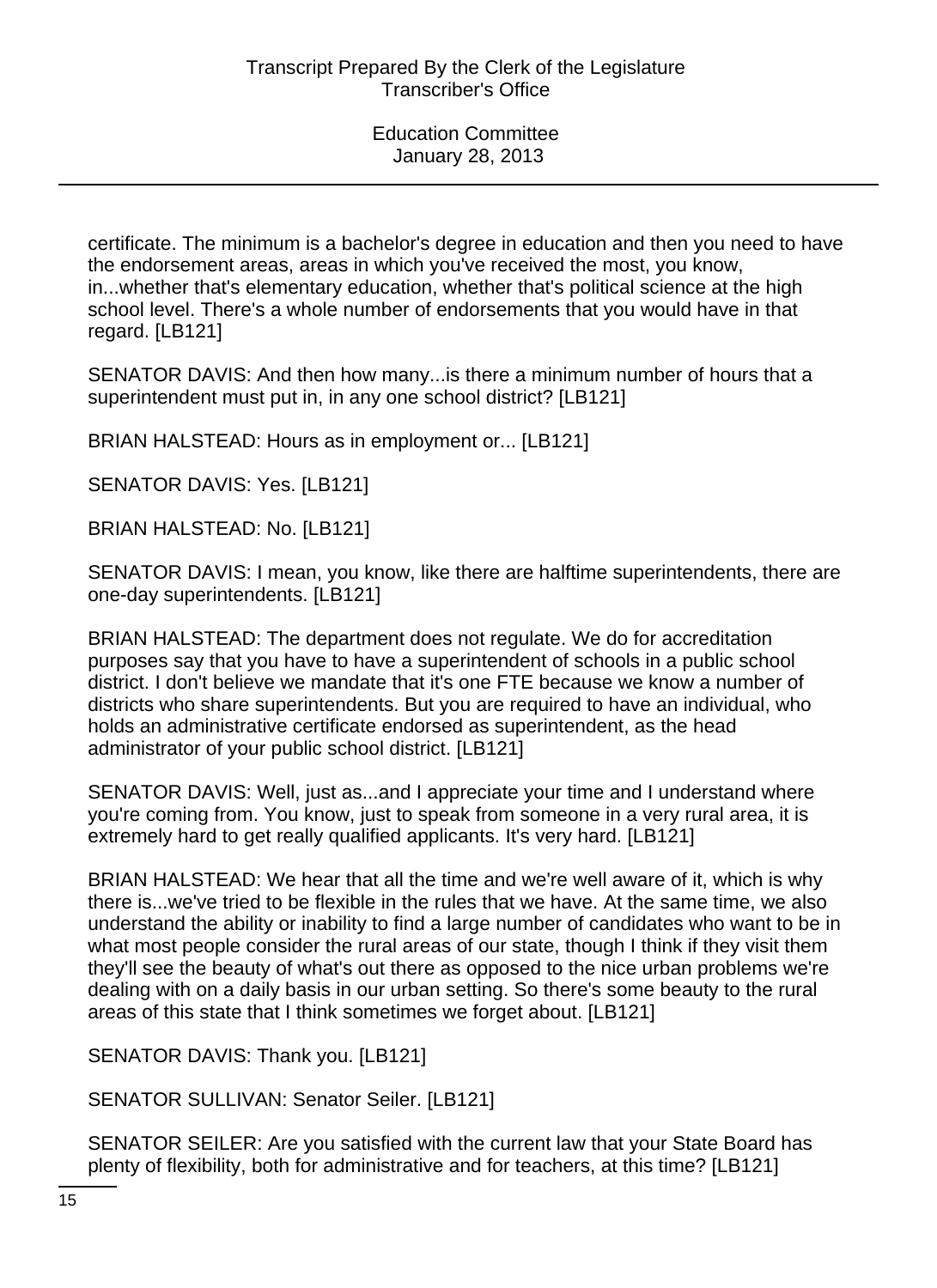BRIAN HALSTEAD: The State Board sees no need to change the law. We have plenty in that regard. So if you want to know more about the whole process, we can certainly come over and brief you on the wide spectrum of... [LB121]

SENATOR SEILER: I just wondered if you needed any change. [LB121]

BRIAN HALSTEAD: No, the State Board does not see any need... [LB121]

SENATOR SEILER: Okay. [LB121]

BRIAN HALSTEAD: ...to change the laws with respect to teachers and administrators at this time. [LB121]

SENATOR SEILER: Thank you. I have nothing further. [LB121]

SENATOR SULLIVAN: Senator Kolowski. [LB121]

SENATOR KOLOWSKI: Thank you, Madam Chairman. Brian, just to clarify an earlier statement you made, you don't have to just have a bachelor's in education. You could be a liberal arts graduate and also finish your certification, and could be a history major or a... [LB121]

BRIAN HALSTEAD: Right. [LB121]

SENATOR KOLOWSKI: ...poli-sci major or biology major and also get your certification. Correct? [LB121]

BRIAN HALSTEAD: Correct. [LB121]

SENATOR KOLOWSKI: Thank you. [LB121]

BRIAN HALSTEAD: There may be some coursework you need to do in the... [LB121]

SENATOR KOLOWSKI: Absolutely. [LB121]

BRIAN HALSTEAD: ...I call the pedagogy, how to teach and those types of things, so... [LB121]

SENATOR KOLOWSKI: Some of us have gone that route. [LB121]

BRIAN HALSTEAD: And the current rules do provide that if you've got...matter of fact, several of our teacher colleges, if you've got a bachelor's degree, in about a year you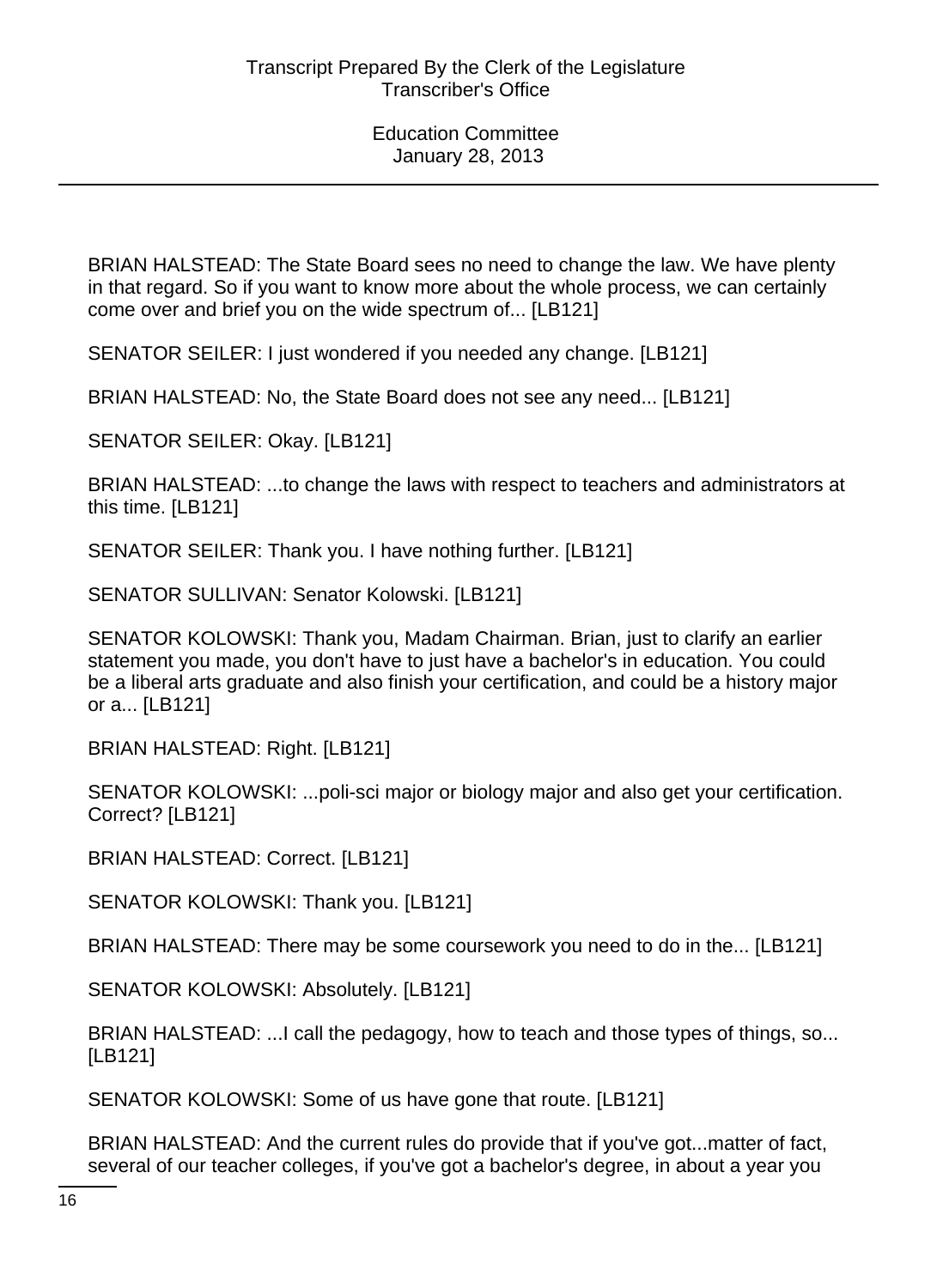can get the rest of the hours... [LB121]

SENATOR KOLOWSKI: Correct. [LB121]

BRIAN HALSTEAD: ...in order to get your teaching certificate. So we've worked very well--UNK and UNO both have programs--to bring people from other fields into the teaching profession. My neighbor, who happens to be a retired military person, did the Troops to Teachers and taught for ten years here in the Lincoln Public Schools, so... [LB121]

SENATOR KOLOWSKI: That's great. Thank you. [LB121]

SENATOR SULLIVAN: Anyone else? Thank you for your testimony. [LB121]

BRIAN HALSTEAD: You bet. [LB121]

LARRY RAMAEKERS: Senator Sullivan, members of the Education Committee, my name is Larry Ramaekers, L-a-r-r-y, Ramaekers is R-a-m-a-e-k-e-r-s. I am a registered lobbyist and I'm here representing not only myself as a retired superintendent and to share some thoughts that I may have with you, as well as the Grand Island Northwest Public Schools, as well as the Adams Central Public Schools. As I said, I am a retired superintendent, have been such for about a year and a half. I was a superintendent for 30 years, a secondary principal for 4 years. I have held a professional certificate as superintendent for 29 of those 30 years, and actually the first year I was superintendent, coming from the principal ranks, I did have a provisional certificate as a superintendent. And after that one year I was able to acquire that because I went right for my master's to the Ph.D. and did not go into the specialist program. So therefore, it enabled me that year to then get that certificate and professional certificate. I guess as from the standpoint of a former superintendent, and I would look back on the 30 years that I was in that position, I think it would have been difficult for me to make many of the decisions that were in the benefit of the school district or school districts that I represented during that time and not had the education background that I did. Not only was it beneficial to that school district, the teachers, but especially the administrators that were in that district as well to come to me to ask questions related specifically to education. What immediately comes to mind is that the school district I was last at, which is Aurora, I presently live there, they just went and purchased literally thousands upon thousands of dollars of laptops for each and every one of the students--a huge investment for that school district. Now if that administrator or that superintendent who was there had no knowledge of the educational benefits for that investment in that school system, I feel that maybe it would have been either saying, no, we don't need that or whatever. But the educational benefits were seen by that individual who has that educational background and saying, yes, it is very good for us. Dr. Bonaiuto had mentioned also the importance of the accountability. I'm not going to go into that, as well as I feel the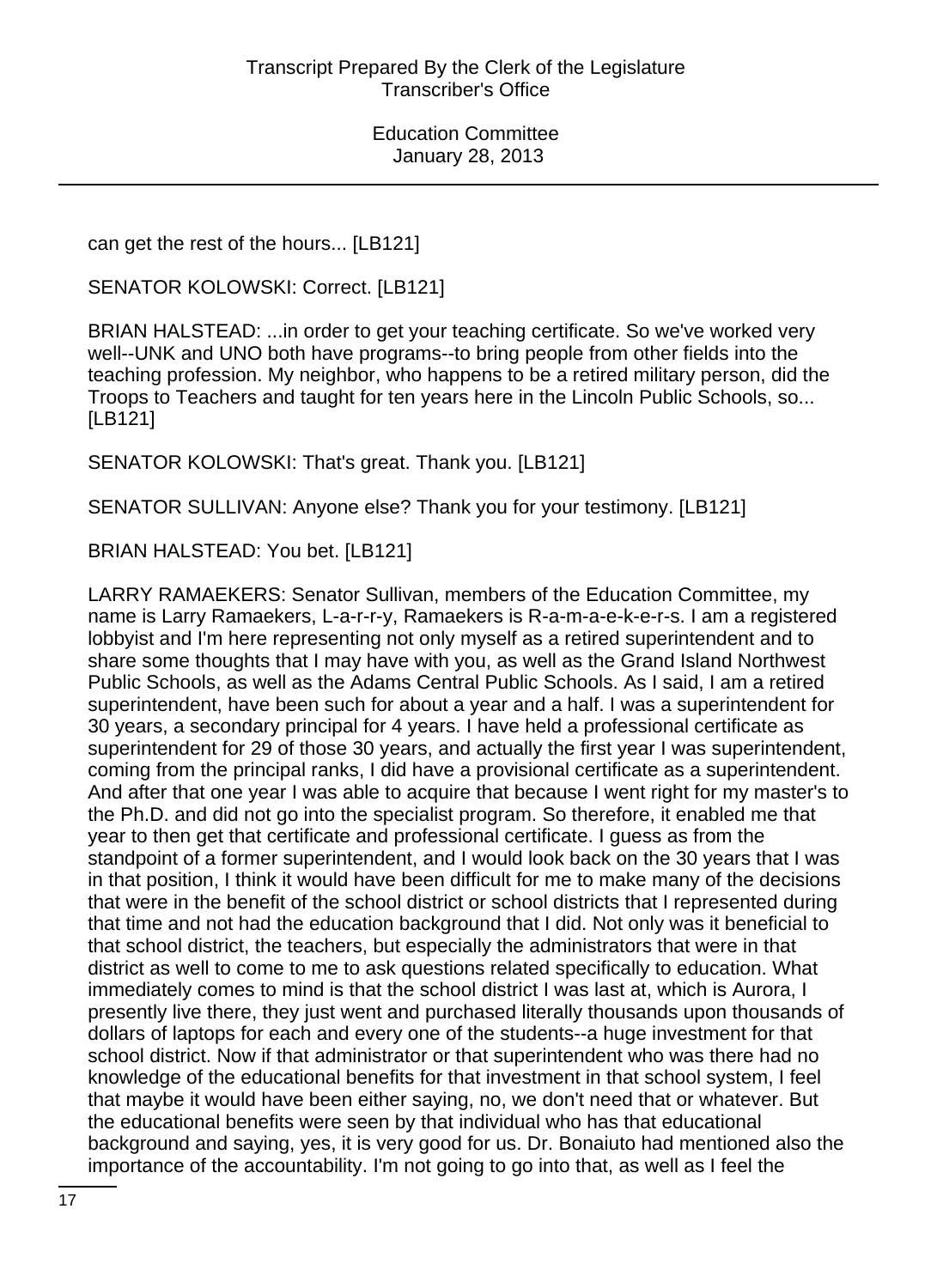superintendent's job is more than just handling the budget, so many things with the curriculum, all aspects of what go on with the school. One thing I may mention to Senator Davis in regard to a question that you had asked about the availability of individuals to come for that position, I think of the interim superintendents, people like myself that...not saying that I'm looking for that job, by no means, please don't misunderstand me, but I know of a number of retired individuals that enjoy doing just that, to fill in until such time that you would be able to have an individual come to that particular school district. So that is an option that is out there. But again, anything that I would say from this point on would be redundant. It has been mentioned, not only by Mr. Halstead but as well as Dr. Bonaiuto. But I would be happy to answer any questions that you may have and my testimony is complete. [LB121]

SENATOR SULLIVAN: Thank you. Any questions? Yes, Senator Scheer. [LB121]

SENATOR SCHEER: Thank you, Senator Sullivan. Larry, just for clarification, you talked about getting the provisional for one year. Did you find it cumbersome or burdensome in any way to... [LB121]

LARRY RAMAEKERS: Not in the least. And the reason I say that is because I had taken all the coursework that was necessary at that point in time. All I really had to do was, in that particular case, was to complete the dissertation and then literally have that certificate saying that I have the professional. But I had done all the coursework. I do know of a number of individuals who have had the provisional certificate and that has come basically from them going from a principal to the superintendency. And in all fairness to those individuals, they have done their homework before they've gone into that position and that has not been a real burden for them. Now in some cases the burden has come from the standpoint of getting it done in one year, just because of the load, the workload, that is there. [LB121]

SENATOR SCHEER: Sure. Thank you. Thank you, Senator. [LB121]

SENATOR SULLIVAN: Any other questions? Thank you for your testimony. [LB121]

LARRY RAMAEKERS: Thank you. [LB121]

JAY SEARS: (Exhibit 1) Good afternoon, Madam Chair, members of the committee. For the record, my name is Jay Sears, J-a-y S-e-a-r-s, and I represent the 28,000 members of the Nebraska State Education Association; and NSEA is opposed to LB121. I'll probably skip a number of the paragraphs that you have in the written testimony because the gentlemen before have covered most of it and have provided the education about our process in Nebraska of how we obtain licensure or certification and the endorsement process and the flexibility that the State Board of Education does have. Just wanted to share with you that the NSEA has a longstanding resolution that governs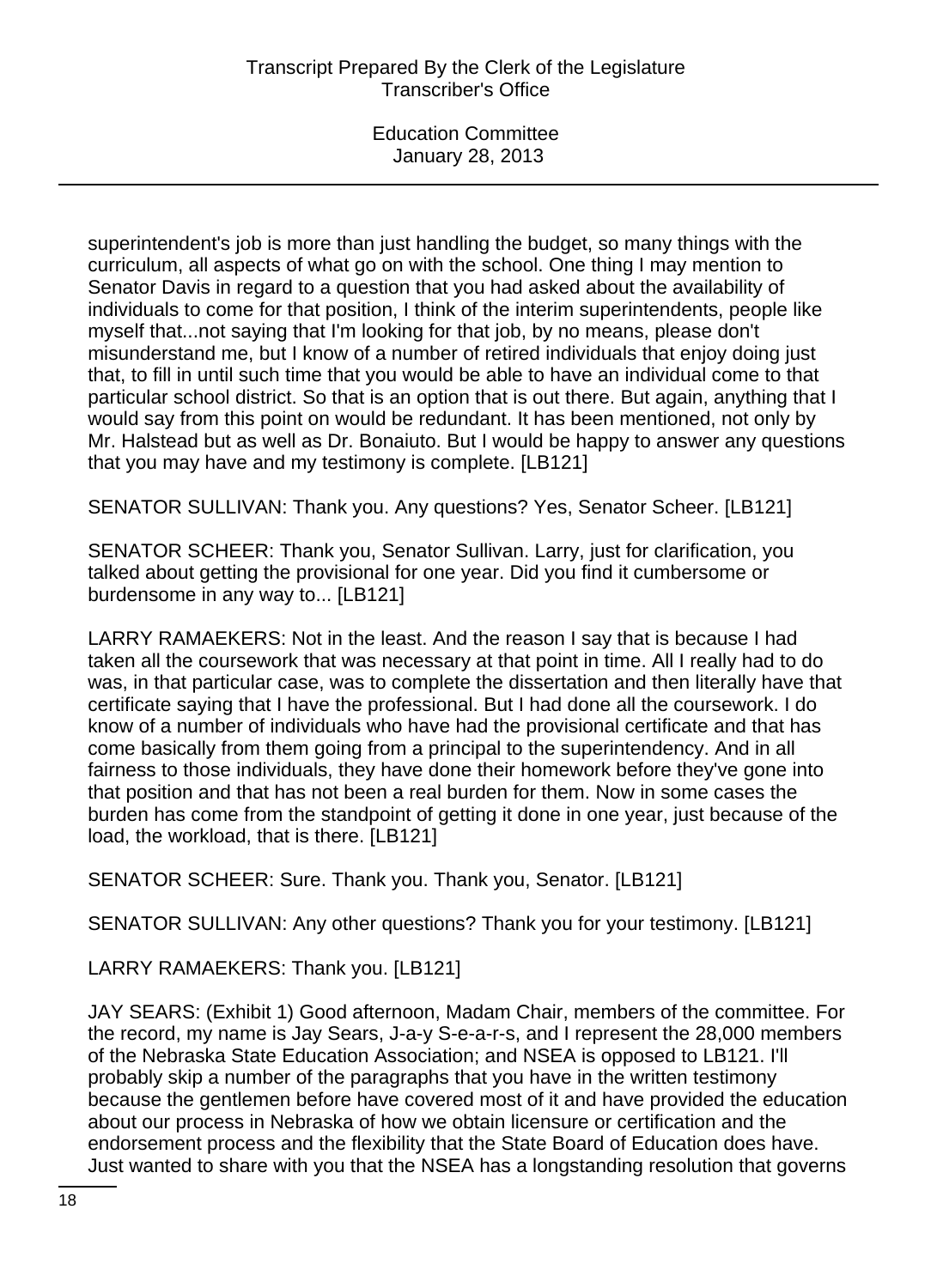### Transcript Prepared By the Clerk of the Legislature Transcriber's Office

Education Committee January 28, 2013

how I come and testify before you about certification. All educators, according to our resolution, should have certification to work with the children of the state of Nebraska. I'll skip down just a little bit. I serve on a committee, along with about 54 other people, that's called the Nebraska Council on Teacher Education, and that group is an advisory body to the State Board of Education, as Senator Scheer knows. And we've talked with him quite often, as the endorsement Rule 24 comes before the State Board and the certification Rule 21 comes before. But in the past year, the superintendent endorsement has been reviewed and it's aligned with the standards and the knowledge and the skills that superintendents need to be able to do to be the educational leader of a school district. And we keep on top of those. We review those and make sure that the skills and knowledge and dispositions that everyone across the nation want their superintendents to have are the standards that we're dealing with in the state of Nebraska. The gentlemen before me also talked very eloquently about the progression through the endorsements, and Senator Kolowski has made all those progressions. He started as a social studies teacher, just like I did, but I quit at that when I became a lobbyist. What do you know, right, Rick? But we'll move to the bottom part and really is the essence of the testimony. School districts are about the business of educating children and preparing them for college in the world of work. The CEO of this business, education--that's the business we're talking about--needs to be an educator prepared to lead a school district in educating its children. The CEO of General Motors may know how to manage people and provide a profit for the company's stockholders, but I doubt and it's a fact we do not believe that the CEO would be an effective leader of a school district without the educational training and experience that we require of our school superintendents. Let me give you an example, and it was mentioned earlier. How successful has the Los Angeles School District been with its string of CEOs, generals, and people who are not in the education business? They may be very good at managing people, and that may be something that we need in many school districts, but you can hire a business manager without a certificate. I would just say we need to make sure that the superintendents are the educational leaders of our district and have that connection with what goes on in the classroom. Waiving the requirement of hiring a certificated superintendent will not solve any of the problems in our school districts. In fact, it may exacerbate some of the problems. CEOs from corporate America do not have the silver bullet. Hopefully, they have no bullets. Certificated educators are prepared to solve our education problems and that's who should be the chief CEO of our educational organizations. The NSEA requests that the Education Committee indefinitely postpone LB121. I thank you for the opportunity to testify. [LB121]

SENATOR SULLIVAN: Thank you, Mr. Sears. Are there any questions? Senator Avery. [LB121]

SENATOR AVERY: Thank you, Madam Chair. Mr. Sears, I have listened carefully to all the professionals tell me that we're doing it quite well, leave us alone. Why am I not impressed with this defense of the status quo? Why is it you haven't been able to tell me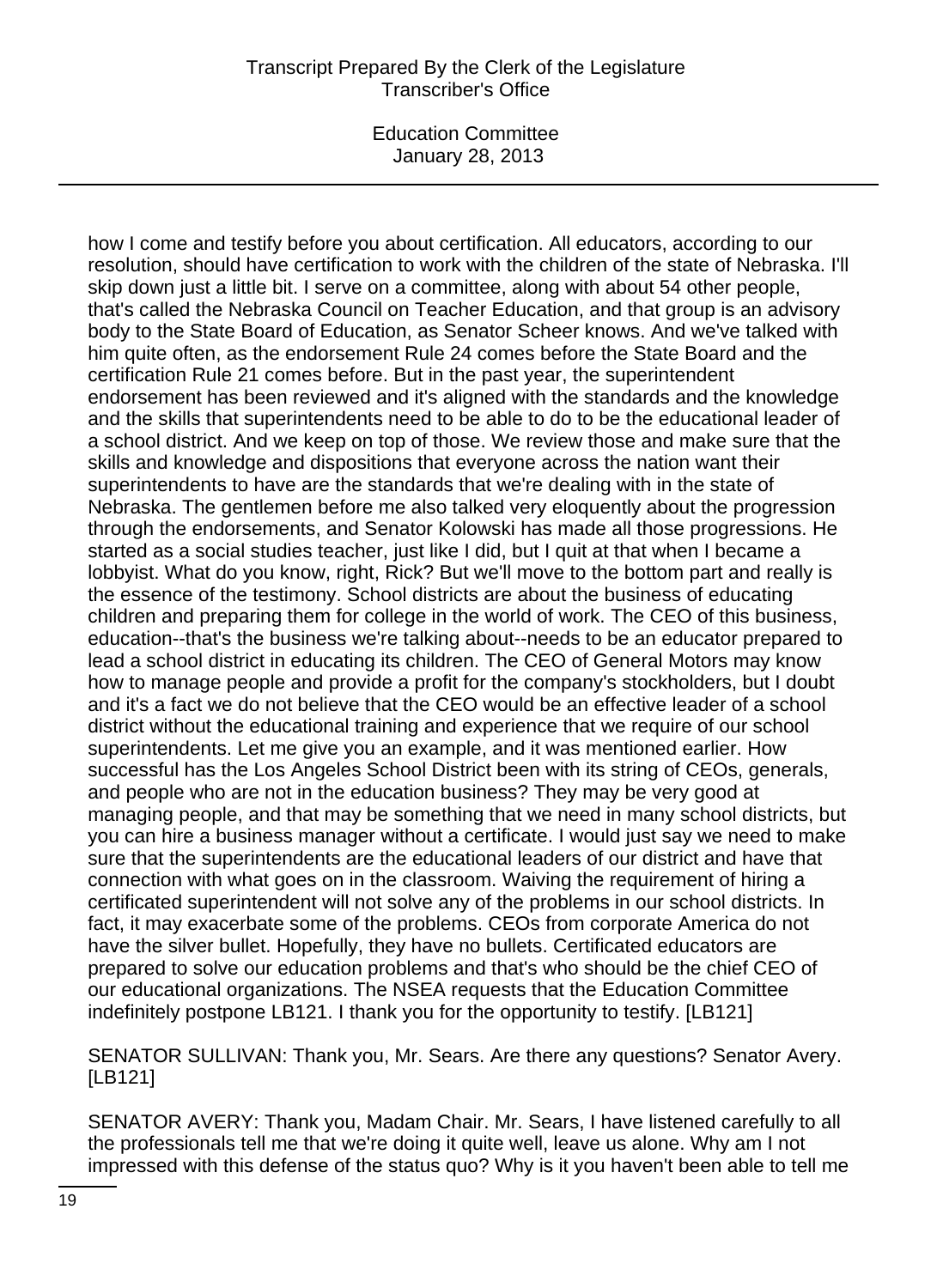anything that would convince me that perhaps doing it a different way from the way you do it now wouldn't be helpful? [LB121]

JAY SEARS: I'd say, Senator Avery, that the issue is one of the relationships in a school district. And if I have someone that hasn't ever walked in my shoes, telling me how to do things, I know that the most important person that's in the classroom besides the kids are the teachers, in the education and the skills and knowledge that they have. We can have CEOs at the top of education, but the respect and the ability to make changes in the school district, you have to have that relationship. And I know I may not have convinced you but... [LB121]

SENATOR AVERY: Well, you know, it is possible that people who haven't had the background in educational administration training might come in with new ideas on how to manage and might actually do a better job. I'm not impressed with defending the status quo. [LB121]

JAY SEARS: I'm not defending the status quo. I'm just saying that every educator should be certified and have the... [LB121]

SENATOR AVERY: That's the status quo. [LB121]

JAY SEARS: That's not the status quo, but we can disagree. [LB121]

SENATOR AVERY: Do you know what status quo means? It means... [LB121]

JAY SEARS: Yes. [LB121]

SENATOR AVERY: ...it means now, doing it the same way. [LB121]

JAY SEARS: And I wouldn't see that as doing it the same way because we're preparing leaders in the programs that are different today. [LB121]

SENATOR AVERY: I think attitudes like that might be one of the reasons why we have problems in our schools, why the achievement gap is as bad as it is in some schools,... [LB121]

JAY SEARS: I... [LB121]

SENATOR AVERY: ...why the test scores aren't where we said they were when we were doing STARS. And now we've gone to a different kind of testing and, voila, guess what, you know, we don't have A-plus schools all over the state. [LB121]

JAY SEARS: I would suggest that you look very closely at the data and see the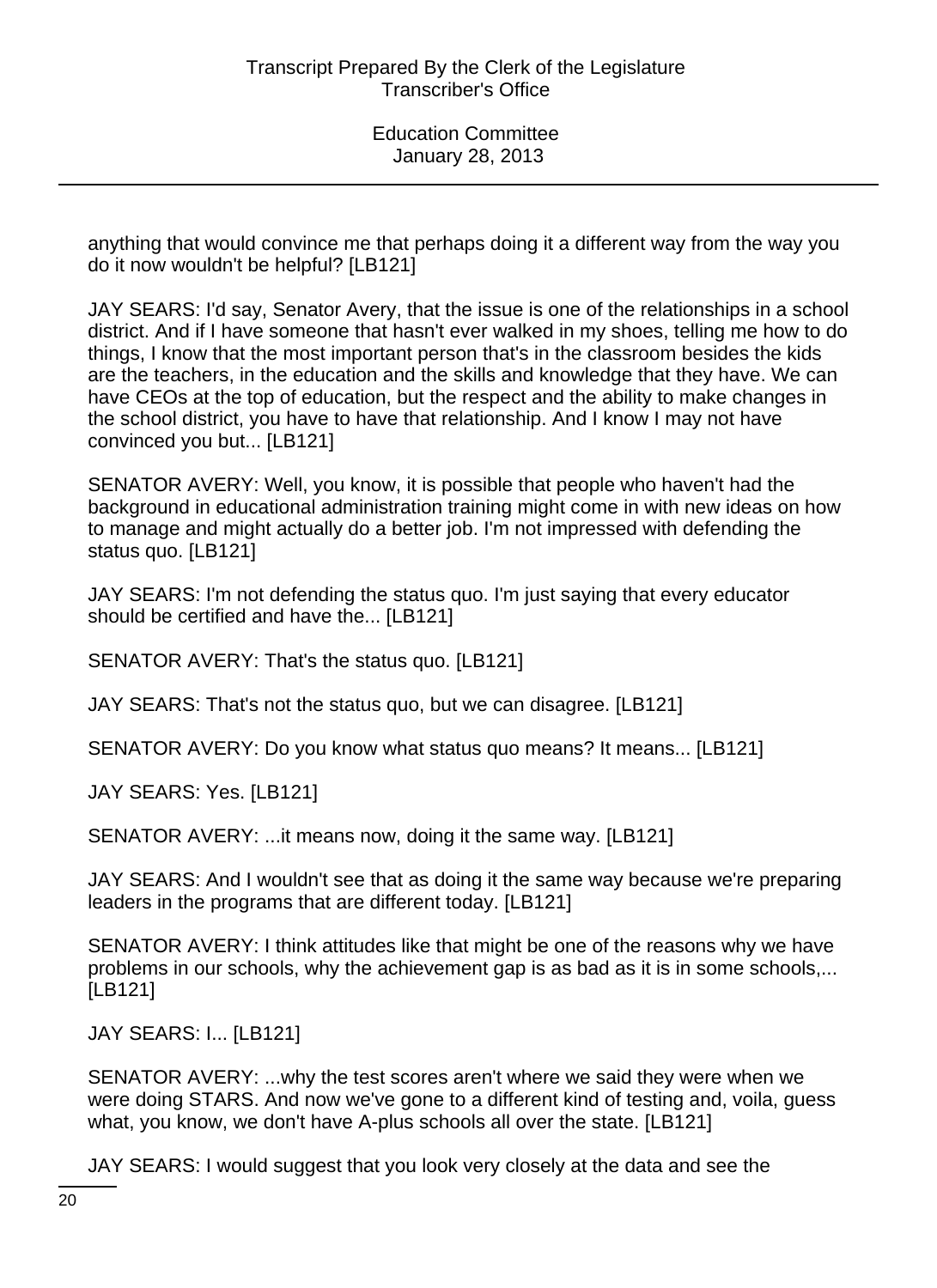progress that many of those school districts are making that are on the bottom of the list. [LB121]

SENATOR AVERY: Oh, I do,... [LB121]

JAY SEARS: Uh-huh. [LB121]

SENATOR AVERY: ...and I think progress is important. [LB121]

JAY SEARS: Right. [LB121]

SENATOR AVERY: But under the old program of testing, we were told that we had it right and this was the best way to do it, let's not change it. [LB121]

JAY SEARS: And we did change it and we're doing better, aren't we? [LB121]

SENATOR AVERY: Yeah, but we dragged the school systems, kicking and screaming, into changing it too. I was there. [LB121]

JAY SEARS: Right. [LB121]

SENATOR SULLIVAN: Any other questions? Thank you, Mr. Sears. Oh, excuse me. [LB121]

SENATOR KOLOWSKI: Sorry. Madam Chair, thank you. I appreciate it very much. Senator Avery's comment is an excellent one because if your status quo is always to keep things the way it used to be, then I would also agree with Senator Avery that that's not what we want. If your definition also contains one of continuous improvement, then you're looking at growth to something that isn't there right now but you're trying to get better at what you're doing, improving the educational process in total for all your students as you're moving a system ahead. And it is a system and it's all the system's approach that has to be looked at in order to make those improvements. So I come with a definition of continuous improvement rather than status quo when I look at schools and getting into a position of decision making and then moving that system forward is a great joy when you're able to do that... [LB121]

JAY SEARS: Yes. [LB121]

SENATOR KOLOWSKI: ...and make a difference. My second point, Mr. Sears, you and I have sat at the table of working with teachers that were not meeting the standards of a district. [LB121]

JAY SEARS: Yes, that's... [LB121]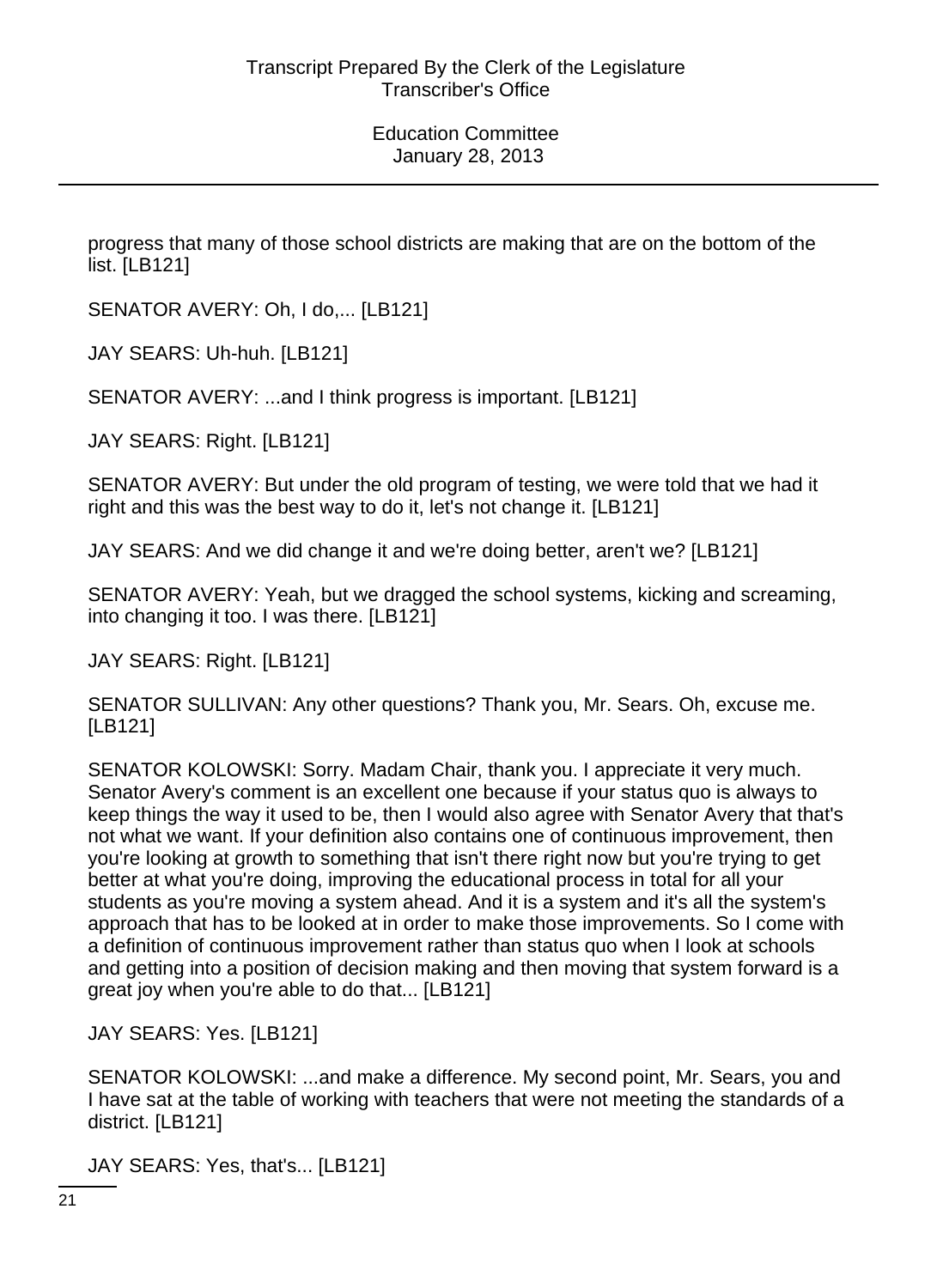SENATOR KOLOWSKI: And we have dismissed teachers, in my stead, while we did our homework to make sure that our students were getting the very best instructors, even with tenured teachers. And you and I have done that a number of times and that was the proper thing to do; and it helped that school, it helped those students, it helped those departments, and we moved ahead because of someone not doing their job in an adequate fashion. And you supported that also. [LB121]

JAY SEARS: Yes. [LB121]

SENATOR KOLOWSKI: And I thank you for that because we had a united front against bad teaching. Thank you. [LB121]

JAY SEARS: Yes. Thank you. [LB121]

SENATOR SULLIVAN: Any other questions? Thank you, Mr. Sears. [LB121]

JAY SEARS: Thank you. [LB121]

SENATOR SULLIVAN: (See also Exhibit 2.) Any other opponent testimony? Anyone speaking in a neutral capacity? Therefore, we will close the hearing on LB121. We will now hear LB135: change membership provisions relating to community college boards of governors. Senator Avery. [LB121]

SENATOR AVERY: Thank you, Madam Chair. My name is Bill Avery, B-i-l-l A-v-e-r-y, representing District 28 here in Lincoln. I am bringing to you LB135 to correct what I think has developed into a problem in the governance of Nebraska's community colleges. You will note that the green copy in your packet refers to changing the language in Section 85-1506. Since we drafted this bill, we conferred with the research analyst for this committee and we were persuaded to change or to propose to change the language, using the same language but put it in Section 85-1512. This is the section of law that outlines community college board of governors qualifications. This I would suggest as a committee amendment. It reflects the need for continuity in our statutes and is not materially different from the original bill. The bill would remove any actual or perceived conflict of interest or impropriety between a community college board of governors and its faculty by simply barring employees of a community college from serving on the board of governors at the same time. I am convinced that, given the nature of university governance or college governance, the decisions that are made by necessity at the board level are such that it creates potential conflicts of interest when employees of the community college system, or any other college system, for that matter, serves on both the faculty and the board of governors. For example, the board deals with contract reviews, programming, standards for research, teaching evaluations, financial and salary decisions. You can imagine all those areas have an impact on a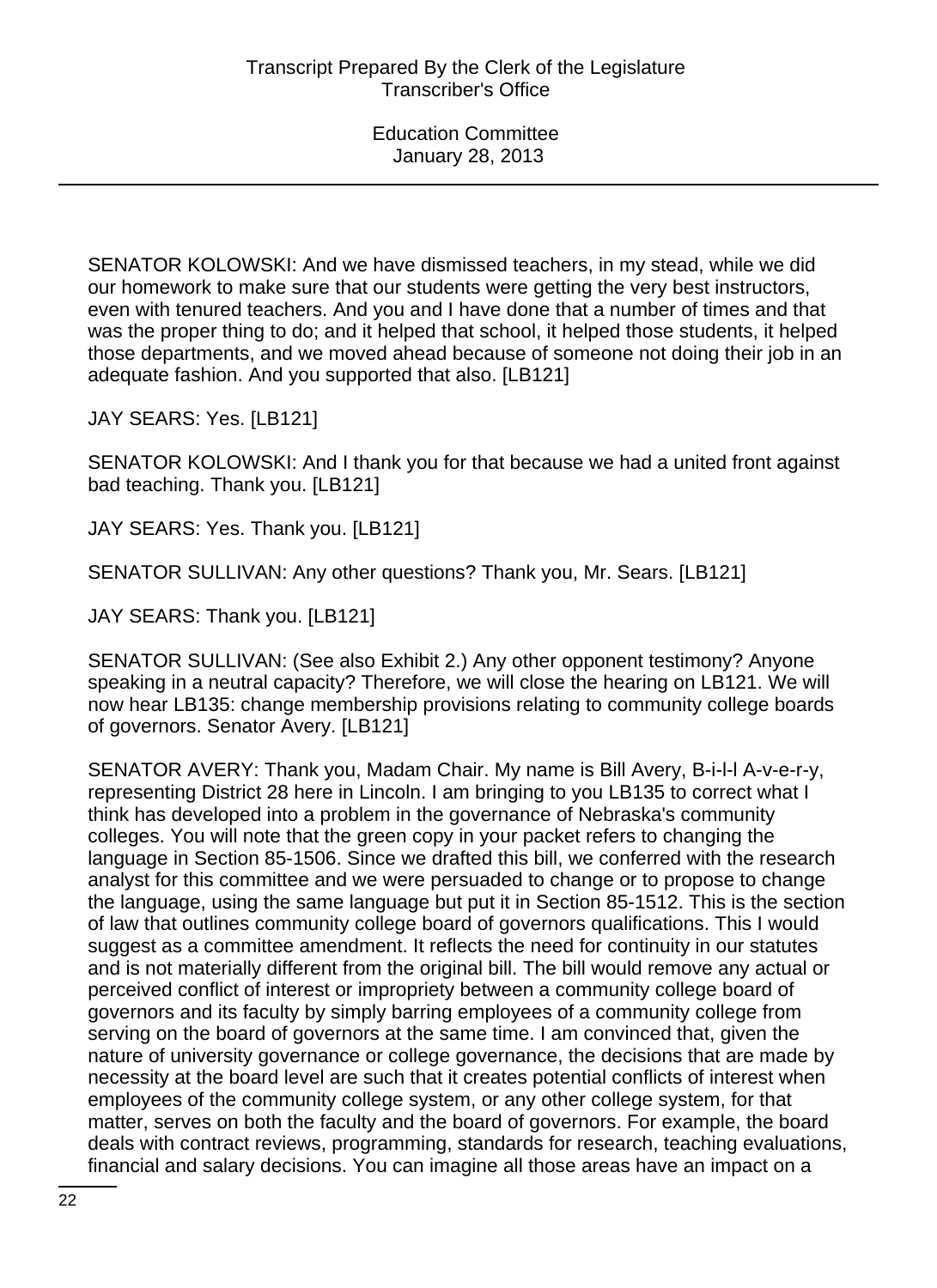faculty member's interests. And to have a person in that position also serve on the governing board seems to me to introduce disturbance in the lines of communication, the lines of authority and supervision that are so important in large institutions. The blurring of lines of supervision will put, for example, a board member in the position of being the boss of his or her own department head or dean, and that seems to me to create problems. The proposal that I am making is a very simple one. It's very straightforward. It does grow out of a situation that developed here in Southeast Community College when a faculty member ran for and was elected to the board and continues to serve in both capacities. And I cannot tell you that there has been a great problem yet, but I could see it happening. And I believe there will be people here who have direct experience with that situation that may be willing to speak on it. So with that, I would ask you to give serious consideration to advancing LB135 to General File. [LB135]

SENATOR SULLIVAN: Thank you, Senator Avery. I have a question for you. Does this limitation apply to other educational institutions currently? [LB135]

SENATOR AVERY: It would apply to, if you go to the section that's being amended, it is Section 85-1512, "Boards; establish election districts; nomination and election of members; qualifications," and it refers specifically to community college areas but does not...would not apply to the university or State College System. [LB135]

SENATOR SULLIVAN: Do you think the potential for conflicts could be present in these other educational institutions as well? [LB135]

SENATOR AVERY: I do. I do. [LB135]

SENATOR SULLIVAN: But you're not recommending that it be extended to these. [LB135]

SENATOR AVERY: I wouldn't oppose it. [LB135]

SENATOR SULLIVAN: I see. Okay. Thank you. [LB135]

SENATOR AVERY: The Nebraska Community College Association is in support of this and I suspect that Mr. Baack will be next up and would perhaps be someone that you should ask that question of as well. But I do know that the University of Nebraska, the Board of Regents has a policy that is pretty clear in its concern about faculty and other employees running for public office, and that you are required to consult with and to get approval from your immediate superiors if you do contemplate such an undertaking. When I ran in '06, I had serious conversations with my department chair, with the dean, and then on up the chain of command, if you will. And once I was elected, I resigned my position and did not return to the university. [LB135]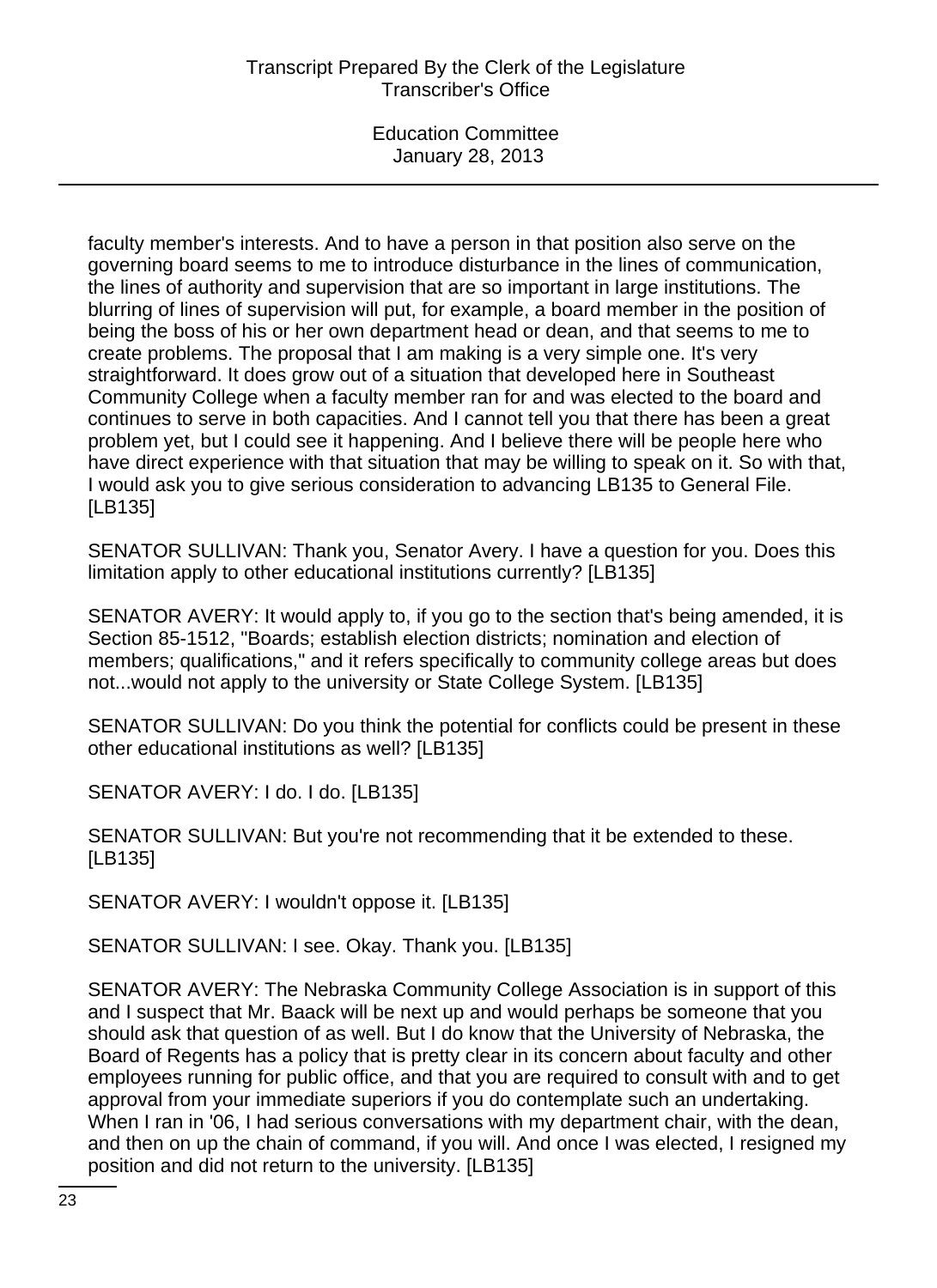SENATOR SULLIVAN: But there was no requirement that you had to do that. [LB135]

SENATOR AVERY: Well, there was a 1993 Supreme Court case that involved a member of this body who was also on the faculty at Wayne State College. He served one full term in this body and continued to teach at Wayne State. He was challenged in his reelection and his opponent filed suit, and the Supreme Court ruled that the faculty member at Wayne State College was a part of the executive branch of government. It's a stretch, I know, but that was the ruling. And the constitution bars anyone from serving in two branches of government at the same time. So he was...he did...turns out he was not reelected. Had he been reelected, he would have had to have selected to resign the Legislature and stay at Wayne State or to resign at Wayne State and stay in the Legislature. [LB135]

SENATOR SULLIVAN: Okay. Thank you. Any other questions for Senator Avery? Senator Scheer. [LB135]

SENATOR SCHEER: Thank you, Senator Sullivan. Senator Avery, you noted that there is one instance of the dual capacity at this point, and maybe I'm not reading the bill correctly. How does the bill address the person currently serving in that capacity? [LB135]

SENATOR AVERY: Well, the bill would set forth or would amend the qualifications for serving on the board, so the person would be given--I suspect, be given--a choice to continue to serve on the board, would have to resign his position on the faculty. [LB135]

SENATOR SCHEER: Okay. So it's not necessarily grandfathered in. He or she would have to make that determination if she wanted to serve in one capacity or the other. [LB135]

SENATOR AVERY: Well, once this became law, it would be binding on all. [LB135]

SENATOR SCHEER: Correct. Yes. [LB135]

SENATOR AVERY: Yeah. [LB135]

SENATOR SCHEER: Okay. Thank you. Thank you, Senator. [LB135]

SENATOR SULLIVAN: Senator Davis. [LB135]

SENATOR DAVIS: Senator Avery...thank you, Senator Sullivan. Senator Avery, the green copy that I have here is 85-1506, but there is a supplemental piece then that's 1512 and that's going to be a committee amendment if this goes forward? Is that right?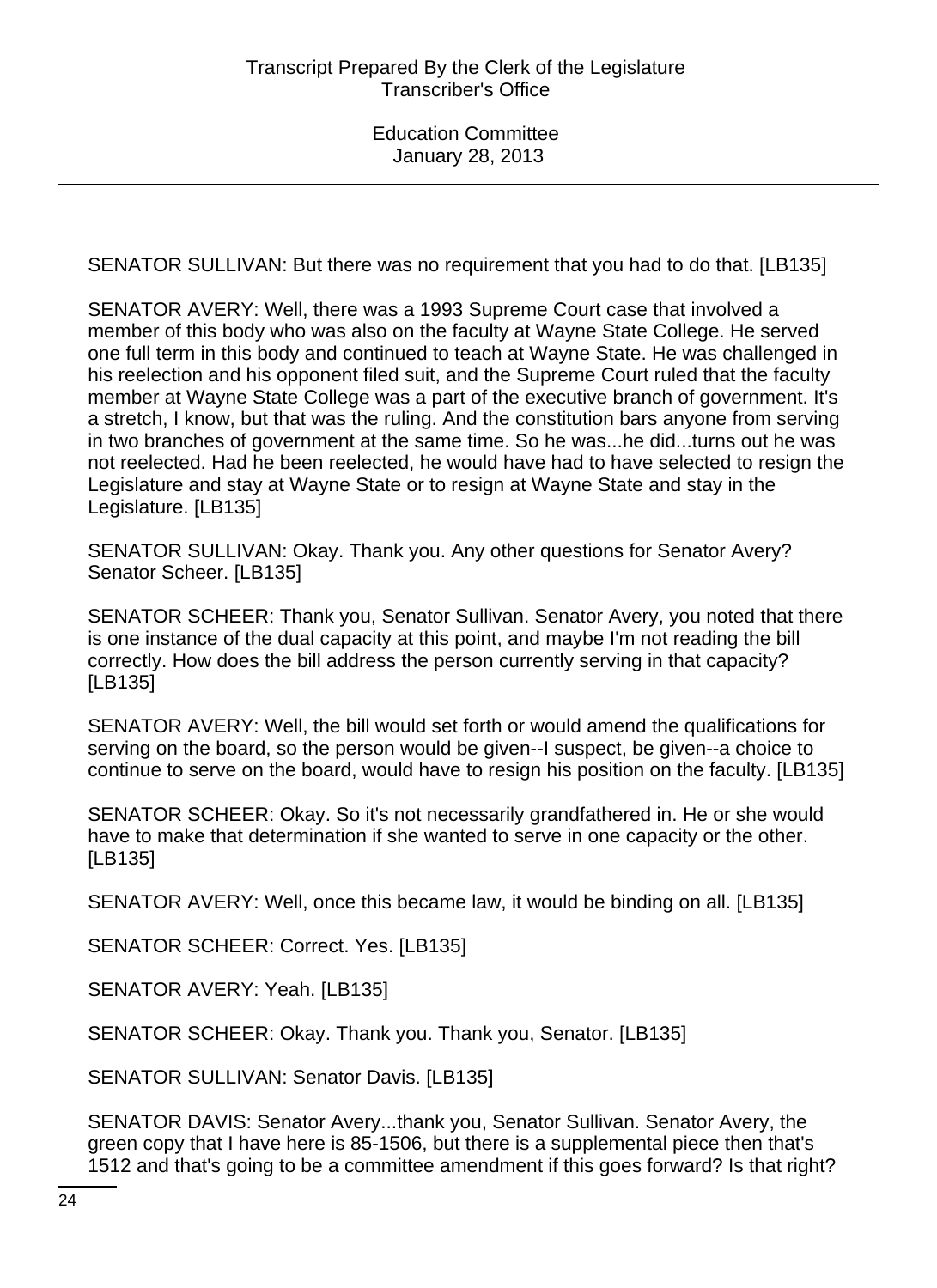[LB135]

SENATOR AVERY: I'm recommending that it be a committee amendment and I suspect that the committee research analyst will go along with that since it was his recommendation. [LB135]

SENATOR DAVIS: Okay. I just wondered, is this something that could be addressed in the employment contract with the staff people at the community colleges or all, I guess even at the local high school level even? [LB135]

SENATOR AVERY: You know, I guess it could, but then a lot of that would depend upon who's in the administrative positions, who's hiring and whether or not they think it's important. And I think you might have some variation in how people would view that particular restriction. This, if you put it in statute, it becomes a part of the qualifications for serving on the board and it's...that's over. [LB135]

SENATOR DAVIS: In 1506, you talk specifically about the word "to teach." [LB135]

SENATOR AVERY: Uh-huh. [LB135]

SENATOR DAVIS: So would that...any other employee of the community colleges would still be able to serve on the board if they were... [LB135]

SENATOR AVERY: No, the... [LB135]

SENATOR DAVIS: ...if they were a custodian or if they were, you know, had some other role at the college? [LB135]

SENATOR AVERY: Good question. The proposed amendment that would move it over to 1512 states, "No member of a Community College Board of Governors shall be under contract to teach pursuant to sections," etcetera. It does apply to teaching. I suppose you could change that to shall be under contract with the college, and then that would be a broader interpretation, a broader application. [LB135]

SENATOR DAVIS: I would think so too. [LB135]

SENATOR KOLOWSKI: Yeah. [LB135]

SENATOR DAVIS: Thank you, Senator Avery. [LB135]

SENATOR SULLIVAN: Senator Kolowski. [LB135]

SENATOR KOLOWSKI: Thank you, Madam Chair. Senator Avery, building off of the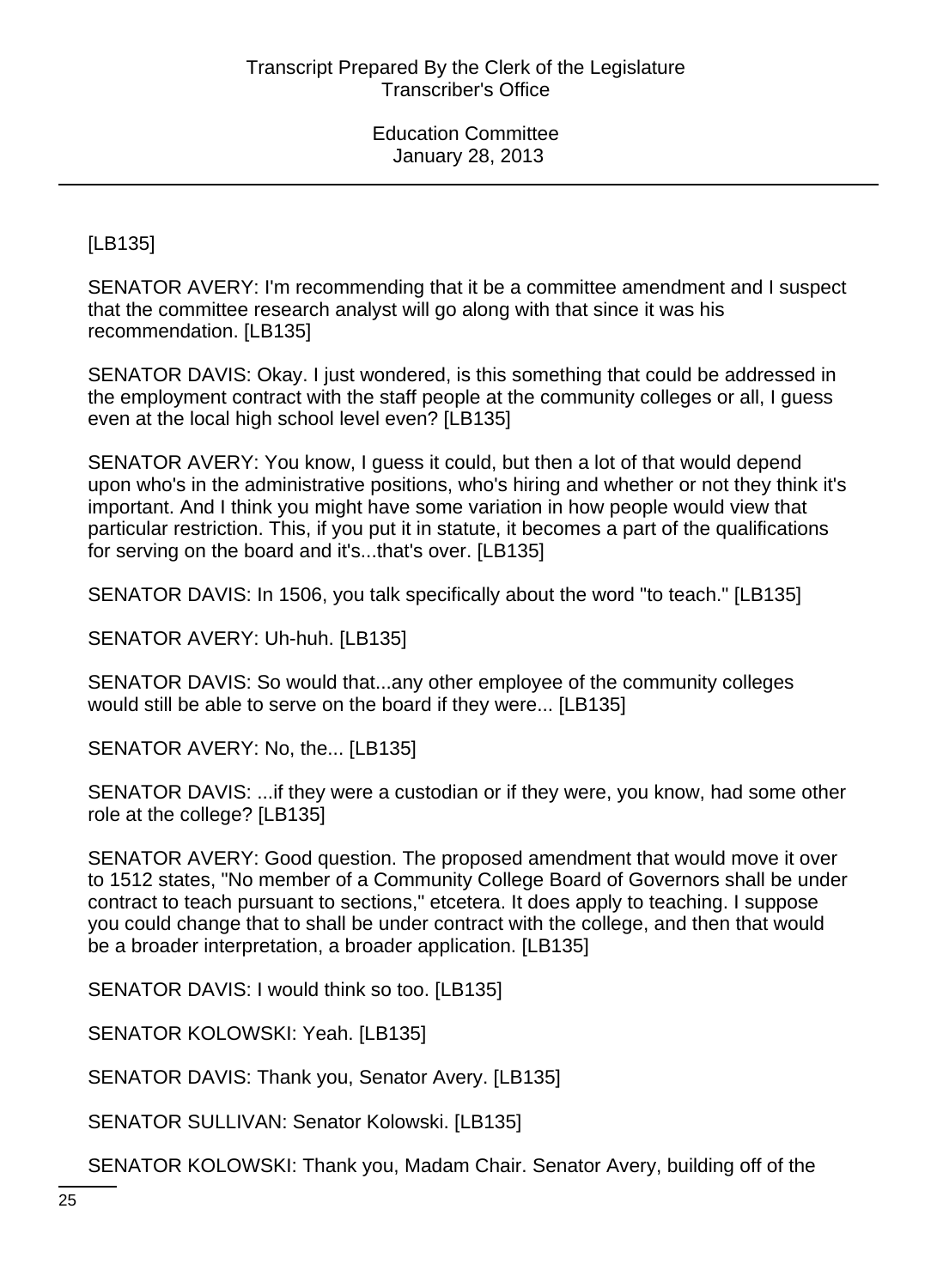last question, full- versus part-time, is there a difference there? If you're a high school welding teacher and you're teaching one class at... [LB135]

SENATOR AVERY: Uh-huh. [LB135]

SENATOR KOLOWSKI: ...Southeast on welding and you desire to run for that Southeast board, would that eliminate you, since you have a contract only with one class, a full- or part-time discussion anywhere? [LB135]

SENATOR AVERY: I would think that you'd still have the potential for conflicts,... [LB135]

SENATOR KOLOWSKI: Okay. [LB135]

SENATOR AVERY: ...let's say compensation for teaching. If you're on the board and you're working every day with 10 other colleagues, I think there's 11-member boards, and, you know, the question is, you know, how much are we going to pay our...how much are we going to increase salaries this year for our employees, including part-time. That person sitting there with a contract has a conflict of interest. [LB135]

SENATOR KOLOWSKI: Sure. Understood. [LB135]

SENATOR AVERY: And can that person be objective? Can your colleagues be objective in how they deal with the issue, knowing that it would have an impact on you? [LB135]

SENATOR KOLOWSKI: Madam Chair, I think we had a discussion in the Omaha area about someone who was running for the Board of Regents and was employed by UNO at the time, and I thought that the conversation was that they--maybe counsel could help us on this--that they could not, if they were elected to the Board of Regents, could not continue with the university contract. And so I don't know if that exists. [LB135]

SENATOR AVERY: Oh, I'm sure that...now there are some boards of regents around the country that have an allotted spot for a representative on the faculty,... [LB135]

SENATOR KOLOWSKI: Gotcha. [LB135]

SENATOR AVERY: ...but I think that they are nonvoting positions, much like the student regents are today on the University Board of Regents. [LB135]

SENATOR KOLOWSKI: Correct. Thank you. [LB135]

SENATOR AVERY: But I think we have to be careful about how we handle conflicts of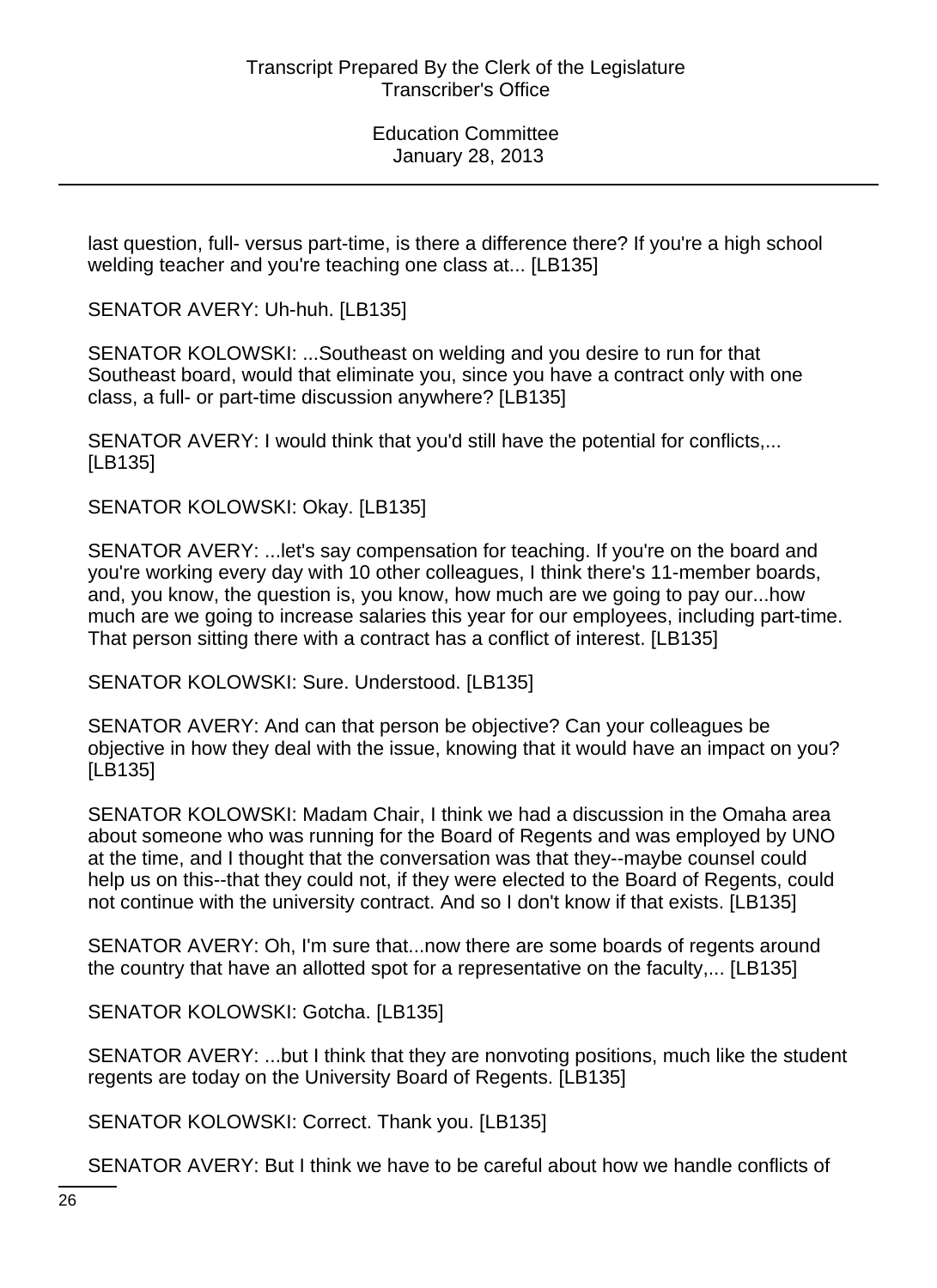interest, and it is in the interests of good public policy that conflicts be reduced or eliminated where we find them. [LB135]

SENATOR KOLOWSKI: Just a simple example then: If I lived in Gretna and taught at Southeast Community College, but I could run for the Metro board of governors in the Omaha for their community college,... [LB135]

SENATOR AVERY: You could. [LB135]

SENATOR KOLOWSKI: ...that's not a problem because... [LB135]

SENATOR AVERY: Yeah, because we are talking here about... [LB135]

SENATOR KOLOWSKI: ...where you live... [LB135]

SENATOR \_\_\_\_\_\_\_\_: You like to complicate things. [LB135]

SENATOR KOLOWSKI: (Laugh) Just making sure. Yeah. [LB135]

SENATOR AVERY: ...the division into community college areas. [LB135]

SENATOR KOLOWSKI: Yes, sir. [LB135]

SENATOR AVERY: Yeah. [LB135]

SENATOR KOLOWSKI: Thank you. That helps. And I certainly support what you're going after and I wonder if there's extensions we need to look at to cover other venues. [LB135]

SENATOR AVERY: I think Senator Davis raised an important question. [LB135]

SENATOR KOLOWSKI: Thank you very much. [LB135]

SENATOR AVERY: It's not just teachers perhaps. [LB135]

SENATOR KOLOWSKI: Uh-huh. [LB135]

SENATOR SULLIVAN: Any other questions? [LB135]

SENATOR AVERY: But I'm sure that the counsel and the staff of this committee is fully capable of correcting that. [LB135]

SENATOR SULLIVAN: Yeah, I agree, agree. Any other questions? Thank you. We will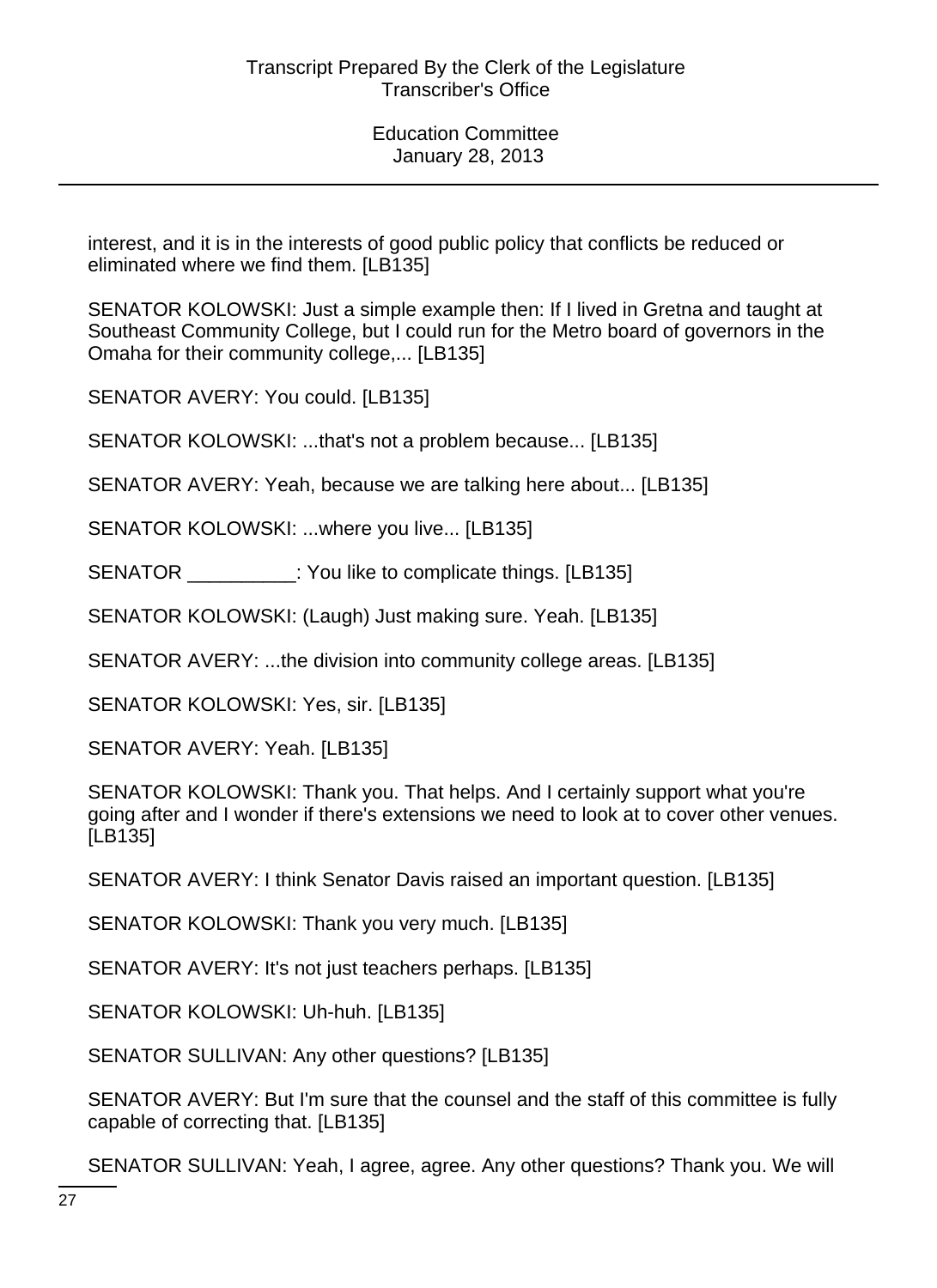now hear proponent testimony. [LB135]

DENNIS BAACK: Senator Sullivan and members of the Education Committee, for the record, my name is Dennis Baack, D-e-n-n-i-s B-a-a-c-k. I'm the executive director of the Nebraska Community College Association here to support LB135. I really hadn't prepared any...I wasn't really going to testify, but after some of the questions that came up I thought maybe I should and talk to you a little bit about it. My board had a discussion about this last Friday and they talked about it, and one of the things that was a concern was that maybe it ought to apply to all employees of a community college and not just the faculty that's there, not just faculty but all employees of a community college. Because if you're talking about, as you started talking a little bit about only teaching one class for the college, those are adjunct faculty and they're not under contract with the community college. So they would not be covered by this because they're not under a specific contract to teach. So there was some discussion and there actually was some support for that. In fact, my board was very supportive of that concept of just saying employees of a college are not allowed to serve on the board. They're not. That's one of the qualifications you have to have, is you cannot be an employee of the college. So if the committee felt like we should go that far, we certainly would be in support of that. We were only kind of mirroring the K through 12 statutes with this language because in that, in their statutes, they talk about a contract to teach is not allowed to serve on the board. But...and I'm not sure in a K through 12, whether your other employees are not allowed to serve on their boards or not. I don't know. I don't know the answer to that. I do know that in, what, 1974 I was a bus driver for the school district and got elected to the board and they told me I could continue driving the bus but I said, no, that's not a good idea; that, you know, there could be conflicts. So I resigned as a bus driver and served on the school board. So...but I don't know that it was absolutely necessary that I do that. But I think you could include all employees. I think there's...when you get into negotiations and you get into reduction in force and you get into a whole lot of other things, there's a real conflict of interest there of someone who works for you serving on the board at the same time. I think there's some very difficult situations there. And I think that after me, Bob Feit, who is the chair of the Southeast board, will talk a little bit about some of the things that he's run into as the chair of the Southeast board now that they have a faculty member on the board and some of the conflicts that they've run into. So with that, I'd be happy to answer other questions, if you have them. [LB135]

SENATOR SULLIVAN: Okay. Any other questions of Mr. Baack? Senator Scheer. [LB135]

SENATOR SCHEER: Well, more of a comment and somewhat of a question. Thank you, Senator. Excuse me. To the extent that I think you'd agree that regardless how broad we put this as far as employment, you're still always going to have the availability of some conflict, either being a spouse or the next-door neighbor. I mean it's...and I'm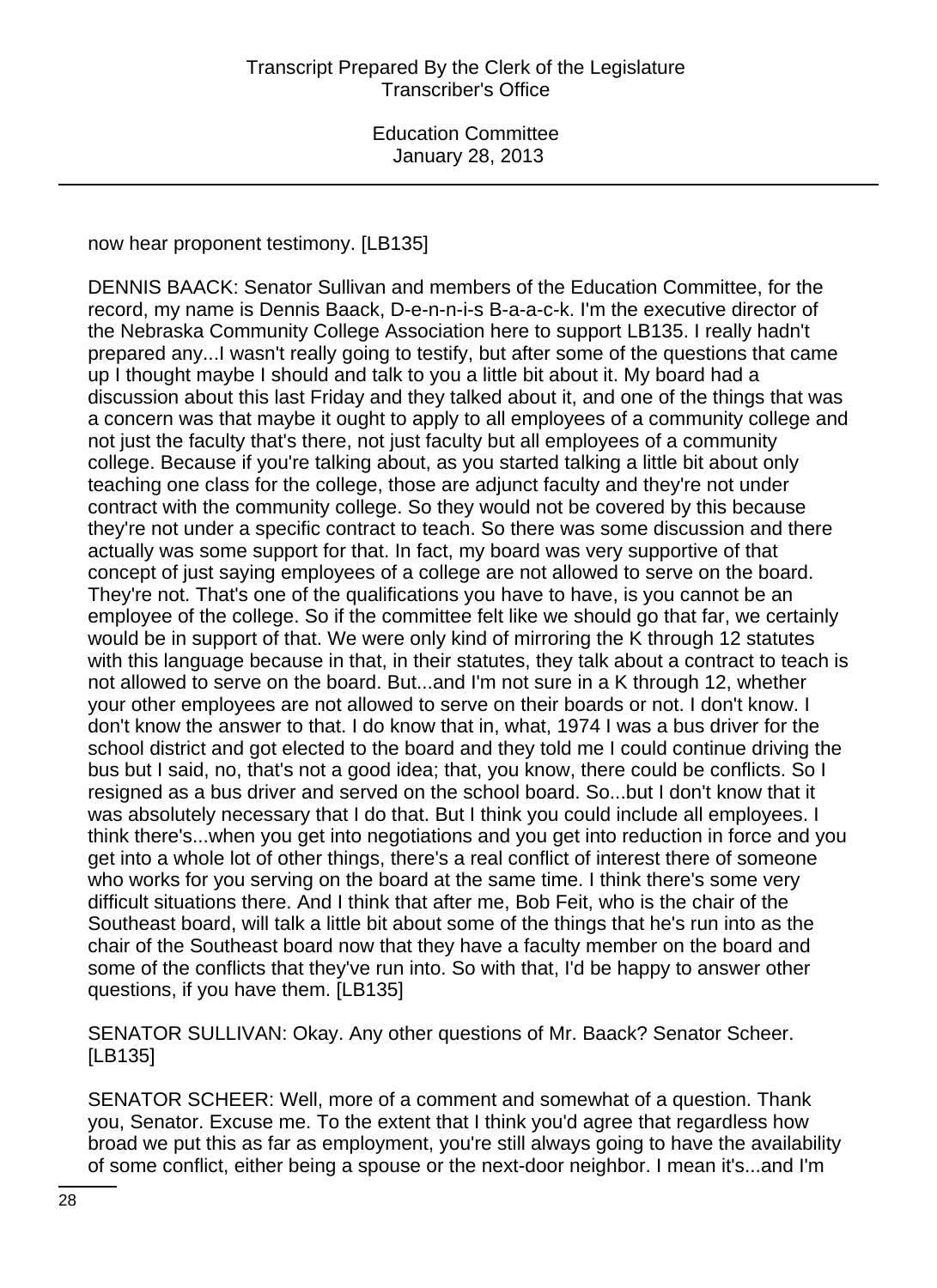not disagreeing with the broader approach here, but I think we have to be honest with ourselves that no matter how broad we make it, there will always be some potential of conflict there. [LB135]

DENNIS BAACK: That's absolutely true. [LB135]

SENATOR SCHEER: Uh-huh. [LB135]

DENNIS BAACK: And our board members now every year have to file a conflict of interest statement and stuff to talk about those things and they're also required to notify the board when a conflict does come up. They don't vote on those, you know. I mean they're very conscious of that. But those conflicts are always going to arise. Especially when you get out in some of the rural areas and stuff, it gets more and more difficult to find people to serve on those boards that have absolutely no conflicts with what's going on. So that does happen, absolutely. [LB135]

SENATOR SCHEER: Thank you, Senator. [LB135]

SENATOR SULLIVAN: Any other questions? Thank you, Mr. Baack. [LB135]

DENNIS BAACK: Thank you. [LB135]

ROBERT FEIT: Good afternoon. Robert Feit, Pickrell, Nebraska. As chair of the Southeast Community College Board,... [LB135]

SENATOR SULLIVAN: Could you please spell your name? [LB135]

ROBERT FEIT: ...having experience... [LB135]

SENATOR SULLIVAN: Excuse me, sir. Could you please spell your name? [LB135]

ROBERT FEIT: Spell it? [LB135]

SENATOR SULLIVAN: Could you please spell your name? [LB135]

ROBERT FEIT: F-e-i-t. [LB135]

SENATOR SULLIVAN: Thank you. [LB135]

ROBERT FEIT: As chair of the Southeast Community College Board, having experienced the first meeting with a member of the faculty on our board, I find it difficult to efficiently run a meeting in such circumstances. Even though the board faculty member is in no way trying to compromise the meeting, he and I find it time-consuming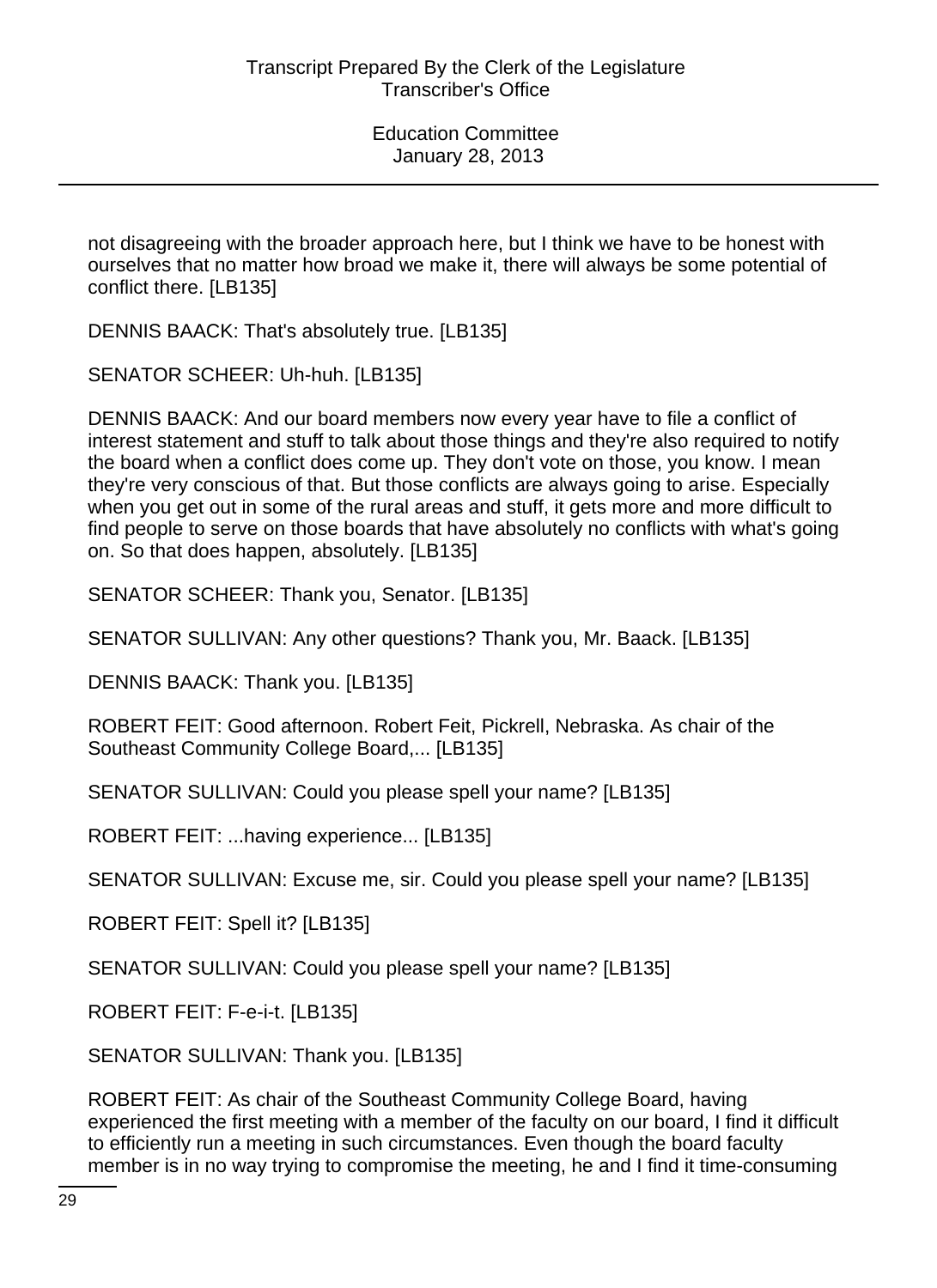# Transcript Prepared By the Clerk of the Legislature Transcriber's Office

Education Committee January 28, 2013

to agree if he should vote on a specific item in case it does in some way compromise him in a conflict of interest area. We have been working together to make certain that that does not happen, but it is a concern. Both he and I...I'm sorry, he and the board have run up attorney bills, trying to make certain that we are...everything from what his work schedule can be, and we just generated another question after the last meeting. So we will continue to do this. The problem stands that if someone with an agenda would get on a board, that person could make it very difficult to run a meeting without an attorney present all the time, would increase the cost to the school district, and certainly lengthen the meeting. We also have issues with time off for civic duties, as stated in the faculty association contract, that would preclude him from participating in local, state, and national meetings without taking time off without pay. This is secondary to the effect that it has on his students when he is out of the classroom continuing his education as a board member. Southeast Community College encourages its board members to participate in educational seminars wherever it is possible. We all like to be the best we can be, and education is certainly part of that. There is presently a statute in place which precludes faculty members from serving on K-12 boards, and regents may not be faculty members in a four-year school. We would hope that the Legislature would fill this gap in statute by passing this bill. Thank you. [LB135]

SENATOR SULLIVAN: Thank you. [LB135]

ROBERT FEIT: Questions? [LB135]

SENATOR SULLIVAN: Any questions? [LB135]

ROBERT FEIT: Thank you. [LB135]

SENATOR SULLIVAN: Seeing none, thank you for your testimony. Any other proponent testimony? We will now hear opponent testimony. Opponent testimony? Anyone wanting to speak in a neutral capacity? Seeing none, Senator Avery to close. [LB135]

SENATOR AVERY: I would just reiterate that we have capable staff that could answer the questions that were raised, and I think they were good ones and would make this actually a stronger bill than it is in its present form. So with that, I would urge you to advance it. [LB135]

SENATOR SULLIVAN: Thank you, Senator Avery. That closes the hearing on LB135. We will now start testimony on LB211 by Senator Adams: change and eliminate provisions relating to statewide coordination of community college boards. Senator Adams, welcome. [LB135]

SENATOR ADAMS: (Exhibit 1) Well, thank you. I don't mind telling you it seems a little strange walking in on this one (laughter), but this is... [LB135]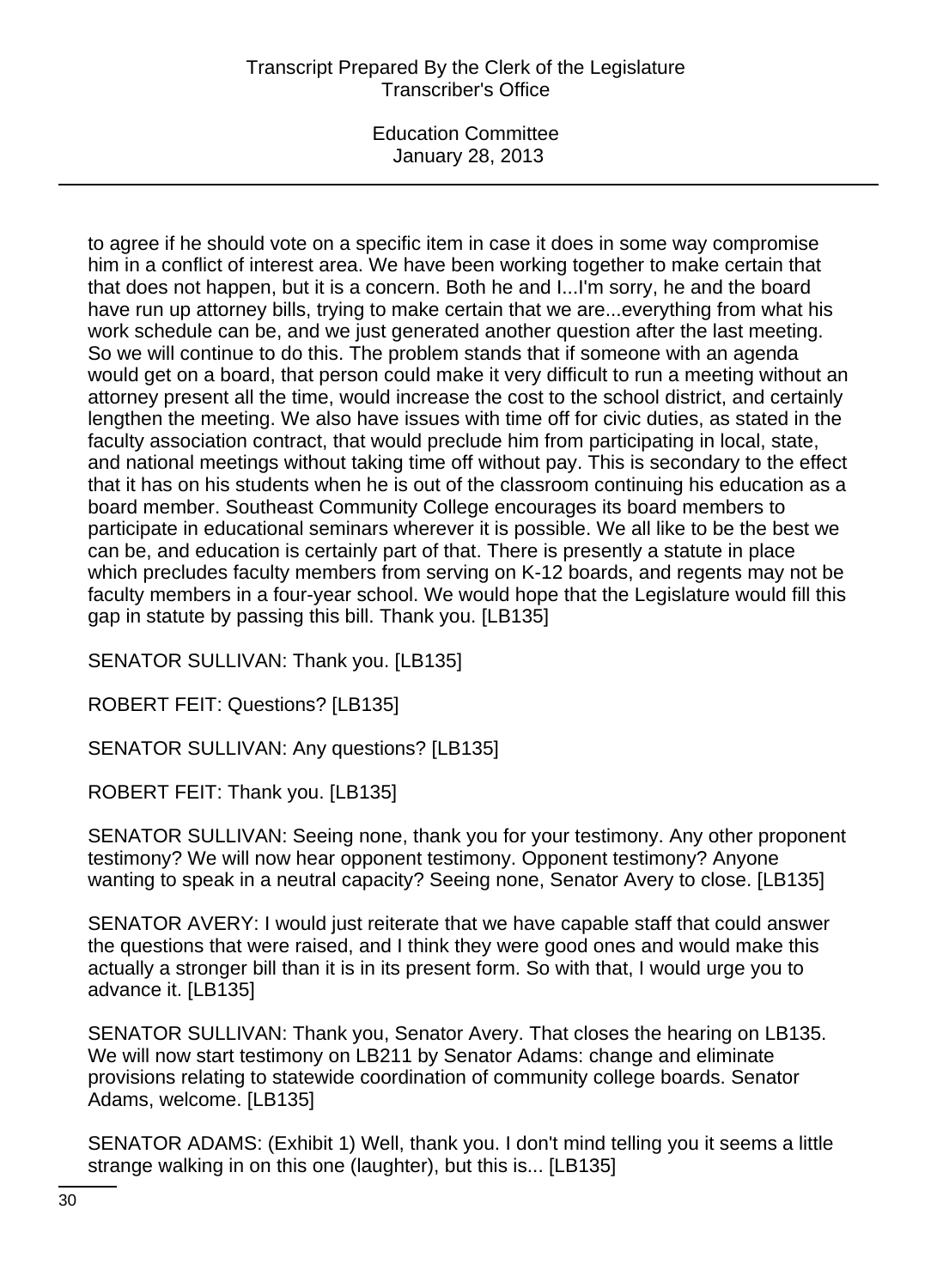#### SENATOR SULLIVAN: Me too. [LB135]

SENATOR ADAMS: ...this is a good crew. I can see that. My name is Greg Adams, A-d-a-m-s, representing the 24th Legislative District, introducing LB211. As a matter of background, and I can go into more background if you like, it took us quite some time to resolve our community college funding issues. A year ago we did that and Senator Cook was part of that, as some of you were. What LB211 really does, in my opinion, is try to finalize some of the things that we didn't really get finalized last year. We put the bill together. We had settled the dispute right before Christmas. We put the bill together. There were some fundamental things in the bill that needed to be there and we, as we worked with this, we realized afterwards there were some things that we needed to also put away. And specifically what LB211 does is this. We took, in prior legislation, the requirement that all community colleges belonged to an association. We did away with that earlier on. That was one of the sources of conflict, so we eliminated that. But what happened was, in terms of additional legislation, we are at a point now where we need to further clarify in statute that any association of community colleges, maybe all six of them, maybe two of them, be voluntary. If they want to form an association today, that's their business, but it will not be mandatory in any way. The statute also clarifies that it is the Coordinating Commission that will have...not governing, that remains with each board, but coordinating authority, which by constitutionally that is their prerogative to do that. So in its simplest form what this language is saying is this: That look, if the community colleges want to get together and have an association, just like 249 school districts may belong to the state school boards association, they can do that. They can do that and it's voluntary. They can take...it also says in the language they can take a portion of their dollars to pay dues to that, just like the 249 school districts, K-12, today can take a portion of their dollars and pay to belong to the state school boards association. That's, in essence, all that this does. It clarifies the coordinating with the Coordinating Commission, it clarifies that they do not have to belong to an association, if they choose to it says that they can use some of their money to pay the dues to that. As a matter of fact, and I'm sure Executive Director Baack may want to testify to this, but this wouldn't be any different than if there's a national community college association now that a Metro or a Southeast or a Western chooses to belong to. They use some of their monies in order to pay their dues and that's the way it would work. I want to point out a couple of things. One, this would change language now about the Open Meetings Act, because prior to this, when there was a statutorily created association, they were required under the Open Meetings Act to file notice in the paper, etcetera. Now that we're saying there is no mandatory association membership, this language would end that open meetings requirement. I see it as being no different than state school boards association. When they hold a board meeting, we don't ask them to comply with open meetings laws. So it would, in essence, be the same thing. The other thing that the bill does, when we negotiated, myself and the six community colleges, negotiated our agreement a year ago, one of the things that we did was to reinstate an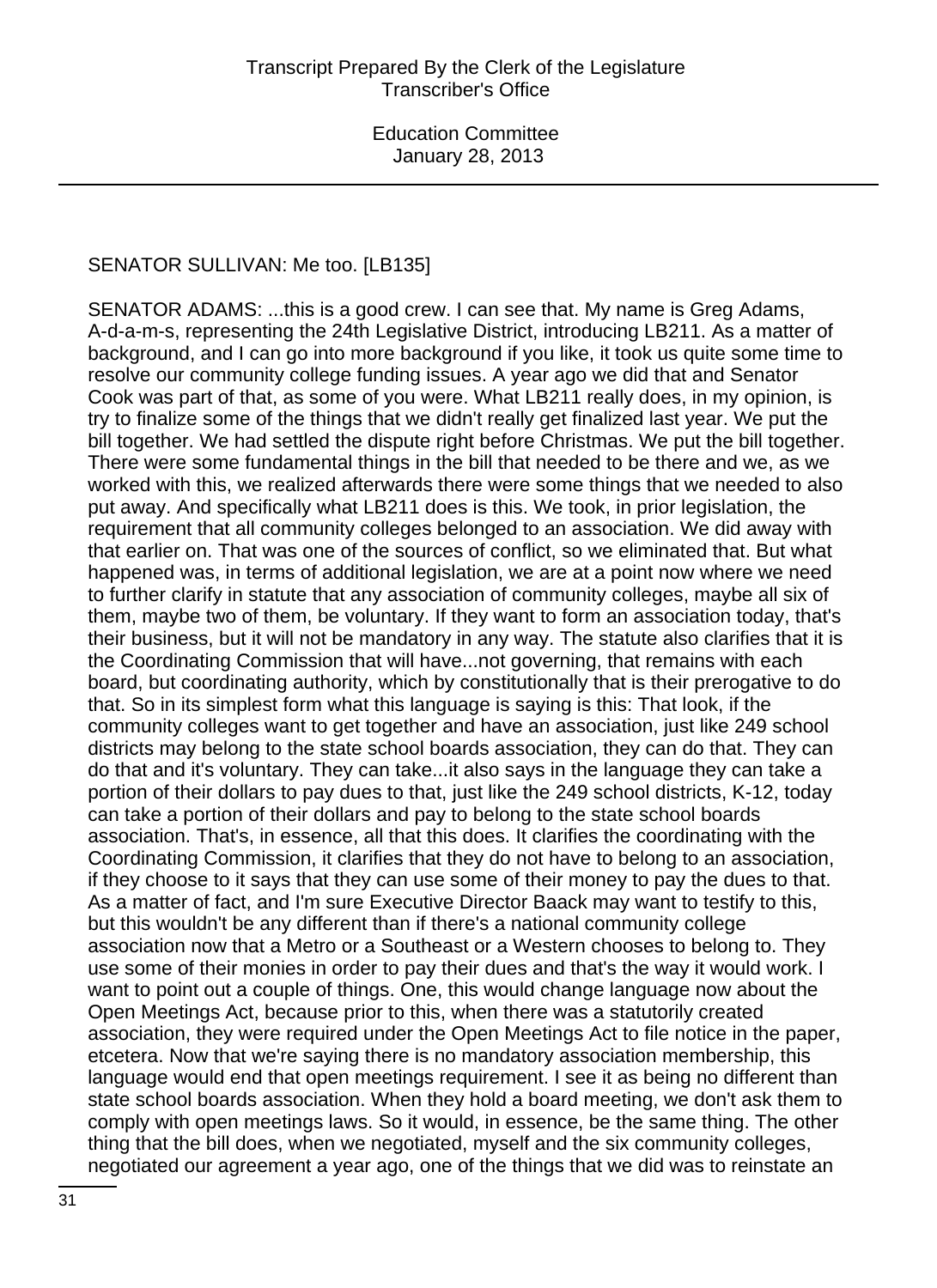# Transcript Prepared By the Clerk of the Legislature Transcriber's Office

Education Committee January 28, 2013

appropriations program called Program 99. And as part of the funding mechanism, what happens is before any new monies goes out to the colleges via the formula, there's a half a million dollars that is appropriated to Program 99. It is a grant program. It's a grant program. It's a competitive grant program. And it's existed before but it's not been funded. Now, under the formula last year being passed, it will be funded. The Program 99 money needed to have a committee of folks to look at the grant applications and award them. We put that all together. An oversight: We didn't put anybody in charge. Now by that I mean in its simplest form, just to say to the six community colleges and DED who...and the Department of Labor who's on there, hey, we're going to have a meeting on March 4, somebody needed to be the person that said, we're going to meet and here's where we're going to meet. In the past, Program 99, it kind of operated on its own. It didn't have one designated person. But it seemed to me, from some of the contacts that I was getting in the office, that maybe we needed to have that person to initiate the meeting of the committee, to sit and look over the grant program, so in which case Marshall Hill from the Coordinating Commission would be the person. He's going to be on, by statute, he's on the Program 99 committee anyway. So in essence, this language just simply says, Coordinating Commission representative, you're going to be the one that says we're meeting and here's where we're meeting at. There's an amendment that you have in your hands that was brought to me, and I think the amendment is appropriate, to try to clean up, in addition, how the monies are appropriated. It is, I believe, pretty technical in nature. Rather than having one government entity saying, yes, they get the money, and somebody else appropriating it, it would consolidate some of those kinds of services and clean up how this Program 99 would be run. I would take questions, if you have them. [LB211]

SENATOR SULLIVAN: Thank you, Senator Adams. So you indicated that the Program 99 funds will be...grant process will be overseen by the Coordinating Commission. [LB211]

SENATOR ADAMS: Not just. There is, under language we passed last year, there is a committee of folks... [LB211]

SENATOR SULLIVAN: Right. [LB211]

SENATOR ADAMS: ...and it's made up of the three sectors,... [LB211]

SENATOR SULLIVAN: Uh-huh. [LB211]

SENATOR ADAMS: ...three geographic sectors that we created, or size sectors of community colleges. There's a rep from each one of those directly from the community colleges. Kris Valentin can tell you better. I'm trying to remember back. But I know that Department of Labor...I think Cathy Lang from Department of Labor was there, and someone from the Coordinating Commission was also on that group. All this does is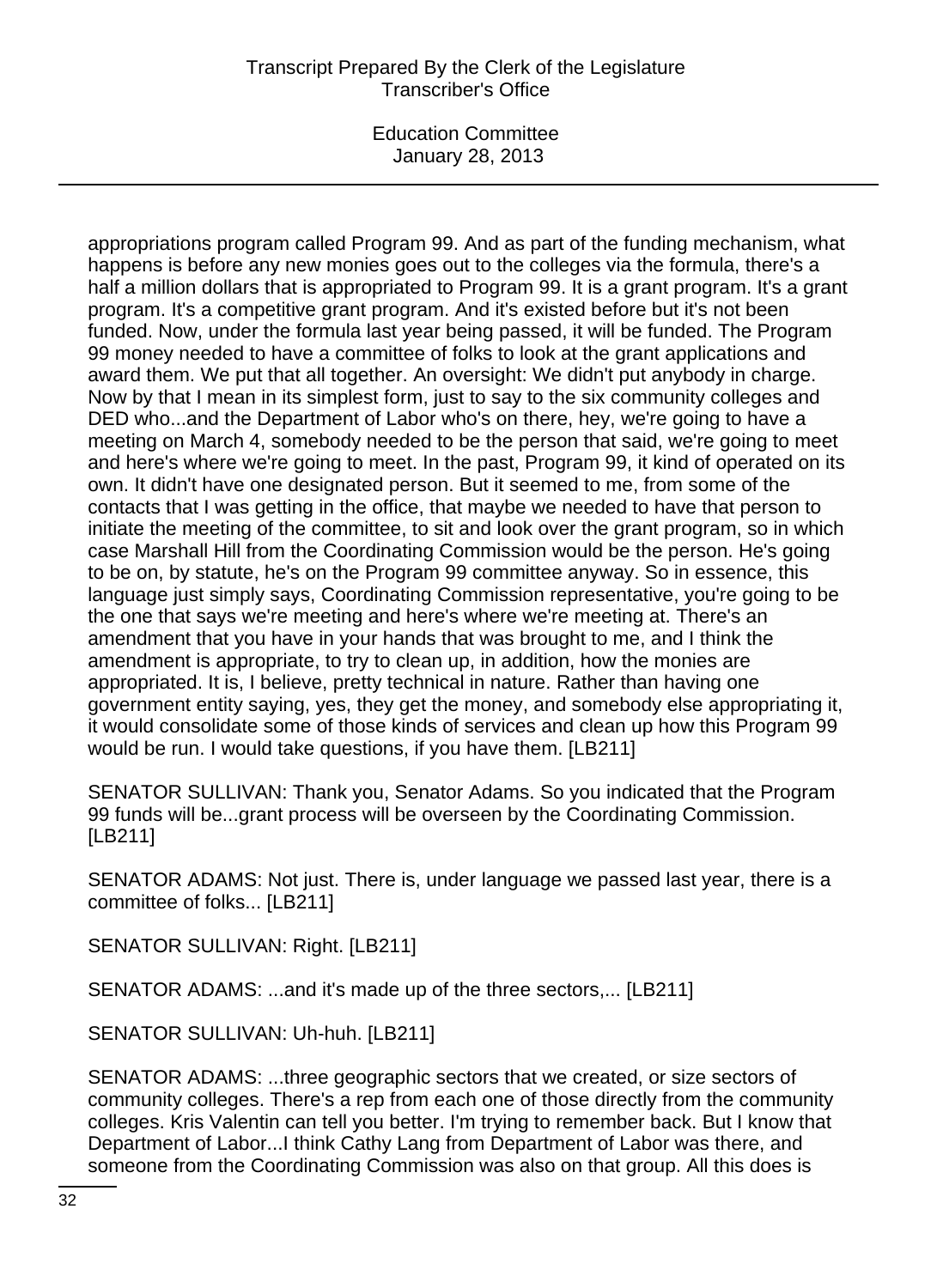designate the representative from the Coordinating Commission as kind of the chair of that group. [LB211]

SENATOR SULLIVAN: Did I understand you also to say that the Coordinating Commission will have some coordinating authority? [LB211]

SENATOR ADAMS: They do now. [LB211]

SENATOR SULLIVAN: Oh, they do now. Okay. [LB211]

SENATOR ADAMS: Sure. [LB211]

SENATOR SULLIVAN: All right. [LB211]

SENATOR ADAMS: By constitution, they do now. [LB211]

SENATOR SULLIVAN: Okay. Okay. And then it does beg the question, what will the association do now? Maybe Mr. Baack will answer this. [LB211]

SENATOR ADAMS: He could better explain that, you know? As far as I'm concerned, we did away with it. (Laughter) Now, who they want to sit down and talk to is going to be their business and he could better explain that. [LB211]

SENATOR SULLIVAN: So...but we will...are you recommending we still leave in statute that there would be an association, it's just that membership will be voluntary? [LB211]

SENATOR ADAMS: Well, this is, in essence...it's not saying that there will be an association. It is, in effect, saying... [LB211]

SENATOR SULLIVAN: Allowing? [LB211]

SENATOR ADAMS: ...they can have an association,... [LB211]

SENATOR SULLIVAN: Okay. I see. [LB211]

SENATOR ADAMS: ...but it's not going to be... [LB211]

SENATOR SULLIVAN: Okay. [LB211]

SENATOR ADAMS: ...it's not going to be mandatory and the open meetings law would not apply. [LB211]

SENATOR SULLIVAN: And therefore, they are excluded from the open meetings law.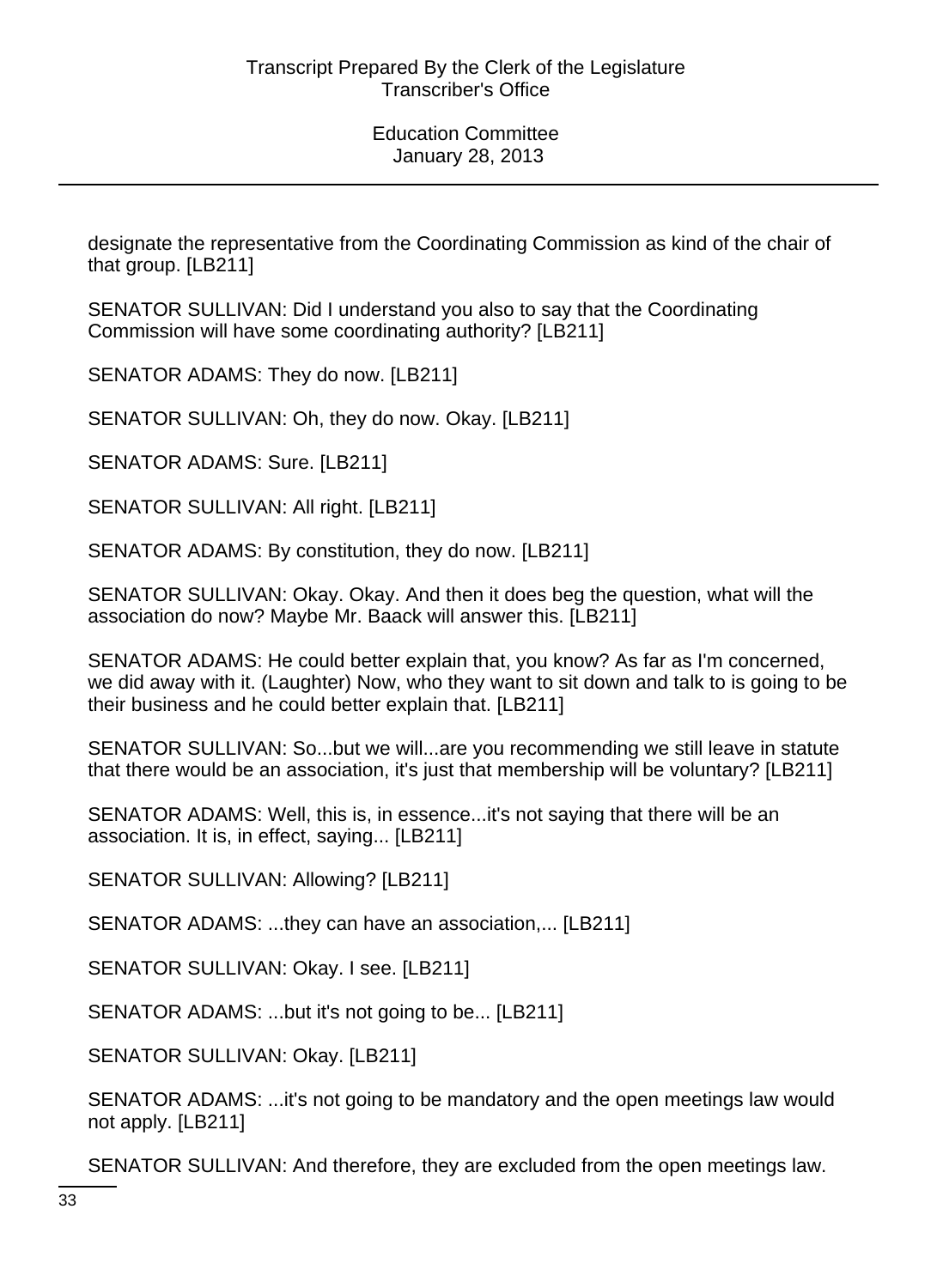[LB211]

SENATOR ADAMS: Right. [LB211]

SENATOR SULLIVAN: Okay. Thank you. Any questions for Senator? [LB211]

SENATOR HAAR: Yes. [LB211]

SENATOR SULLIVAN: Senator Haar. [LB211]

SENATOR HAAR: Thank you. I just have some. If public money is being spent and then we don't require open meetings, isn't it possible to look at this the other way around, that other boards or other groups that have these kinds of associations don't require open...that they should if public monies are spent? You used sort of the argument of saying, well, look at all the others, they don't have it. But we could also use the argument that maybe they ought to have open meetings laws, too, as long as they're expending public monies. [LB211]

SENATOR ADAMS: You know, you could certainly flip the coin and make that argument. I think it becomes a real enforcement stretch. I mean when you start belonging to a special ed coordinators association, the School Nurses Association, a school dieticians association, where does that begin and end? And I think it really creates some issues. But I think you make a fair case. [LB211]

SENATOR HAAR: Okay. Because you're using public monies. Yeah. Now, and this I don't think is...this is worth asking. Okay. If you...we're talking about such a small number of community colleges, and five or four, whatever, were going to form one and then so it's the odd one out, that...can one community college form an association and then spend money under this? [LB211]

SENATOR ADAMS: Well, I guess by definition of association, who would they be associating with? And what would they...they'd be giving money to themselves, in effect. But one community college could belong to a national organization... [LB211]

SENATOR HAAR: Uh-huh. [LB211]

SENATOR ADAMS: ...and pay into it, if I'm understanding you right. [LB211]

SENATOR HAAR: Well, associations can find other sources of money, as we've learned from some of those first state legislators. They can find other sources of money in terms of grants and things like that. So maybe one community college could form an organization to receive monies in another way. [LB211]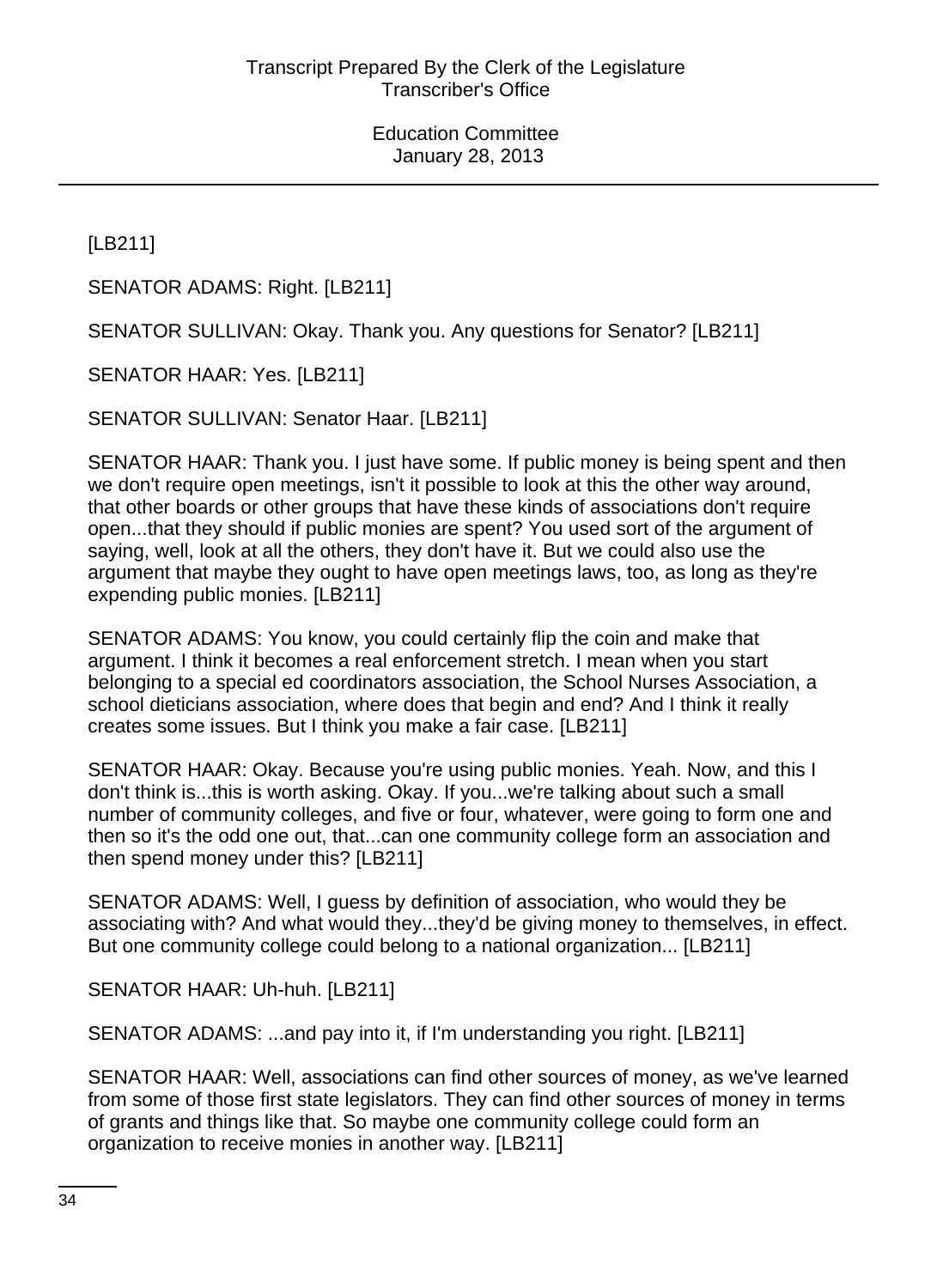SENATOR ADAMS: I suppose they could, yeah. [LB211]

SENATOR HAAR: I mean under your bill that's possible. [LB211]

SENATOR ADAMS: That certainly is not the intent here. [LB211]

SENATOR HAAR: Right. [LB211]

SENATOR SULLIVAN: Any other questions? Senator Davis. [LB211]

SENATOR DAVIS: Senator Adams, kind of reading between the lines in listening to the discussion, it seems like there's some history here that maybe I don't understand or know about. Can you just enlighten us a little bit with that? [LB211]

SENATOR ADAMS: How long did you want the hearing to go today, Senator? (Laughter) Well, I'll give you the short version and some of this has history before I was sitting here in the Education Committee. To make the long and short of it, the community colleges were disputing over the way that money from the state was being expended. We had put together, I don't remember if it was in 2007, a formula and all six community colleges then, in my opinion, seemed to be on board. Specifically, later on Metro said, no, this isn't working for us, and they were part of this association and there was questions being raised by Metro as to whether or not they were being appropriately or effectively, whatever term you want to use, represented by the association that they were part of. And basically, Senator, it was a five to one split. They had five community colleges, not exclusively but generally they were saying they were okay with the funding formula. Metro had issues, legitimate some of them, and Executive Director Baack of the association was representing five. The one wasn't happy. And hence, in the early stages of us trying to get this thing close to some kind of resolution, we said, all right, we're not going to make you belong to the association anymore, which by statute Metro was required to do and to pay into it. And, in effect, bottom line, they were saying, why should we pay dues to an organization that's not supporting us on the way we think the money ought to be distributed? And the other five were saying, we're okay with doing that because we think that's an okay way. We came up with yet a different way. Still didn't want to belong to the association. This furthers that. I don't know if that's... [LB211]

SENATOR DAVIS: And so then was the funding coming to the association and being disbursed from there? [LB211]

SENATOR ADAMS: No, the funding is going straight to the schools. [LB211]

SENATOR DAVIS: So what was the purpose of the association? [LB211]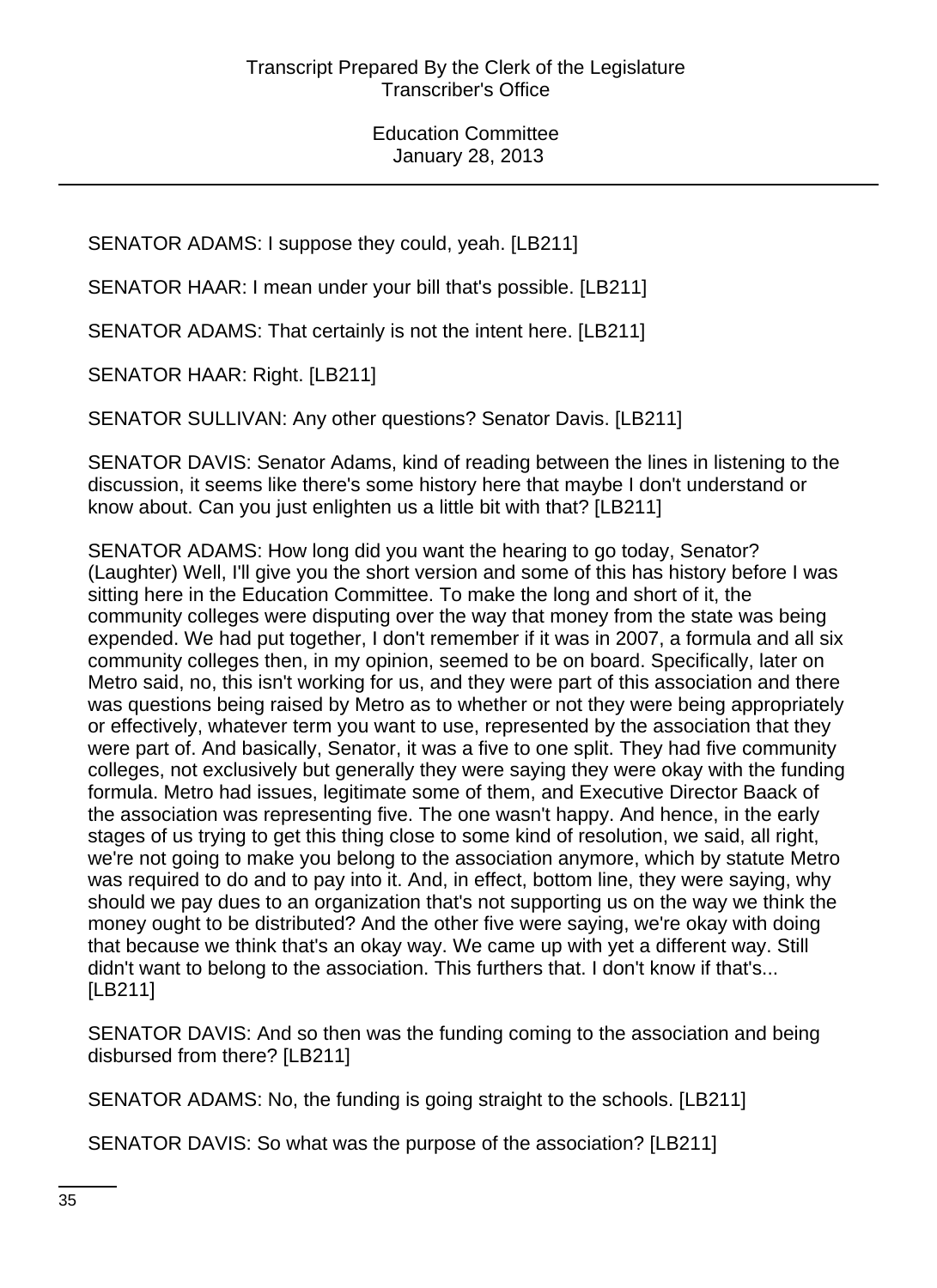SENATOR ADAMS: Well, I think Executive Director Baack can better explain that. But, you know, at minimum it was a unified voice, but over funding was no longer unified, a unified voice on programming, legislation, a lot of different things I would expect. And they were required, under statute, to have that association. Now as far as governing, setting their levies, those kinds of things, that is done by their boards... [LB211]

SENATOR DAVIS: Separately. [LB211]

SENATOR ADAMS: ...and that's been made very clear. That's done by their boards. The association was more of a program coordination kind of effort. [LB211]

SENATOR DAVIS: Thank you. [LB211]

SENATOR SULLIVAN: Any other...Senator Avery. [LB211]

SENATOR AVERY: Thank you, Madam Chair. Senator Haar took my question about open meetings, but... [LB211]

SENATOR HAAR: Sorry. [LB211]

SENATOR ADAMS: You know, Senator Avery, I thought that if somebody at the table was going to ask me about that section it would be you, so I just decided to lay it out there. [LB211]

SENATOR AVERY: (Laugh) Well, I think one could add a sentence... [LB211]

SENATOR HAAR: Uh-huh. [LB211]

SENATOR AVERY: ...on page 2 there, section (2), where the board of governors of any community college may pay from college fees for memberships. And you might then add: If such funds are used then, it would be subject to the open meetings law. But this raises another question for me. That is, what about the public records act? Are these associations exempted from that too? [LB211]

SENATOR ADAMS: Again, I'm going to defer to Executive Director Baack. I wouldn't think they would be, but under this language I would think in effect. Now their college's records would not be. They're still covered by open meetings, their board meetings and their records; but this group of them meeting in Scottsbluff or Lincoln, wherever they might choose to meet, those particular records of that group would not be covered. [LB211]

SENATOR AVERY: So this, the NCCA, which is what it now is, would become a voluntary organization and, therefore, exempt from the Open Meetings Act and possibly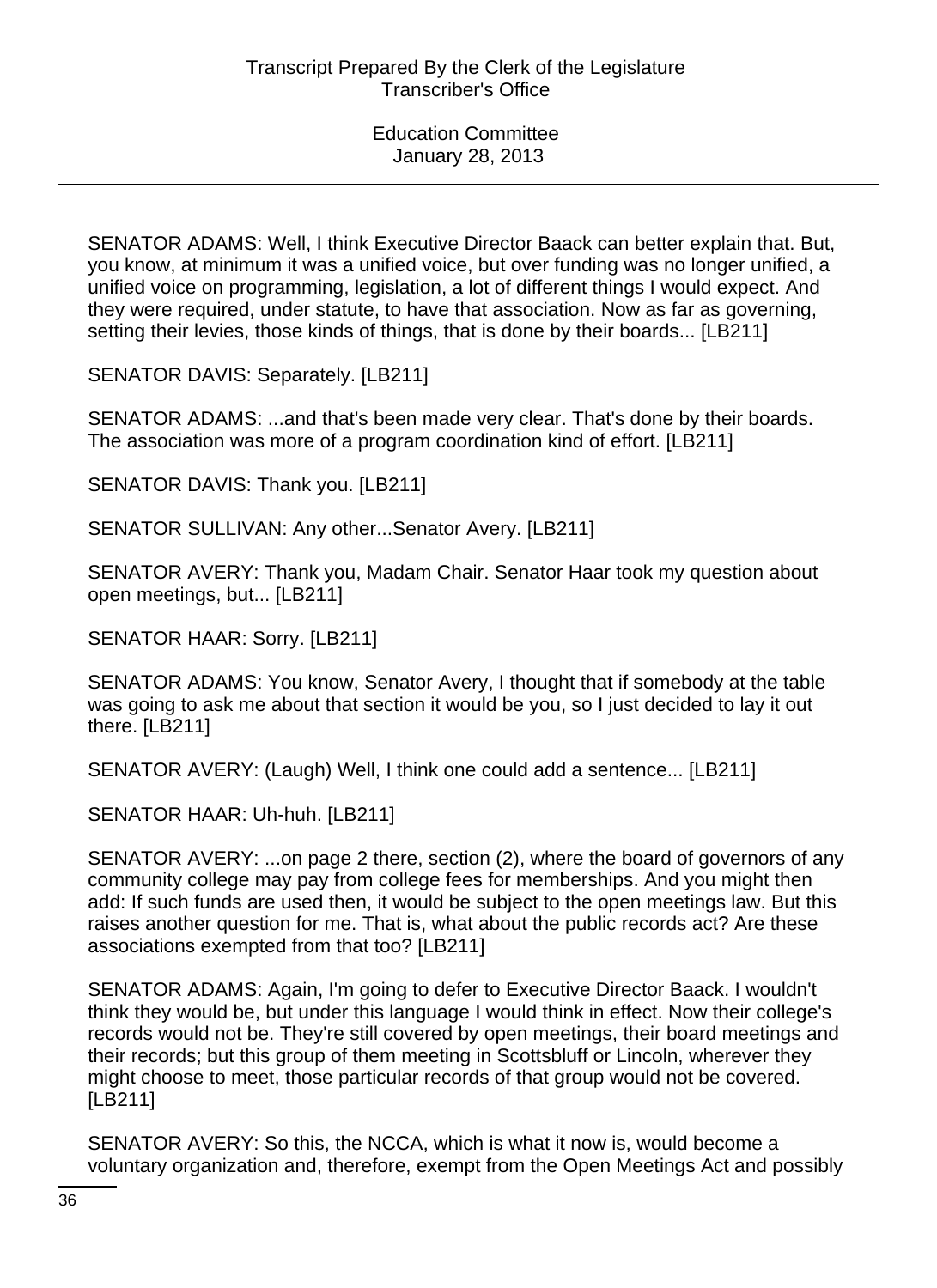also the public records act. [LB211]

SENATOR ADAMS: Uh-huh. [LB211]

SENATOR SULLIVAN: Any other questions? Thank you, Senator Adams. [LB211]

SENATOR ADAMS: I'm going to waive closing. I've got another thing that I have to deal with, all right? [LB211]

SENATOR SULLIVAN: And then you'll be back for the next? [LB211]

SENATOR ADAMS: I have my staff person here that's going to deal with the next bill for me,... [LB211]

SENATOR SULLIVAN: Okay. [LB211]

SENATOR ADAMS: ...but certainly if any of you have questions, why, you can. Be willing to answer. [LB211]

SENATOR SULLIVAN: Okay. Thank you. We'll now hear proponent testimony. [LB211]

DENNIS BAACK: Senator Sullivan and members of the Education Committee, for the record my name is Dennis Baack, D-e-n-n-i-s B-a-a-c-k. I'm the executive director of the Nebraska Community College Association. I figured I'd just as well get up here now because there's (laughter)...there will be some questions. I think Senator Adams has done an excellent job of kind of laying out the history of it. It's kind of interesting to sit back here today and listen to the first bill on alternative certification. I remember introducing a bill on alternative certification in I think 1987 and, whoa, did I get beat up on that. And then it's really interesting because now, with this, we're undoing another bill that, when I was Speaker, we did. We made the association a mandatory association for community colleges so that they would speak with one voice. So it kind of brings back some history to me. I think that Senator Adams has laid it out. What it says, what it basically says, and we got this from the statutes for the K through 12 schools. It says if you want to belong to an association, you can; if you want to expend funds, you can do that. And all of my...we talked about other associations, all of my, all the colleges, all six colleges belong to the national association for the American Community College of Trustees Association and also the college association for administrators. They all belong to those national associations already and this...and right now there are five of the community colleges that belong to the association that I run and one does not. And my job is to try to coordinate with those five to make sure when we talk about budgets and bring requests to the Legislature, we try to come with a unified voice among the five and we feel that we're much stronger that way if we come with a unified voice of five. And I think that's why they belong to the association is to have that unity amongst the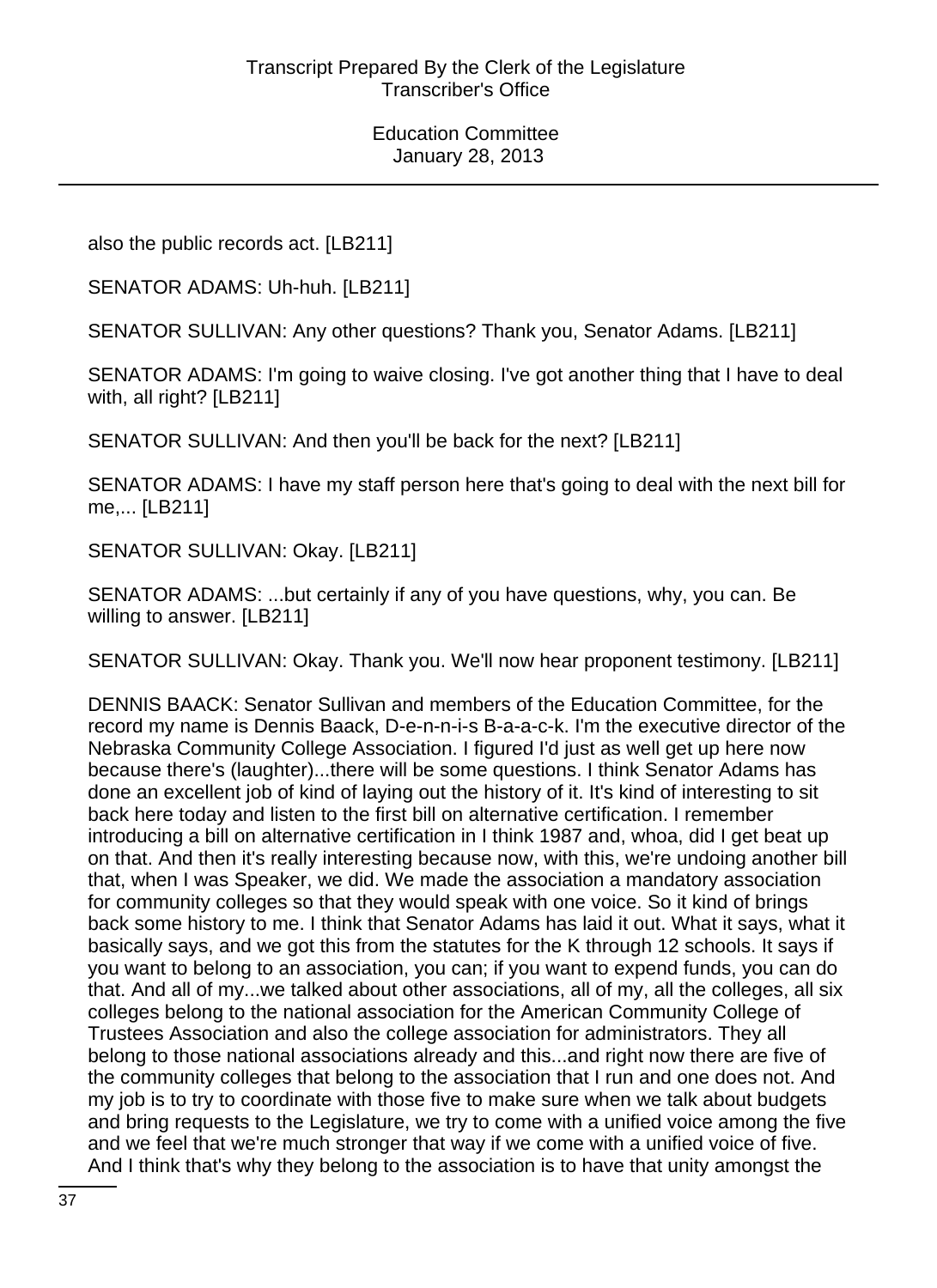community colleges. I have no authority over the boards. The boards set all their levies. I have nothing to do with their budgets. I don't help them set their budgets. I have nothing to do with that. The money that the state distributes goes directly to each college. No money passes through the association from the state. It all goes directly to the colleges. I don't have any of that that comes through the association. So I think that this is kind of the culmination of the battle between Metro and the other community colleges where we say, finally, if you want to belong to an association you can do that, and if you don't want to you don't have to. And that's where we find ourselves today. So I'd be happy to answer questions or be more specific if you want more information from me. [LB211]

SENATOR SULLIVAN: Thank you, Senator. In spite of the fact that then this might potentially be voluntary, do you foresee the remaining five to continue to belong to the association? [LB211]

DENNIS BAACK: Yes, I do. I think the remaining five are very committed to the association and I think they will stay there. [LB211]

SENATOR SULLIVAN: Okay. [LB211]

DENNIS BAACK: And hopefully at some point in time we'll be able to maybe get Metro back in the association. I don't know if that's going to happen. Hopefully, at some point in time it will. [LB211]

SENATOR SULLIVAN: Uh-huh. [LB211]

DENNIS BAACK: I think it would be great if they were all back in the association. I think we're stronger yet if we have all six voices... [LB211]

SENATOR SULLIVAN: Uh-huh. [LB211]

DENNIS BAACK: ...rather than five and one. [LB211]

SENATOR SULLIVAN: Uh-huh. [LB211]

DENNIS BAACK: And I would hope that that happens. [LB211]

SENATOR SULLIVAN: Thank you. Senator Haar. [LB211]

SENATOR HAAR: Would you accept taking out the open meetings? That concerns me. Public money, and you approached me today in the Rotunda and immediately that came to... [LB211]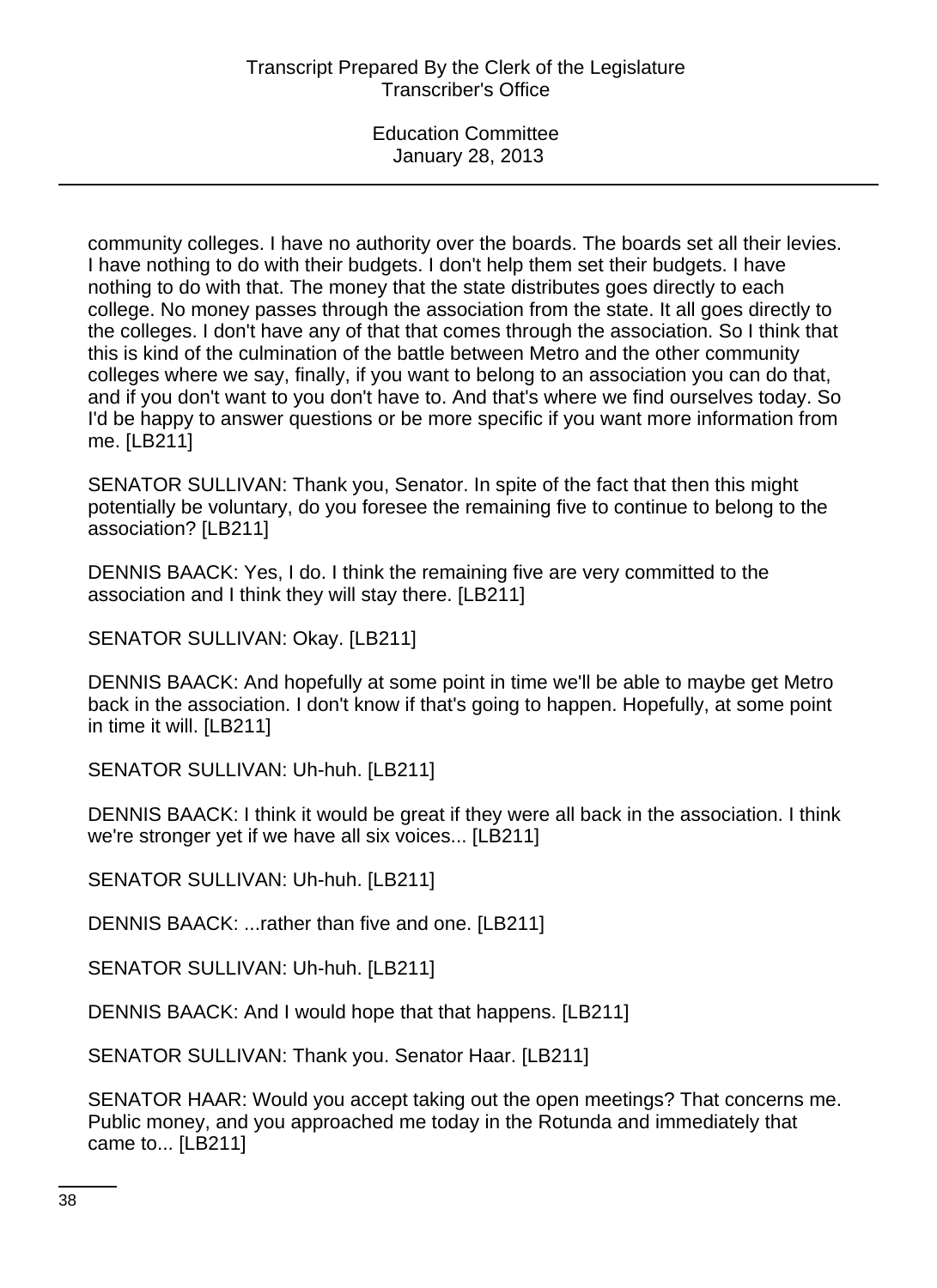DENNIS BAACK: Uh-huh. Uh-huh. [LB211]

SENATOR HAAR: ...question came to my mind is you're using public money, but yet you want to get rid of the opening meetings law and then this thing of the public records law. And to me that's just the opposite of what we strive for. [LB211]

DENNIS BAACK: Well, but as a private, nonprofit 501(c)(4)... [LB211]

SENATOR HAAR: But they're using public money. [LB211]

DENNIS BAACK: Right, which...and if you look at the school board association and the administrators association and county association, they're all using public money also, but those associations do not have to comply with the open meetings law or the public records law. [LB211]

SENATOR HAAR: So you're looking at the parallel structure,... [LB211]

DENNIS BAACK: Right. [LB211]

SENATOR HAAR: ...but we could turn it on edge... [LB211]

DENNIS BAACK: You could. [LB211]

SENATOR HAAR: ...and say...well, first of all, we don't have to be totally consistent, I mean in everything, although that's often an argument. [LB211]

DENNIS BAACK: (Laugh) I would never ask the Legislature to be totally consistent. I know better than that, okay? [LB211]

SENATOR HAAR: (Laugh) Well, thank you very much. But you know, as I hear this and it brings up an issue of maybe we need to flip the coin and say that those other groups should also be, you know, responsible for open meetings laws and so on. [LB211]

DENNIS BAACK: And my answer to that would be if you do do that, then we would be subject to the same thing. If you make those other ones subject to that, then we would be subject to it also. But I'm, you know... [LB211]

SENATOR HAAR: Well, or we could just make this one subject. We don't have to do the others. [LB211]

DENNIS BAACK: You could. Uh-huh. [LB211]

SENATOR HAAR: Yeah. [LB211]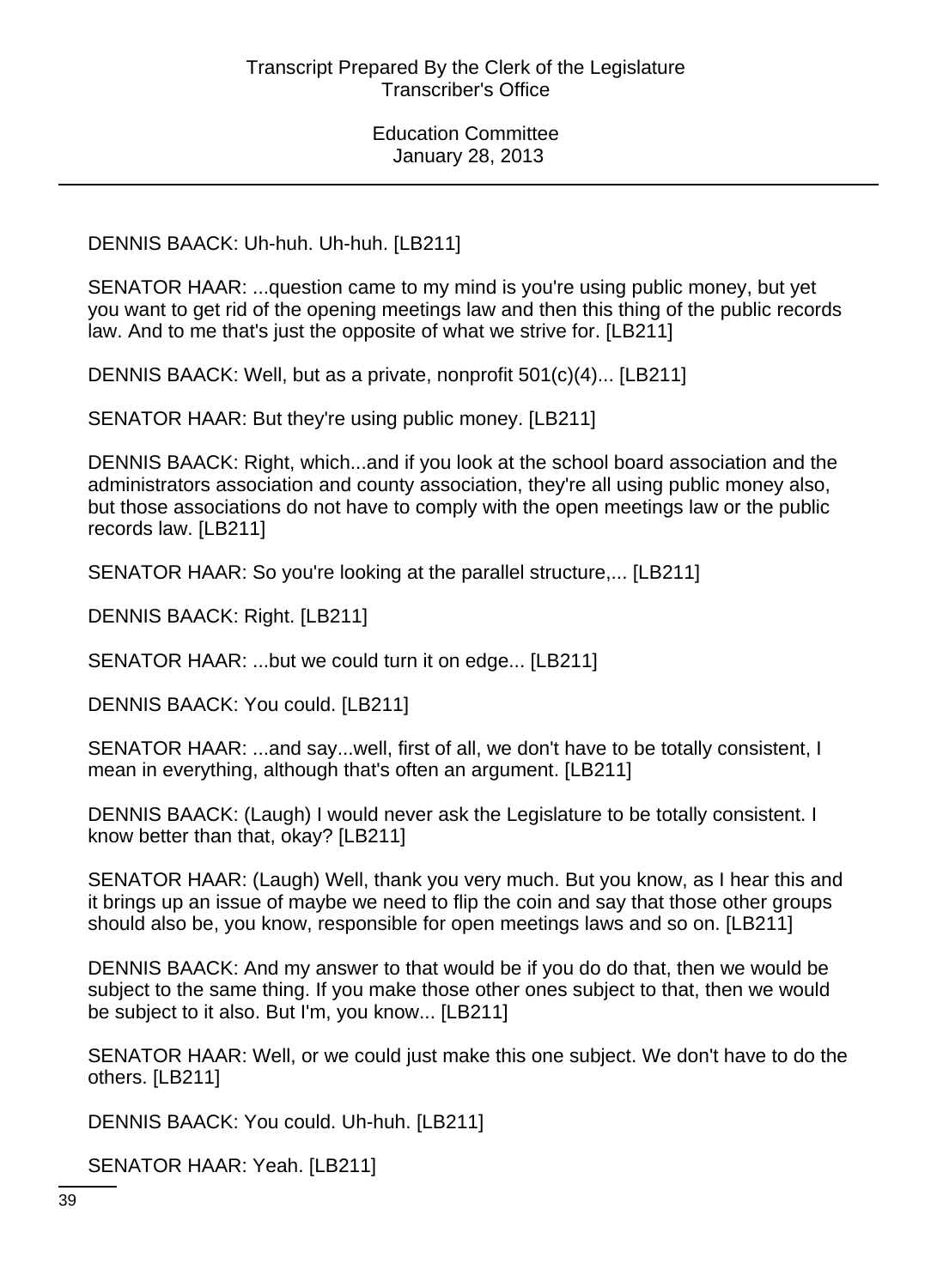DENNIS BAACK: And complying with the public meetings law is not a big problem for me, or the public records law. I've never had a problem with it. But it seems to me that we should treat associations that are alike the same way. But there's nothing in statute that says you have to. [LB211]

SENATOR HAAR: Okay. So this all doesn't come as one package, and if we go to voluntary that you'd just say forget it if you don't have the...get rid of the open meetings law. In other words, that is negotiable within your group of five. [LB211]

DENNIS BAACK: Well, my group of five, we'd just as soon that we didn't; but, you know, I mean that's our position now. But I mean we have to kind of...that's...we turned this over to you. When you get the bill, it's your bill from there on. [LB211]

SENATOR HAAR: Okay. [LB211]

DENNIS BAACK: And I don't...I can't say that my association would agree with that because, you know, when we voted on it the other day, it was unanimous that if it's a voluntary association, we shouldn't have to comply with the opening meetings law or the public records law, so... [LB211]

SENATOR HAAR: With the public records, okay. [LB211]

DENNIS BAACK: Okay? [LB211]

SENATOR SULLIVAN: Thank you. Senator Seiler. [LB211]

SENATOR SEILER: Yes, maybe I can help on this, Ken, a little bit. It appears to me that the open meetings law will still apply to the state funds when they're allocated to pay the association dues. [LB211]

DENNIS BAACK: Oh sure, they have to...I mean their... [LB211]

SENATOR SEILER: So the... [LB211]

DENNIS BAACK: ...their dues would go through their budgets and those would be subject to the open meetings, open records. [LB211]

SENATOR SEILER: Right, and those would be subject to open meeting, open records, and everything. [LB211]

DENNIS BAACK: Yep, absolutely. [LB211]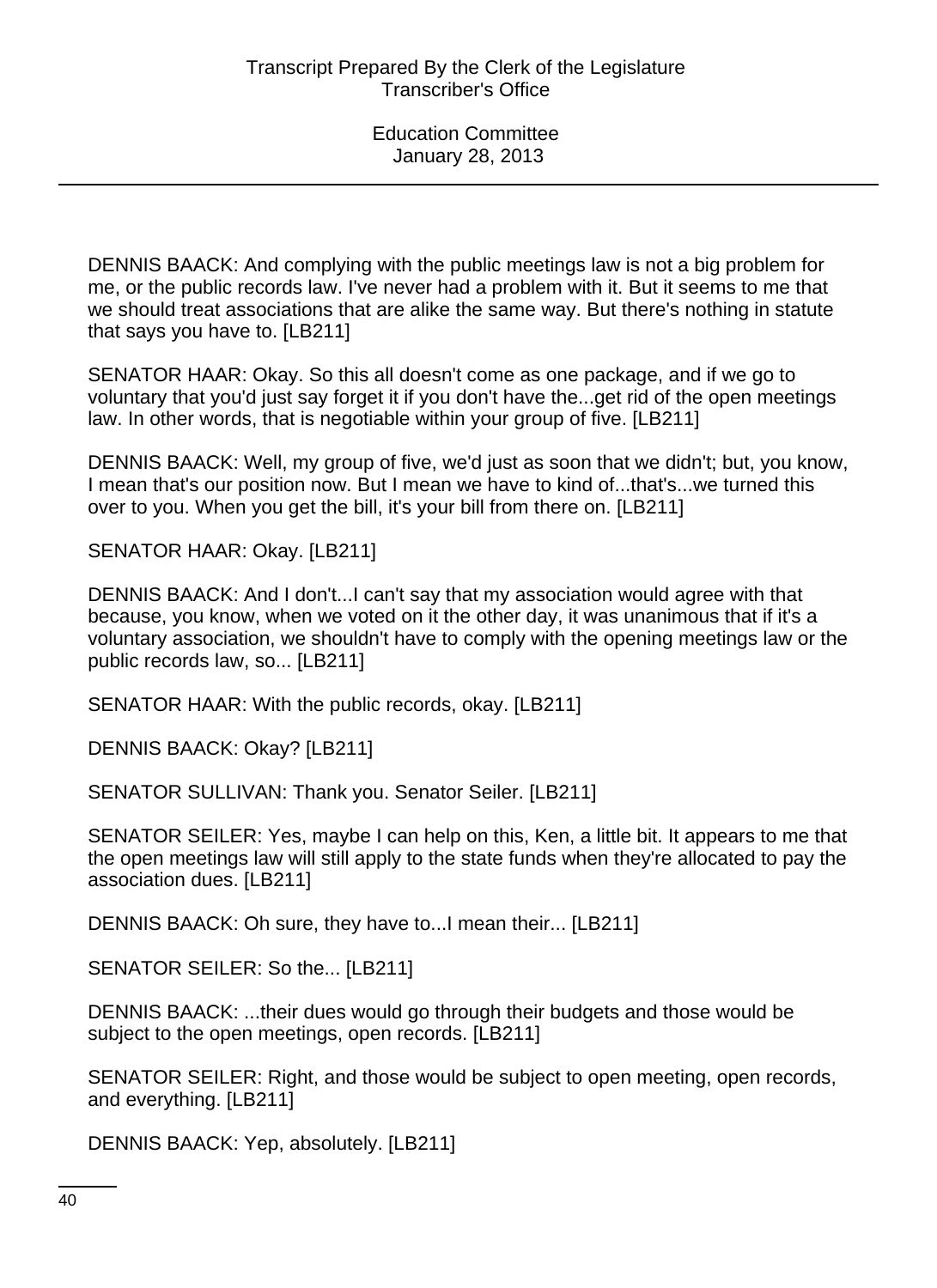SENATOR SEILER: The fact that it goes...you pay a bill to an association I'm not sure requires you at that point to have an open meetings law, because the discussion about what it's being spent for would be done at the community college board level. [LB211]

DENNIS BAACK: Right. [LB211]

SENATOR SEILER: Uh-huh. Okay. Thank you. [LB211]

DENNIS BAACK: Yeah. Yeah, because those are all open. Those are all open records and public meetings law, absolutely. You're absolutely correct, Senator Seiler. [LB211]

SENATOR SULLIVAN: Senator Avery. [LB211]

SENATOR AVERY: Thank you, Madam Chair. I'm not sure I'll support this bill without retaining the open meetings language and perhaps even adding public records. And I would correct you on one thing. You...I think you said you are a 501(c)(4)... [LB211]

DENNIS BAACK: (c)(4). Uh-huh. [LB211]

SENATOR AVERY: ...and, therefore, you are not subject to these laws because you are a private nonprofit. But you exist for a public purpose, much like the Nebraska School Activities Association that for more than 100 years hid behind that same legal status and claim: We don't have to open our records to anybody, we don't even have to open our board meetings to anybody or our association meeting to anybody. And they created a mess all across the state, until I got a bill through this committee that started prying open some of that; and suddenly they saw the light and now they have open meetings and they have public records, and it's not even in law that requires them to do it. So you can actually voluntarily comply with good government and openness and accountability, which is the important part of what we do with publicly constituted entities. You may be a nonprofit, but you exist for a public purpose and you receive public money, so in that sense doing the right thing doesn't have to be required by law. [LB211]

DENNIS BAACK: Uh-huh. [LB211]

SENATOR AVERY: So just want to put you on guard of this. [LB211]

DENNIS BAACK: I... [LB211]

SENATOR AVERY: You're going to be hearing from me on this. [LB211]

DENNIS BAACK: That's okay. I've had input from people before. [LB211]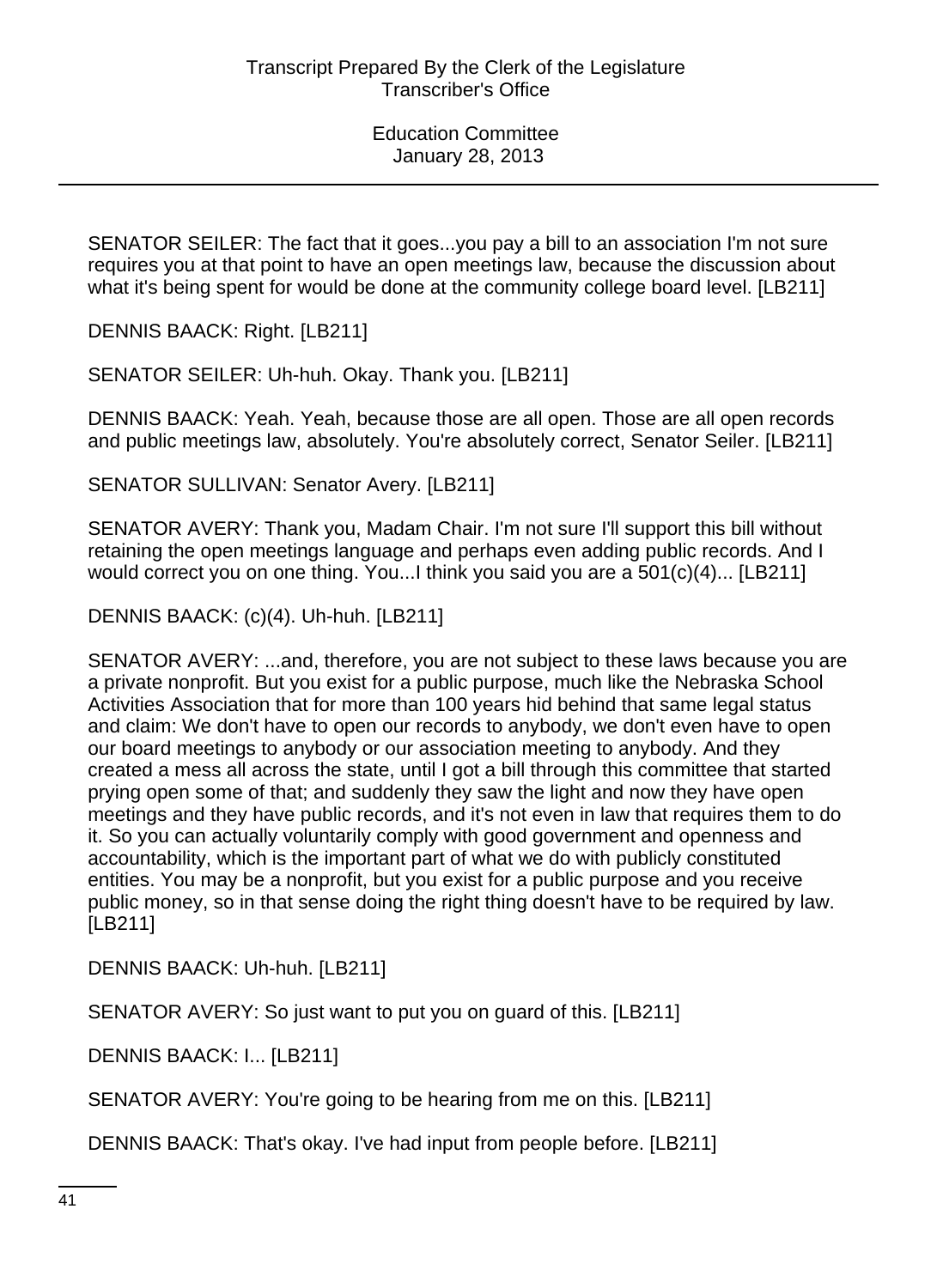SENATOR AVERY: And I would be happy to read to you from the constitution or from statute. [LB211]

DENNIS BAACK: Uh-huh. [LB211]

SENATOR AVERY: The public meetings law is broadly interpreted and liberally construed to obtain the objective of openness in favor of the public and provisions permitting closed meetings and sessions must be narrowly and strictly construed. That's in the public interest. [LB211]

DENNIS BAACK: Uh-huh. [LB211]

SENATOR AVERY So if you exist for a public purpose then you should also operate in a manner that's consistent with a public interest. And I'm only going to be here two more years, so (laughter) you won't have to listen to this much more. [LB211]

SENATOR SULLIVAN: Thank you, Senator. Any other questions? Senator Scheer. [LB211]

SENATOR SCHEER: I'm just trying to be able to comprehend part of this discussion because the more I listen, the more I'm getting lost. So I just want to try to clarify what we're really talking about. We are...it's my understanding we're talking about the association's meetings of its board, that we're talking about those transactions and... [LB211]

DENNIS BAACK: Correct. [LB211]

SENATOR SCHEER: ...the expenditures from that. What, as an association the funding goes to your individual community colleges, correct? [LB211]

DENNIS BAACK: Correct. [LB211]

SENATOR SCHEER: The individual community college pays a dues of \$1,000, whatever it might be, each to fund the organization for them and its... [LB211]

DENNIS BAACK: For the association, correct. [LB211]

SENATOR SCHEER: ...association. [LB211]

DENNIS BAACK: Uh-huh. [LB211]

SENATOR SCHEER: And that can be used as a benefit to each of the community colleges, either from trying to determine purchasing power by all five units or controlling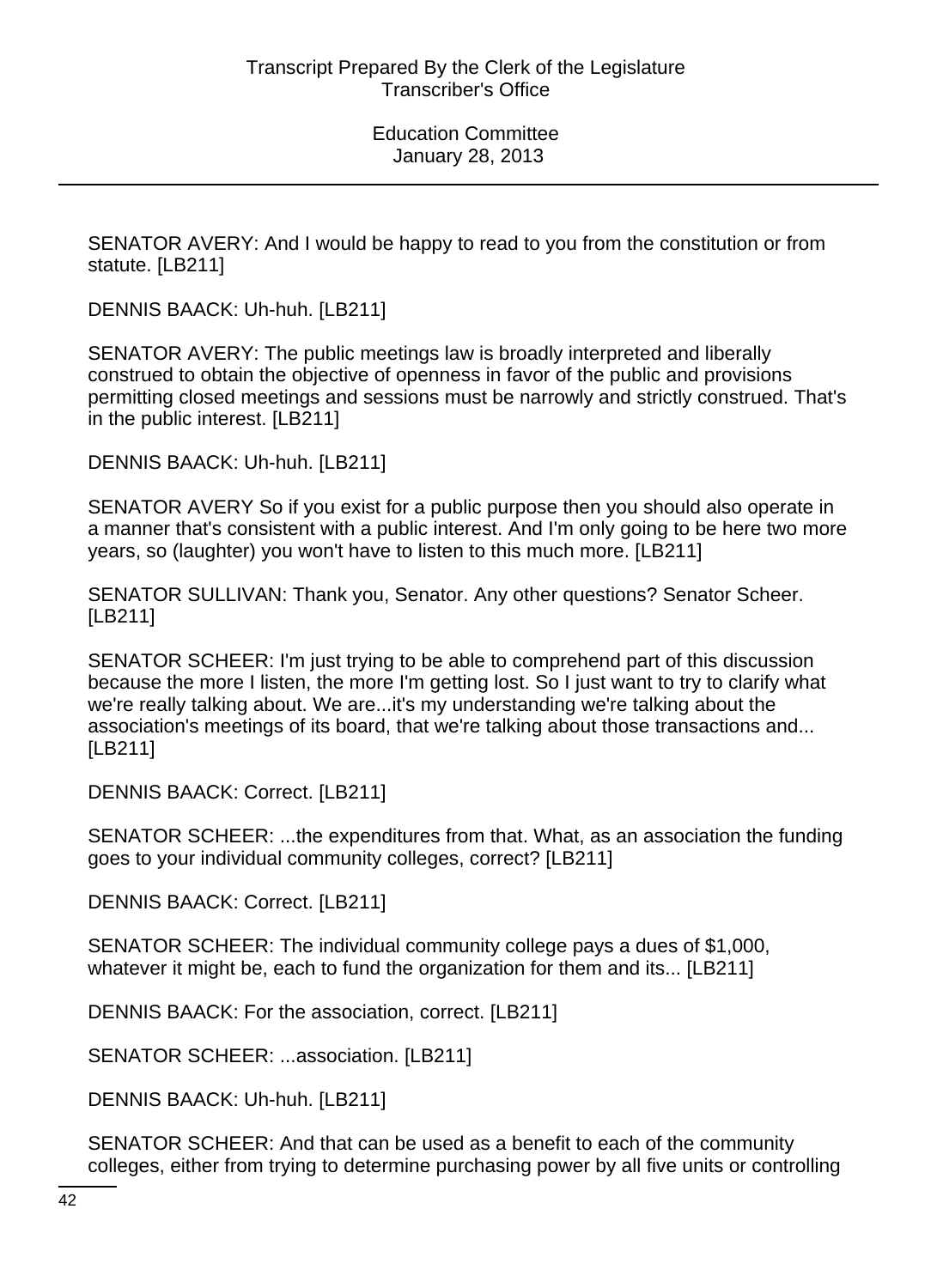costs other ways. But all of those expenditures that you will work to try to develop during those association meetings, any of the expenditures that are done by the community college still have to go through the community college...their board meeting and advertised. And anything that's paid, regardless if it was negotiated as an agreement as an association, when they functionally buy those materials or utilize the services, all those are done through the community college's own board meeting. Would that...is that a correct assessment? [LB211]

DENNIS BAACK: Sure. They would. Any of the expenditures that those colleges have, whether they be dues or things that we would...if we do some special event and bill it back and stuff to the community colleges, all of those expenses and stuff would have to be in their own meetings and stuff. They'd all have to take place as they pay their bills. [LB211]

SENATOR SCHEER: Okay. So the funding for the association is, I'm assuming, your position and clerical and office... [LB211]

DENNIS BAACK: Right. [LB211]

SENATOR SCHEER: ...facilities. [LB211]

DENNIS BAACK: Correct. [LB211]

SENATOR SCHEER: Anything else that it provides funding for? [LB211]

DENNIS BAACK: Well, you know, we do an annual meeting. We bring in seminars and those kind of things, but a lot of those are bill-back things, you know, that, you know, we'll bring in somebody and then we bill it back to the colleges. And of course when they pay it, it goes through their bills just like any other bill that they pay. [LB211]

SENATOR SCHEER: Those would be for educational purposes... [LB211]

DENNIS BAACK: Right. [LB211]

SENATOR SCHEER: ...to help inform... [LB211]

DENNIS BAACK: Right. Uh-huh. [LB211]

SENATOR SCHEER: ...and train their board members? [LB211]

DENNIS BAACK: We just completed one this year up in Norfolk where we did a student completion seminar where board members came in and for two days we worked with a couple of national groups on trying to promote the student success, the student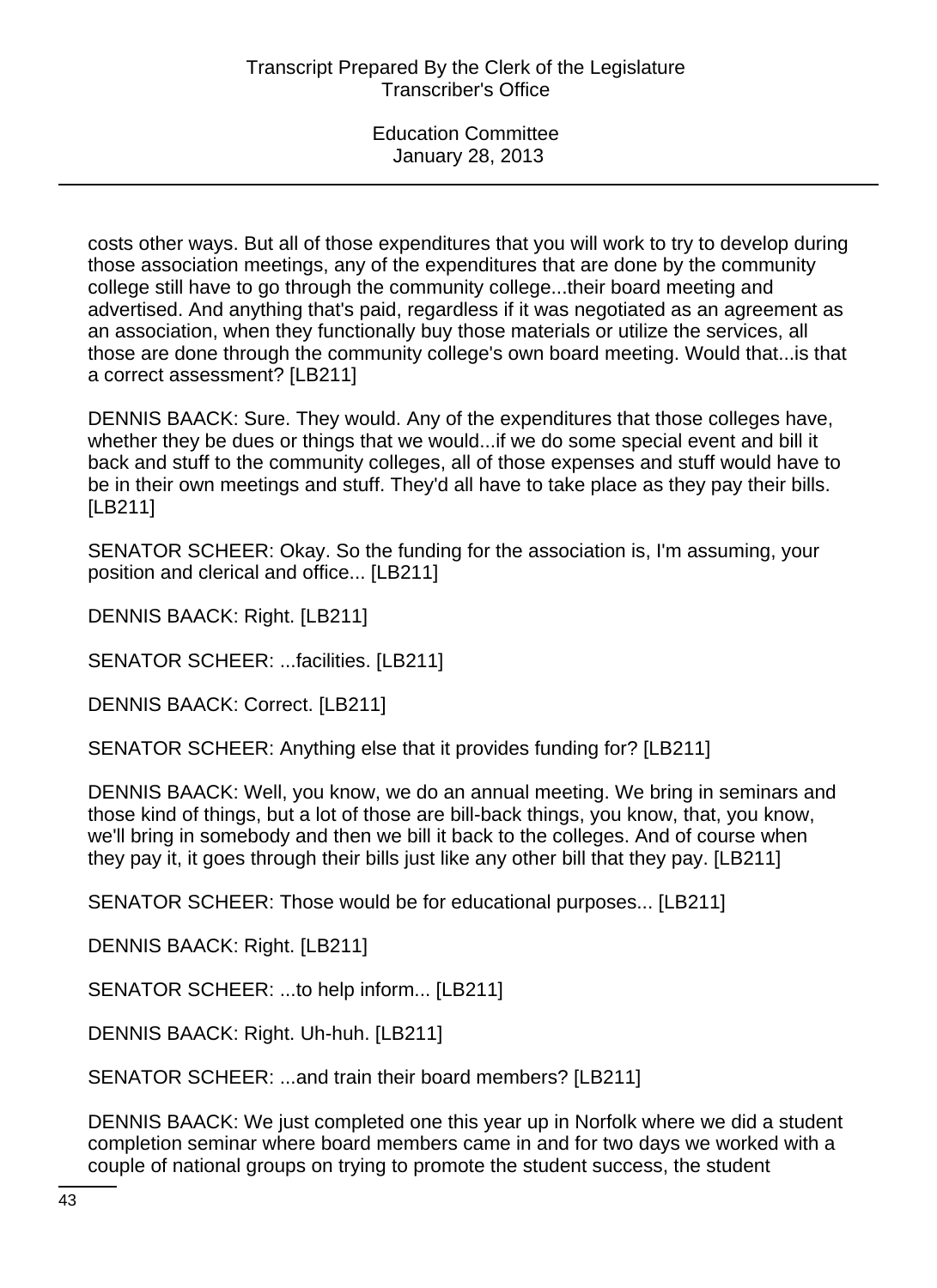completion project for the country. So, yeah, and we did that and those were just billed back to the colleges and then they pay us through their regular billing process. [LB211]

SENATOR SCHEER: And are your meetings open to the public? [LB211]

DENNIS BAACK: My meetings of my board are open to the public now, yes, they are. [LB211]

SENATOR SCHEER: Okay. And are minutes kept of those meetings? [LB211]

DENNIS BAACK: Yes. Oh, absolutely. [LB211]

SENATOR SCHEER: Okay. [LB211]

DENNIS BAACK: Uh-huh. [LB211]

SENATOR SCHEER: All right. Thank you. [LB211]

SENATOR SULLIVAN: Senator Haar. [LB211]

SENATOR HAAR: Okay, but right now those meetings are open. Would they be opened if this law is passed? Would your board meetings be open? [LB211]

DENNIS BAACK: Oh, I don't think we'd ever preclude the public from coming to our board meetings, no. I mean we've never set any guidelines on who can come to our board meetings. [LB211]

SENATOR HAAR: But that was before. This is after. And then the...and the public records or the open meetings law where you have to notify people,... [LB211]

DENNIS BAACK: Uh-huh. [LB211]

SENATOR HAAR: ...you wouldn't have to do that. [LB211]

DENNIS BAACK: No, we would not have to. We would not have to issue the open meetings notice. Now we do today. We do today. [LB211]

SENATOR HAAR: Uh-huh. And your board meetings wouldn't have to be open anymore. [LB211]

DENNIS BAACK: They would not have to be. [LB211]

SENATOR HAAR: Okay. [LB211]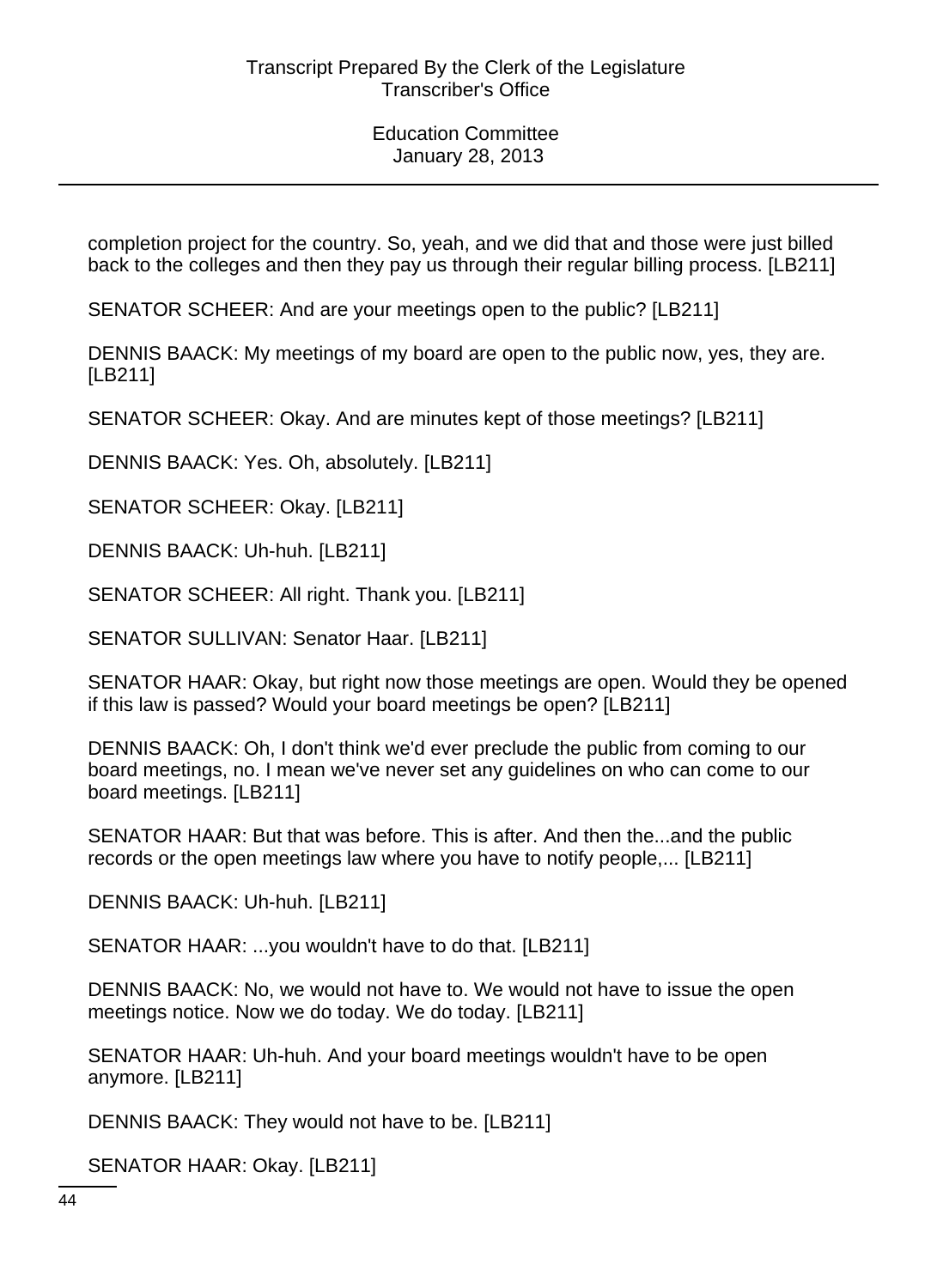DENNIS BAACK: But we don't have any policies that would preclude anybody from attending any of our board meetings and I don't anticipate us doing that, but... [LB211]

SENATOR HAAR: If there are certain benefits beyond just speaking with one voice, such as the seminars that you put on, and let's just assume someday it goes to four to two or whatever, would...so the four belong to the association. Would the two be invited to those kinds of events? Or let's say if there was a purchasing agreement that the four made,... [LB211]

DENNIS BAACK: In many cases we still do invite them, I mean, and if you look at it, we have an insurance trust. Now that the association doesn't, we don't run or anything, we don't have anything to do with it, but all six community colleges belong to that insurance trust. And so there's still all six in that and I don't have anything to do with that, but that's...they are all six in that and we have...we have a couple of grants that we've gotten just in the last couple of years that the community colleges have all put together themselves and Metro has been part of several of those. So we're not...and they were invited to come to the national...when the meeting, when we brought the team in to talk about student completion and stuff. They were invited to attend. They chose not to, but they were invited to attend. [LB211]

SENATOR HAAR: It's not that I mistrust you. Ronald Reagan had a statement he used a lot as President: trust but verify. [LB211]

DENNIS BAACK: Uh-huh. [LB211]

SENATOR HAAR: And it just seems to me that if you're in that position and the current administrators and we can trust there will be open meetings and that people will be notified, but that's no guarantee. [LB211]

DENNIS BAACK: No. No, it would not be. [LB211]

SENATOR HAAR: And right now we do have that guarantee... [LB211]

DENNIS BAACK: Uh-huh. [LB211]

SENATOR HAAR: ...and under this new regimen we would not have that guarantee. [LB211]

DENNIS BAACK: Uh-huh. [LB211]

SENATOR HAAR: Okay. [LB211]